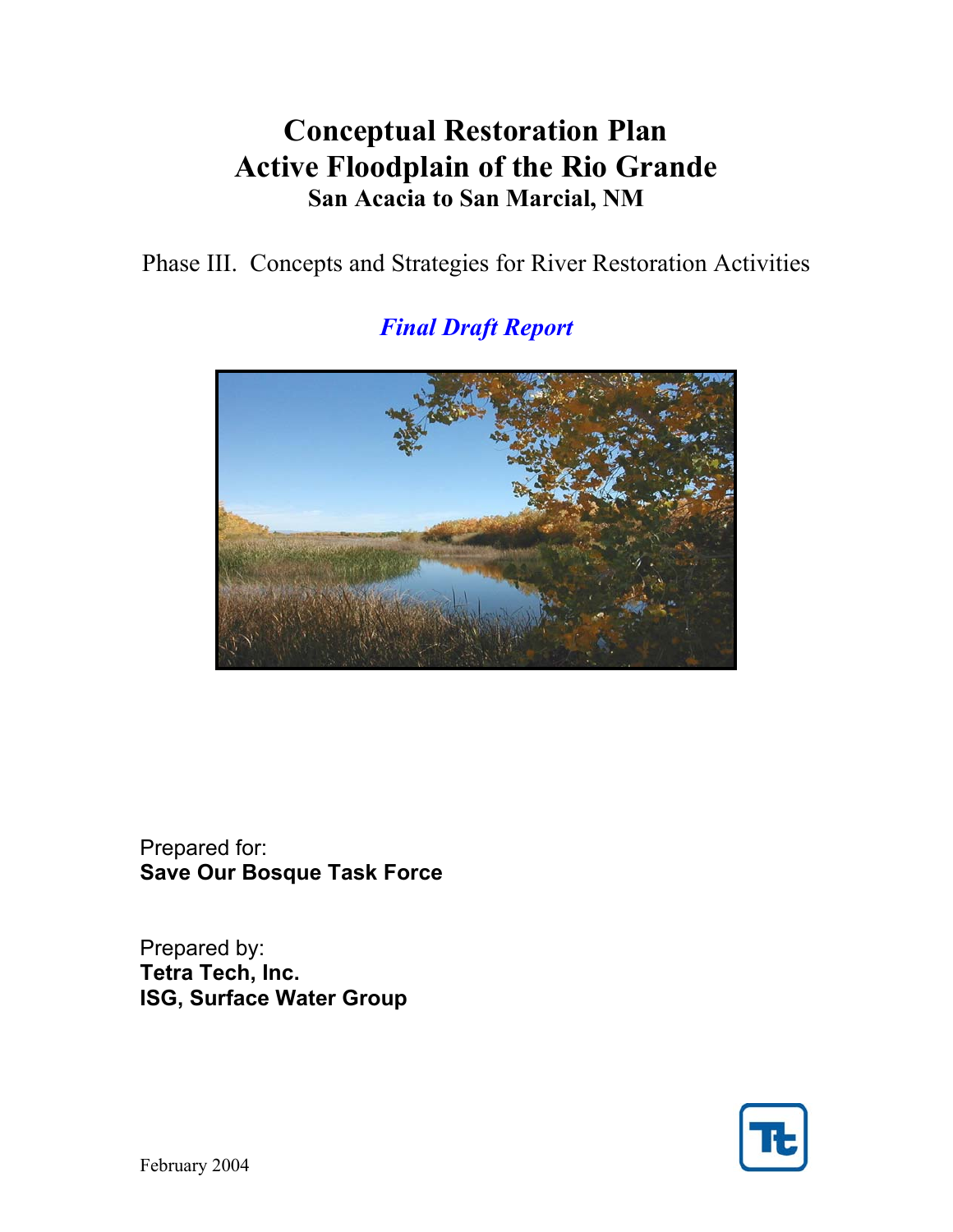## Table of Contents

|                                                                            | Page |
|----------------------------------------------------------------------------|------|
| <b>Phase III. Concepts and Strategies for River Restoration Activities</b> |      |
|                                                                            |      |
|                                                                            |      |
|                                                                            |      |
|                                                                            |      |
|                                                                            |      |
|                                                                            |      |
|                                                                            |      |
|                                                                            |      |
|                                                                            |      |
|                                                                            |      |
|                                                                            |      |
|                                                                            |      |
|                                                                            |      |
|                                                                            |      |
|                                                                            |      |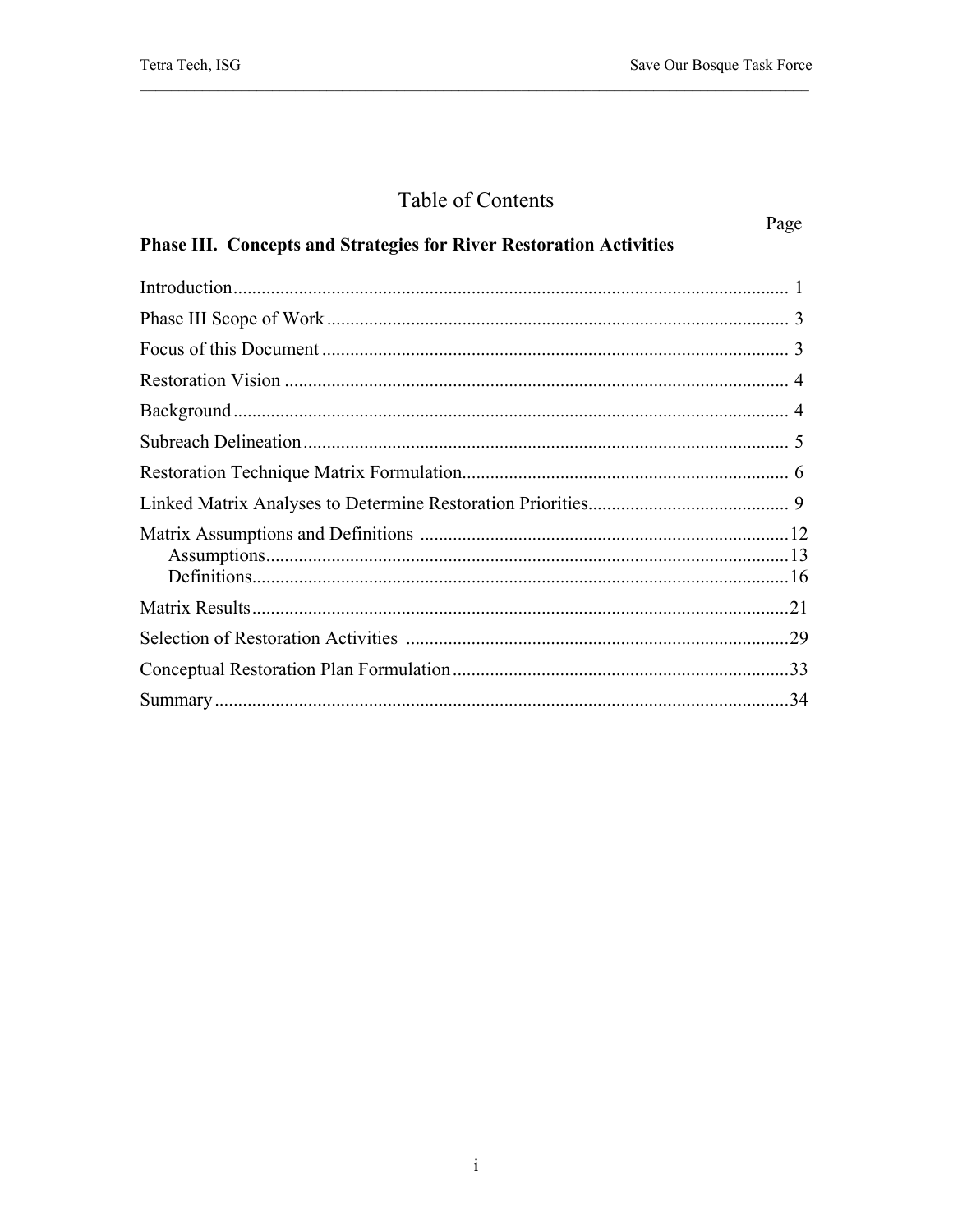## List of Tables

|                                                                   | Page |
|-------------------------------------------------------------------|------|
| Habitat Dependencies on Channel Morphology and River Hydrology 17 |      |
|                                                                   |      |
|                                                                   |      |
|                                                                   |      |
|                                                                   |      |
|                                                                   |      |
|                                                                   |      |
|                                                                   |      |
|                                                                   |      |
|                                                                   |      |
|                                                                   |      |
|                                                                   |      |
|                                                                   |      |
|                                                                   |      |
|                                                                   |      |
|                                                                   |      |
|                                                                   |      |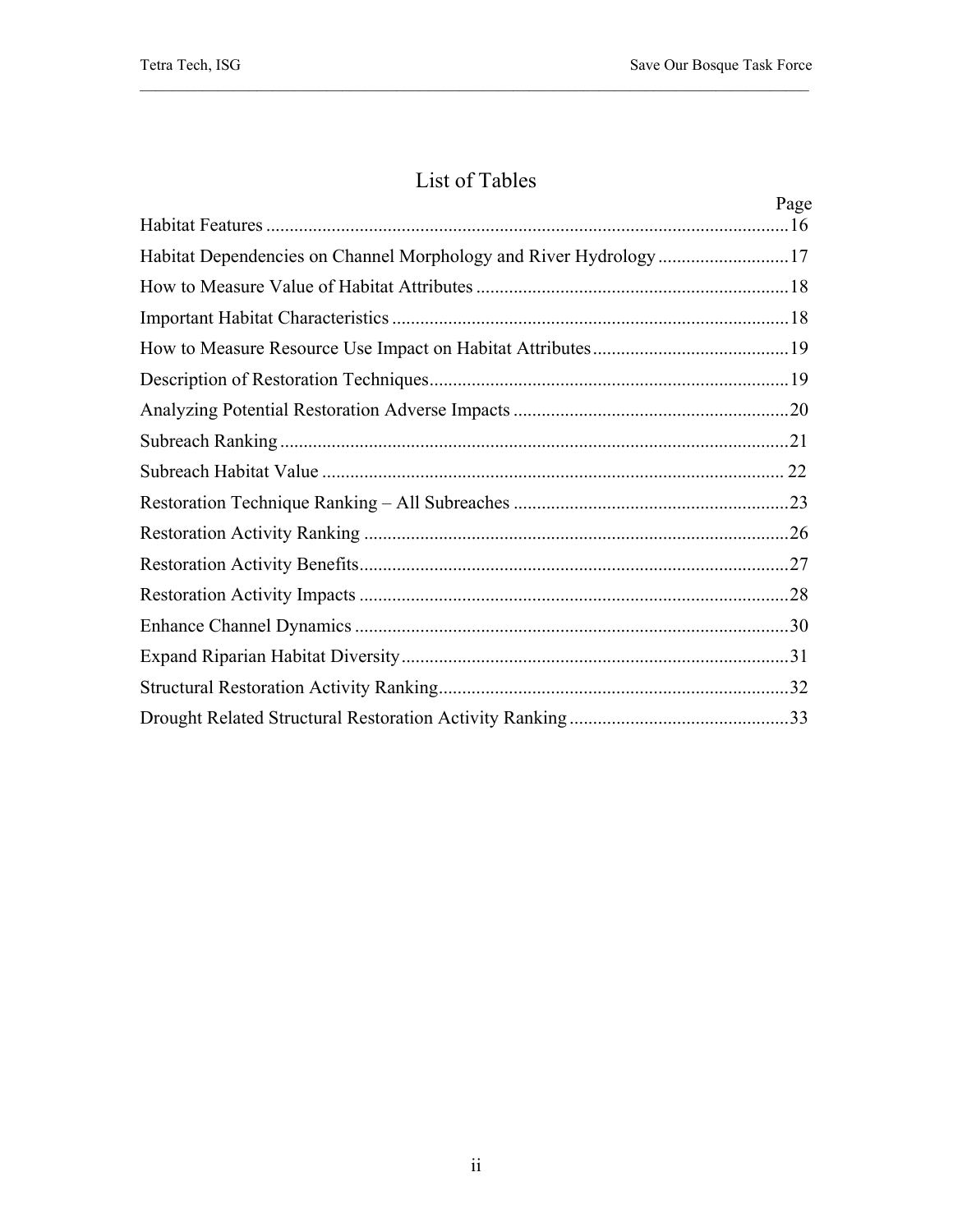## **Conceptual Restoration Plan for the Active Floodplain of the Middle Rio Grande – San Acacia to San Marcial**

## **Phase III. Concepts and Strategies for River Restoration Activities**

#### **Introduction**

 This document presents the selection criteria for restoration techniques to support a conceptual floodplain restoration plan for the Middle Rio Grande reach from San Acacia to San Marcial. The overall goal of the project is to develop a comprehensive river and floodplain restoration plan for the Rio Grande reach from San Acacia to San Marcial. This report discusses Phase III of a six phase process that includes:

- I. Data Collection and Analysis
- II. Specific River Issues
- III. Development of the Restoration Concepts and Strategies
- IV. Development of the Restoration Plan for the Riparian Corridor
- V. Preparation of the Monitoring Plan
- VI. General Instructions and Information

Phase III builds on the compiled data base and analysis of specific river issues in Phases I and II. The Phase I and II reports were completed and submitted to the Save Our Bosque Task Force. The Phase I scope of work was divided into four general categories and 16 individual tasks. Specific tasks were:

### *Coordination*

- Coordinate First Oversight Committee Meeting
- Prepare a Working Bibliography
- GIS Base Maps

#### *Review of Historical Information*

- Compile Historical Maps and Aerial Photos
- Comparative Analysis of Historical Geomorphic and Vegetative Changes
- Compile Historic Hydrographs for USGS Gages
- Coordinate Oversight Committee Review

#### *Fluvial Geomorphology*

- Bed Slope Analysis
- Bed Load, Suspended Load and Wash Load Analysis
- Geologic, Geomorphic and Sediment Yield Analysis
- Delineate Subreaches
- Analyze Bed Aggradation/Degradation Trends
- Analyze Overbank Flooding and Flood Frequency
- Display Results on GIS Mapping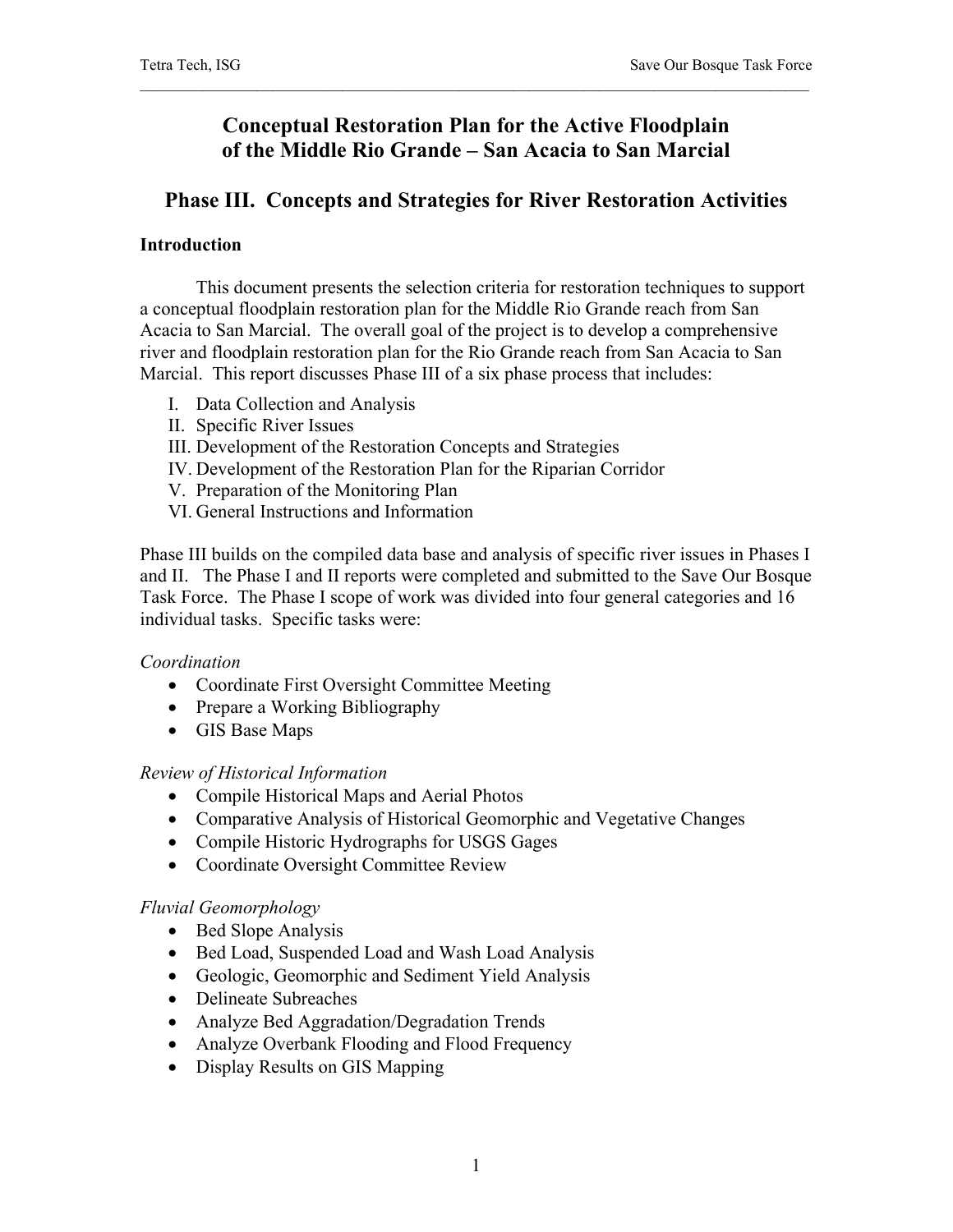#### *Habitat Analysis*

- Vegetation Classification and Mapping
- Wildlife Inventory

These four categories encompass the key elements of the river restoration plan including hydrology, geomorphology, biological resources, and water resource development. The intent of Phase I was to compile a database and library of reference material to support future conceptual restoration designs. One of the focuses of the Phase I investigation was to explore river restoration from a historical perspective considering hydrology, channel morphology and vegetation composition. Understanding channel morphology and the changes that occurred in response to water and related land resource development would serve as a basis for exploring restoration opportunities.

 In Phase II a number of issues were investigated including flood frequency, sediment loading, channel capacity, areas of high flood potential, restoration components, riparian and aquatic habitat, evapotranspiration, institutional constraints and potential for water salvage. The issues and constraints discussed in the Phase II report would lead to the development of specific project area restoration component designs in Phase IV. The tasks completed in Phase II included:

#### *Channel Capacity*

- Determine bankfull discharge by subreach
- Analyze in-channel maintenance flows
- Develop a spring flushing flow hydrograph
- Assess sediment loading for restoration river functions
- Describe problem areas and subreaches for restoration

#### *Identify Areas of High Flood Potential*

- Identify flood inundation areas
- High water surface surveys
- Assess flood frequency and channel forming discharges

#### *Characterize Condition of Riparian and Aquatic Habitat*

- Assessment of habitat value
- Describe threats
- GIS mapping of habitat
- Assess trends and conditions with and without restoration

#### *Determine Water Budget*

- Evaluate ET estimates
- Determine losses associated with overbank flows
- Evaluate groundwater/surface water interface
- Develop a method for determining water salvage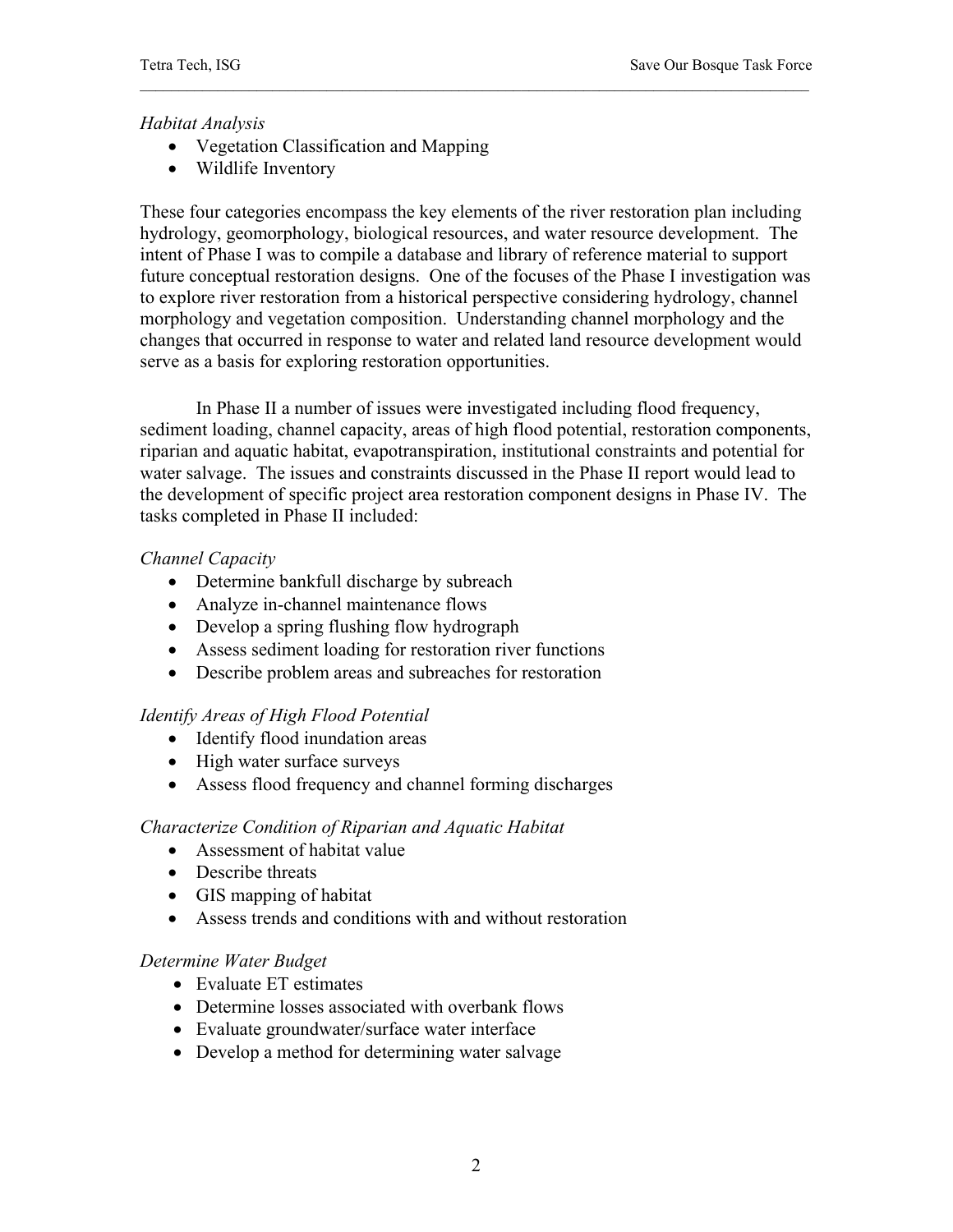#### *Rio Grande Compact Commitments*

- Describe compact commitments
- Assess compact limitations on delivery

#### *Establish Criteria for Restoration Areas*

- Identify areas for potential restoration on GIS mapping
- Describe factors contributing to restoration needs
- Determine restoration criteria and constraints
- Analyze geomorphic trends for restoration concepts
- Landownership mapping and constraints
- Groundwater, salt and other factors

#### **Phase III Scope of Work**

 This report presents the results of the Phase III restoration component selection process that included a matrix evaluation of habitats and restoration techniques. Phase III included the following tasks:

- Completion of an evaluation matrix of habitat values and restoration activities.
- Restoration components linkage based on functionality, geomorphic compatibility, benefits and impacts.
- Prioritizing subreaches, project areas and restoration techniques.
- Presenting the selection process and ranking of the proposed restoration project areas.

Researching site specific details and additional data needs will be accomplished in Phase IV of the project in which the selected restoration components will be linked together in a conceptual plan. The conceptual restoration plan will include a strategy for a phased implementation of the project components and areas. General instructions and implementation design information will be prepared for the plan. Required data to bring the conceptual design to a feasibility design level will also be outlined. A monitoring program and adaptive management strategy will be developed in Phase V of the project.

#### **The Focus of this Document**

 The focus of this report is to present the ranking of the restoration techniques selected by workshop participants using a matrix evaluation processes. This report will discuss the matrix formulation, the matrix evaluation workshops, analysis of the matrix results and the final ranking of the restoration techniques. It will serve as basis for formulating the conceptual restoration plan by ranking of the subreaches, the habitat values and the restoration techniques.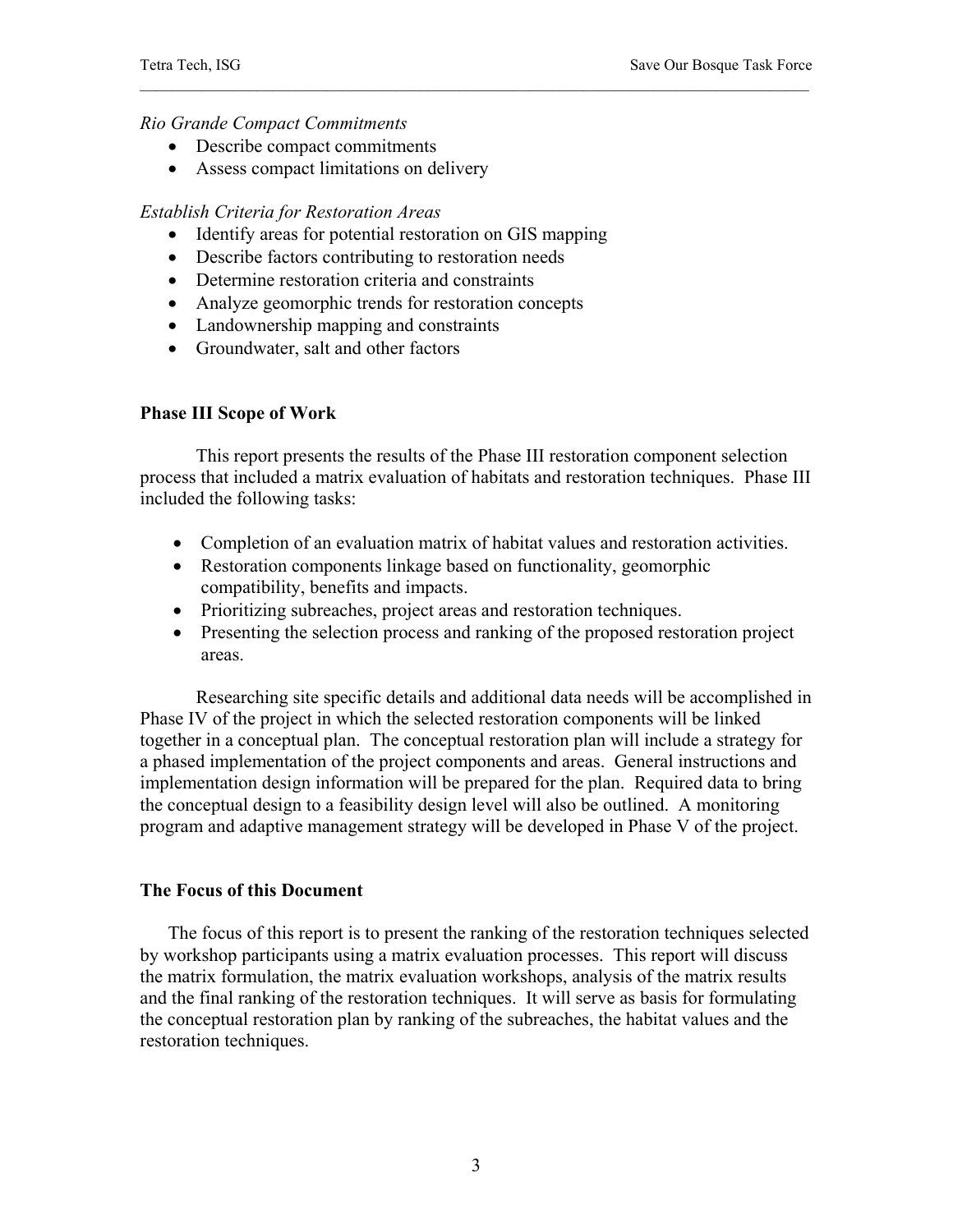#### **Restoration Vision**

 The goal to this project is to create riparian restoration opportunities by establishing favorable hydrogeomorphic conditions in the San Acacia to San Marcial reach of the Middle Rio Grande. Such opportunities may take the form of providing a greater range of flow regimes, enhancing river dynamics, removing constraints on channel processes such as invasive vegetation, expanding the active floodplain, increasing channel floodplain connectivity, physical reformation of the channel geometry, enhancement of the riparian system, and management of the sediment load. The Save Our Bosque restoration vision statement is still evolving. One proposed vision statement outlined at the beginning of the project is:

*A riparian ecosystem that functions as natural as possible within the confines of 21st Century infrastructure and political limitations while respecting the traditional customs and cultures of the citizens of Socorro County.* 

 One of the key elements in the restoration plan is "a naturally functioning riparian ecosystem." It is recognized that resource values and utilization change over time and restoration in the San Acacia to San Marcial reach may be integrated with system wide river restoration plans in the future. Sustainable restoration with a reasonable maintenance budget is a long term focus. It is probable that not all restoration objectives will be achieved. Failure of some restoration components is likely and an adaptive management strategy will be necessary to mitigate some of the restoration plan shortcomings.

#### **Background**

 Extensive background information and data on the biological, morphological and historical resources of the Middle Rio Grande were presented in the Phase I and II reports. A brief synopsis is presented here. Historically the Rio Grande had a natural cycle of removal and regeneration of native plant communities that occurred with flooding and channel migration. Cottonwood bosques existing along the river in varying age groups mixed with salt grass meadows. Woody debris provided coverage and habitat in the river channel. Large flood events filled the valley with ponded water. It is apparent that the wetlands, marshes, open scrublands, alkali flats and meadows were a significant portion of the floodplain community when the Spanish arrived in the  $16<sup>th</sup>$ Century.

 Our knowledge of the pre-historic "natural" Rio Grande floodplain is only anecdotal. With the advent of agriculture in the Rio Grande valley about 1,500 years ago, the native vegetation composition and distribution was gradually altered. Landscape fragmentation occurred with deliberate fires and cropland clearing. Increasing populations (both Pueblo and European) and land cultivation was accompanied by expanded irrigation systems that gradually decreased flows in the system. Eventually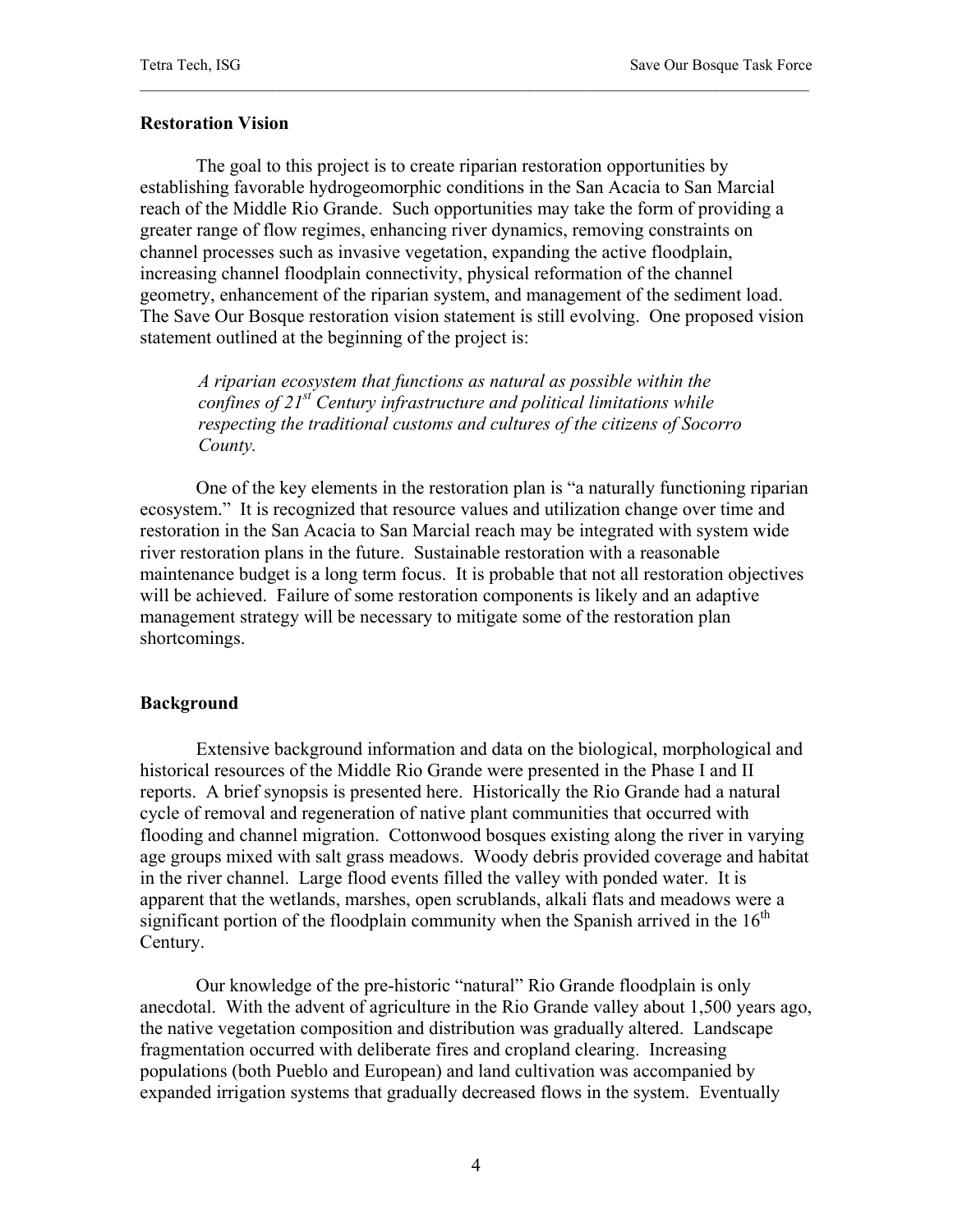upstream reservoir storage attenuated flood peaks and the channel morphology was altered. As seasonal flooding became less frequent and of shorter duration, many of the riparian vegetation regenerative processes were impacted. Prominently missing in the river's hydrologic cycles are the destructive flows that initiated channel migration and bank erosion to remove the riparian vegetation. Gone are the spring flood flows that created the wet substrate in large open areas for germination of native riparian plant species. In response to decreased flooding and reduced sediment loads, the channel has narrowed and the floodplain has become dominated by non-native salt cedar. Over time, the Middle Rio Grande experienced a loss of channel complexity and a loss of channelfloodplain connectivity.

 The concept of river restoration in the Middle Rio Grande is to create a mosaic of floodplain vegetation communities and have channel-forming flows of sufficient magnitude and frequency to sustain a wide, active channel. The hydrologic relationship between the channel flows and the flooded bottomlands must be mechanically reestablished within the current range of discharges and sediment loads. Flushing flows are needed to rework the channel and scour sediment and vegetation from low velocity habitats. When peak flows are unsuccessful in creating diverse habitat and complex channel features, channel narrowing ensues and aquatic habitat diversity is diminished. Infrequent high flows in excess of bankfull discharge may be required to create the full suite of channel and floodplain features. The key to successful restoration activities is to have the appropriate balance of sediment and water discharge to sustain an active channel.

#### **Subreach Delineation**

 In Phase II, the San Acacia to San Marcial reach was been divided into three subreaches based on geomorphic trends. Nine project areas within those subreaches were also outlined that will be adjusted in the Phase IV plan development. The San Acacia to San Marcial reach was divided into three subreaches for the purpose of identifying compatible restoration activities for the existing channel morphological trends outlined in Phase I of the restoration study. The three subreaches are:

1. *Escondida Reach* - San Acacia Diversion Dam to the Socorro North Diversion Channel (13.5 miles).

2. *San Antonio Reach* - North Socorro Diversion Channel to the North Boundary Bosque del Apache National Wildlife Refuge (18.5 miles).

3. *Refuge Reach* - North Boundary Bosque del Apache National Wildlife Refuge to San Marcial Bridge (15.6 miles).

The purpose of this delineation was to address similar channel morphology issues for each subreach. Within each subreach, the river has both narrow and wide channel segments, has different stages of an active channel, varying extents of vegetation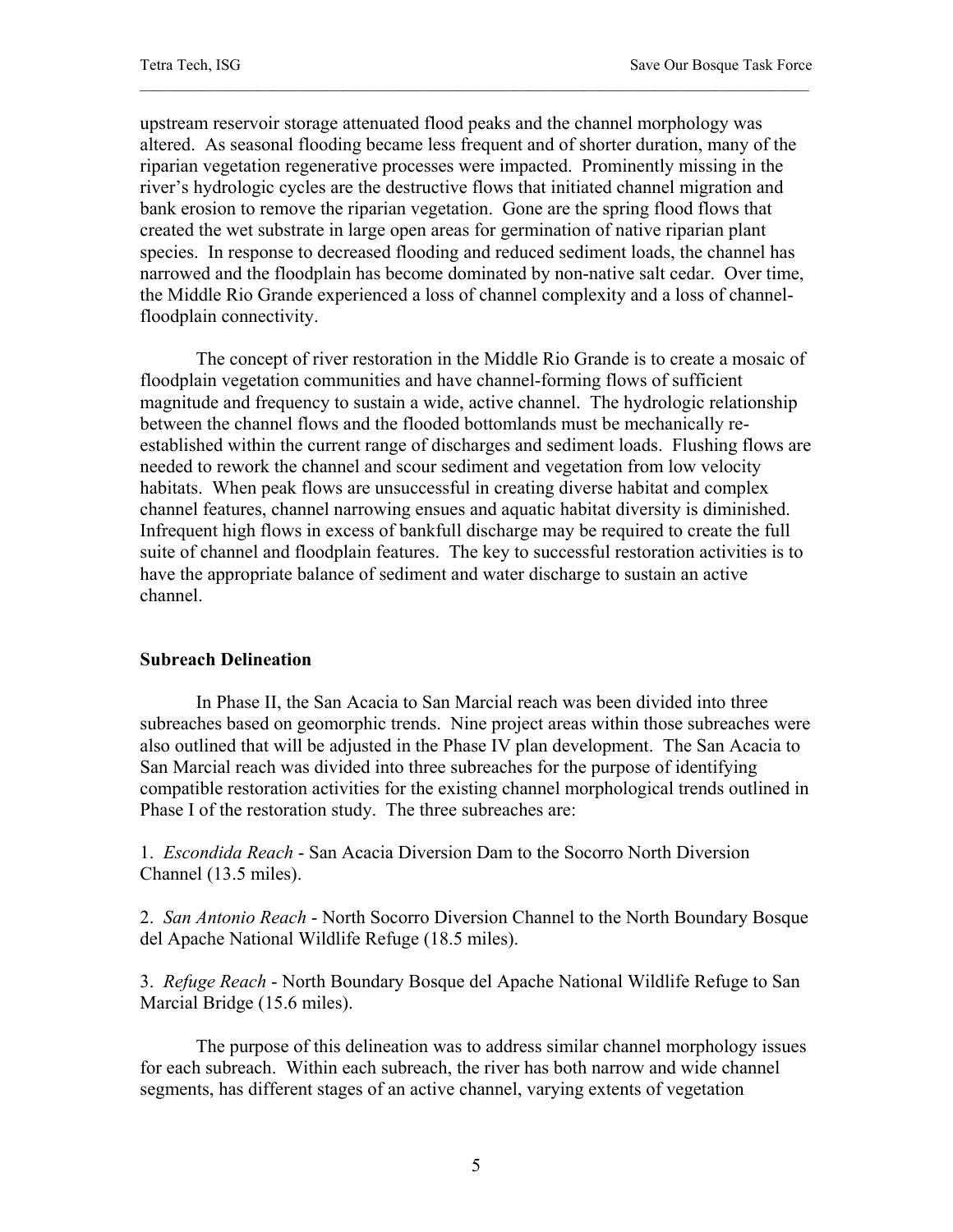encroachment and highly variable overbank flooding. Much of the variation in channel morphology has been impacted by river training and maintenance activities including channel relocation and dredging. The entire San Acacia to San Marcial reach has relative uniform sand bed material.

#### **Restoration Technique Matrix Formulation**

Restoration technique selection requires a process that identifies those riparian habitats and river geomorphic processes that are most important to the biological diversity of the river. A linked-matrix approach was researched and designed to evaluate riparian habitat values and river functions. Initially, a number of matrix approaches were considered. A linked matrix approach was selected that could be completed by Middle Rio Grande researchers and scientists. This matrix method is similar to that applied to analyze "Priorities for Geomorphology Research in Endangered Fish Habitat of the Upper Colorado River Basin" in 2003 by Argonne National Laboratories, Argonne, Illinois. The Argonne linked matrices were developed with fixed weighting factors that were completed by the Argonne staff. The Tetra Tech staff participated in the workshops that provided input to the Argonne matrices. From these workshops, Tetra Tech formulated the Phase III matrix concepts and methods. The Phase III matrices were different from Argonne matrices by using variable weighting factors and a workshop approach allowing researchers to complete the matrices.

 A series of three workshops were organized to introduce researchers to the matrices and to collaboratively discuss restoration issues. The first workshop, 'Planning Workshop No. 1: Planning Matrix Design and Components', was held on May 13, 2003. Over 40 people attended the first workshop. The Workshop consisted of the following:

- Overview of the CRP Project, Restoration Strategy, Purpose of the Workshops.
- Description of Three Workshop Process, Concept of the Planning Matrix.
- Discussion of Planning Matrix Assumptions, Definitions, Constraints and Opportunities.
- Review Reach Attributes and Delineations, Subreach Delineations, Habitat Descriptions.
- Discussion of Matrix Constructs, Linkage and Weighting Factors.

A Biology Workshop to discuss habitat issues and A Geomorphology Workshop to discuss river and floodplain issues were held on June 17 and 19 respectively. During these workshops, discussions were enjoined on the matrix component attributes and habitat and morphology definitions. Suggestions to revise the matrix factors and definitions were incorporated into the documentation and distributed to the workshop participants. The revisions were divided into matrix structure revisions and editorial changes.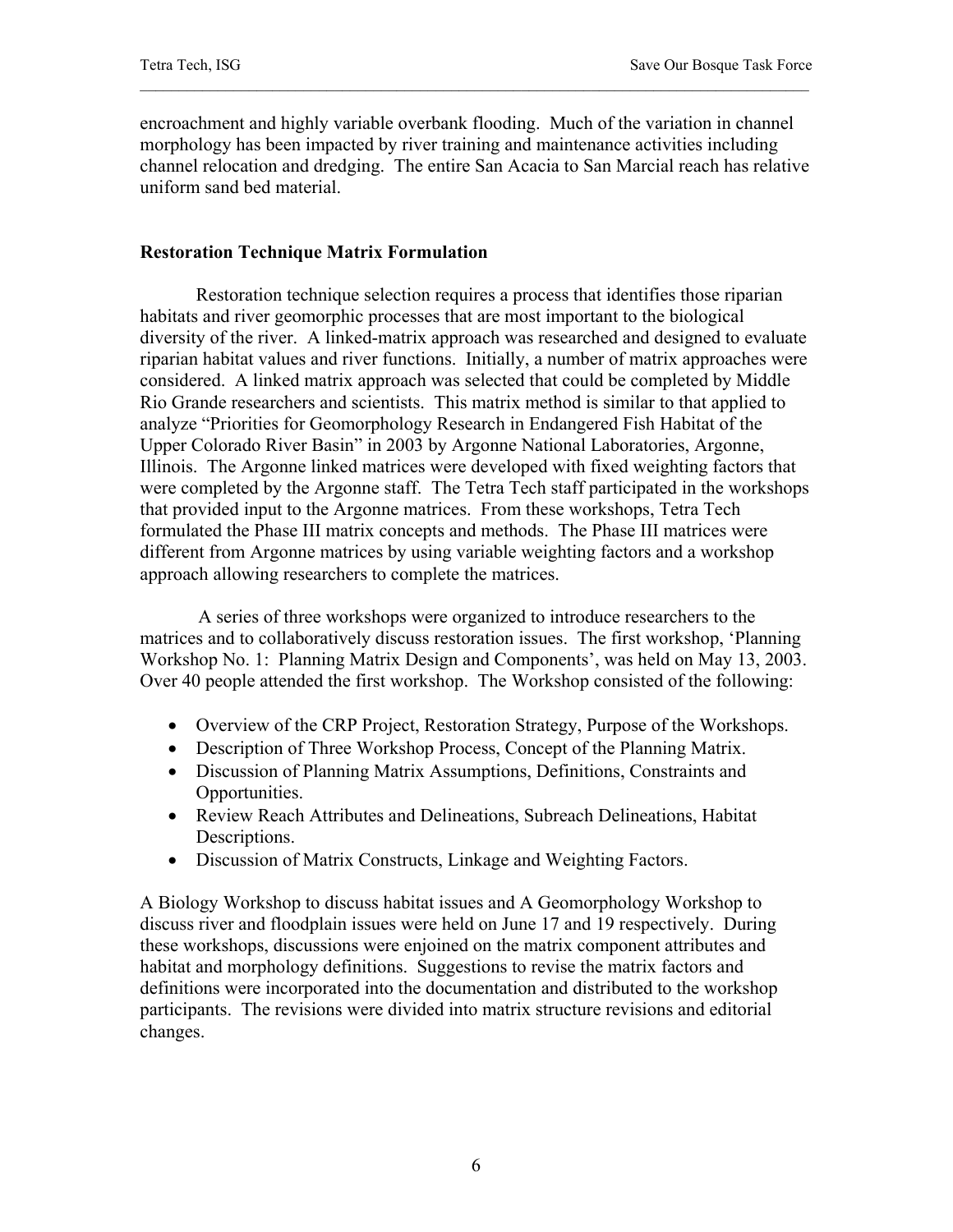#### *Matrix Structural Revisions*

Use the following references to review the changes made to the matrices:

- M1 = Physical Importance Matrix Worksheet 1
- M2 = Habitat Value Matrix Worksheet 2
- M3 = Resource Use Matrix Worksheet 3
- M4 = Benefits Matrix Worksheet 4
- M5 = Adverse Impacts Matrix Worksheet 5
- M6 = Techniques Matrix Worksheet 6
- M7 = Ranking Matrix Worksheet 7
- 1. M1, M2, M3. Replaced 'Pools' and 'Riffles/Runs' in Main Channel Habitat with 'Single Thread Channel' and 'Multiple Channels (braided at low flows)'.
- 2. M1, M2, M3. Revised Channel Characteristics to the following categories:

*Hydraulic Variability/Morphology Complexity Inter-annual Stability Intra-annual Stability* 

- 3. M4. Revised column title 'Create Water Salvage' to 'Create Water Salvage/Lessen Drought Effects'.
- 4. M5. Added column to Impacts titled 'Increase Drought Impacts'.
- 5. M5. Changed 'Accessibility' Column to 'Increase Exotic Herbaceous Species'.
- 6. M7. Added column to Ranking titled 'Regulatory Constraints'.
- 7. M4, M5, M6. Removed row 'Recreational Access' under 'Floodplain Activities'.
- 8. M4, M5, M6. Removed row 'Sediment Plug Removal' under 'Channel Activities'.
- 9. M2, M3. Relative Occurrence for the new categories of 'Single Thread Channel' and 'Multiple Channels' were edited.
- 10. M6. The original six riparian habitats that included:

*Mature cottonwood bosque Mature willow forest Mid-aged cotton-willow /salt cedar-Russian olive Monotypic salt cedar stands Young successional stage stands Wetlands*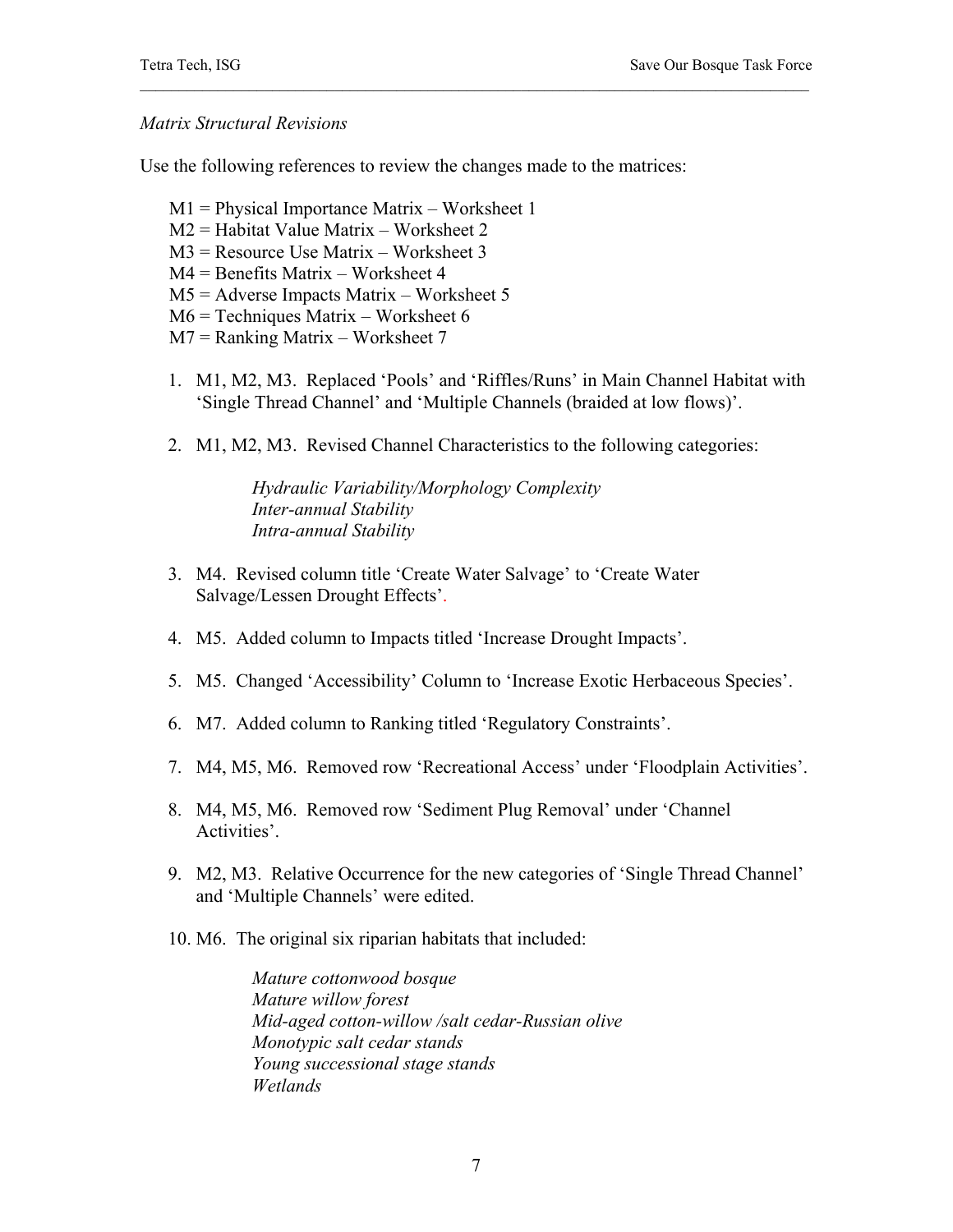These classifications were edited and expanded to include the following columns:

 *Cottonwood bosque Willow forest Mixed stands Monotypic salt cedar stands Young success ional stage stands Grasslands, savannah, alkali shrub Groundwater wetland Surface water wetland* 

#### *Matrix Editorial Revisions*

The following editorial changes were made to the matrix worksheets.

- 1. M1, M2, M3. Added to Shorelines '(banks and sandbars)' to indicate that shoreline habitat includes both river margin shoreline and channel sandbar shoreline.
- 2. M1, M2, M3. A light green background was added to distinguish channel habitat from riparian habitat.
- 3. M4. Changed column title "Increase groundwater storage" to "Increase groundwater connectivity".
- 4. M5. Changed column title 'Potential flood impacts' to 'Increase flood impacts'.
- 5. M1, M2, M3. Habitat 'attributes' was changed to habitat 'features' where appropriate.
- 6. M1, M2, M3. Riparian habitat names were edited and the definitions changed in the handout to match suggestions made at the workshop.

The workshop participants were requested to complete the Excel worksheet matrices using selected weighting factors that reflected their value assignments. Variable sets of weighting factors were created to assign qualitative values to the following matrix groups:

- Geomorphic, hydrologic, habitat attributes and their relative occurrence;
- Resource use impact;
- Technique contribution to restoration;
- Restoration technique issues;
- Capital cost, maintenance, expected life factors.

The spreadsheet linkages and the mathematical operations used to calculate reach habitat value and restoration technique ranking involved a series of seven worksheets: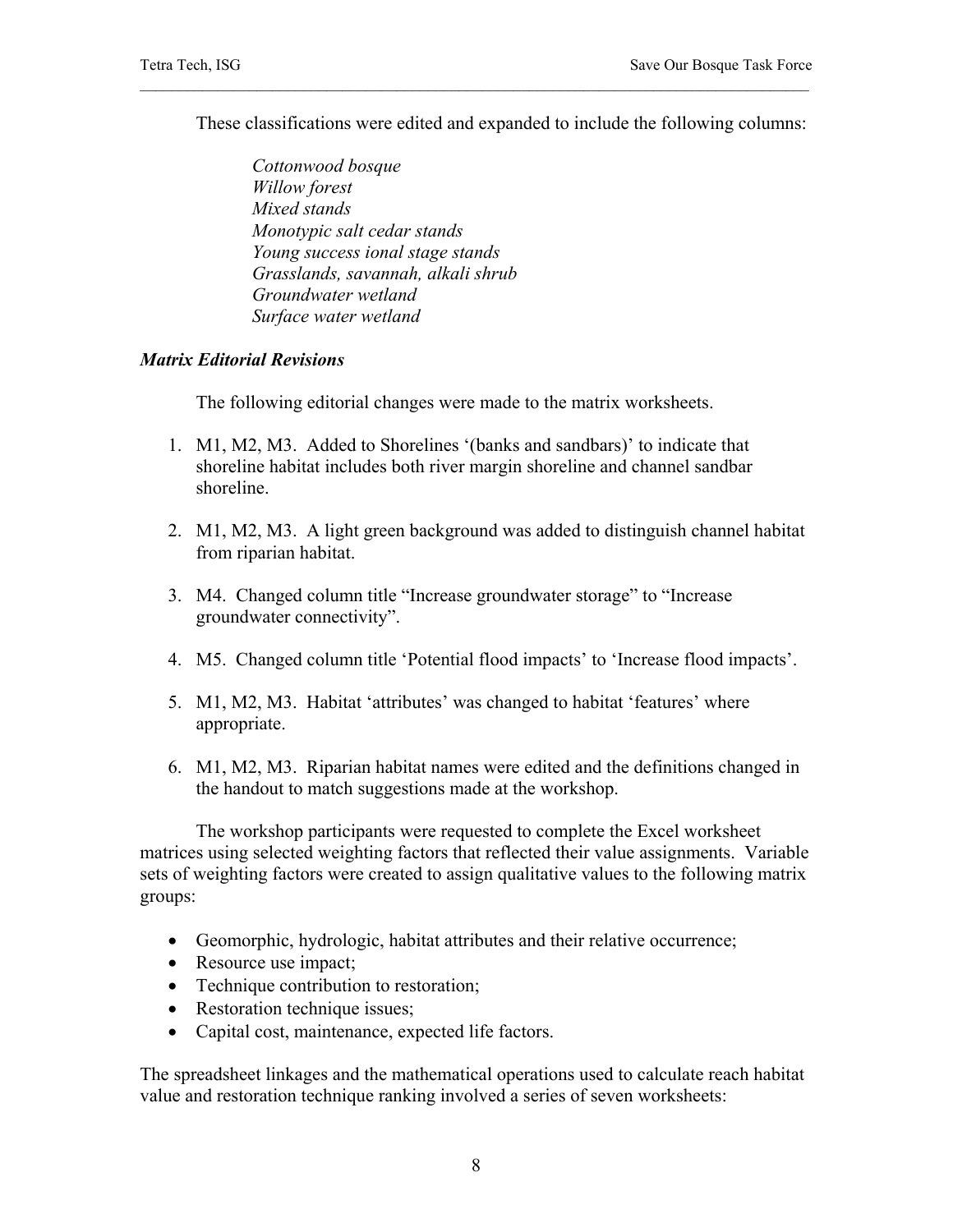- Determine habitat value by reach habitat attribute scoring;
- Resource use impact on habitat attributes by reach relative impact scoring;
- Compute overall habitat attribute value by reach weight;
- Restoration technique contribution to restoration goals/objectives relative restoration technique weight;
- Determine restoration technique value to habitat;
- Determine restoration technique value by reach and final restoration technique ranking.

The Tetra Tech staff generated the relative occurrence of the various habitat types and attributes using GIS mapping data base and aerial photos. Estimates of some of the acreages or reach lengths were necessary because of limited data, infrequent occurrence of the habitat type or mixed habitat conditions (overlapping vegetation stands). The relative occurrence of the various habitat types were input into Matrix worksheets 2 and 3 prior to the distribution of the linked matrix to the workshop participants.

#### **Linked Matrix Analyses to Determine Restoration Priorities**

The steps for completing the linked matrix are outlined below. Attribute scores were multiplied by reach occurrence to determine the habitat value in most cases. These overall values, in turn, were summed or multiplied after applying weighting factors to determine overall reach priorities.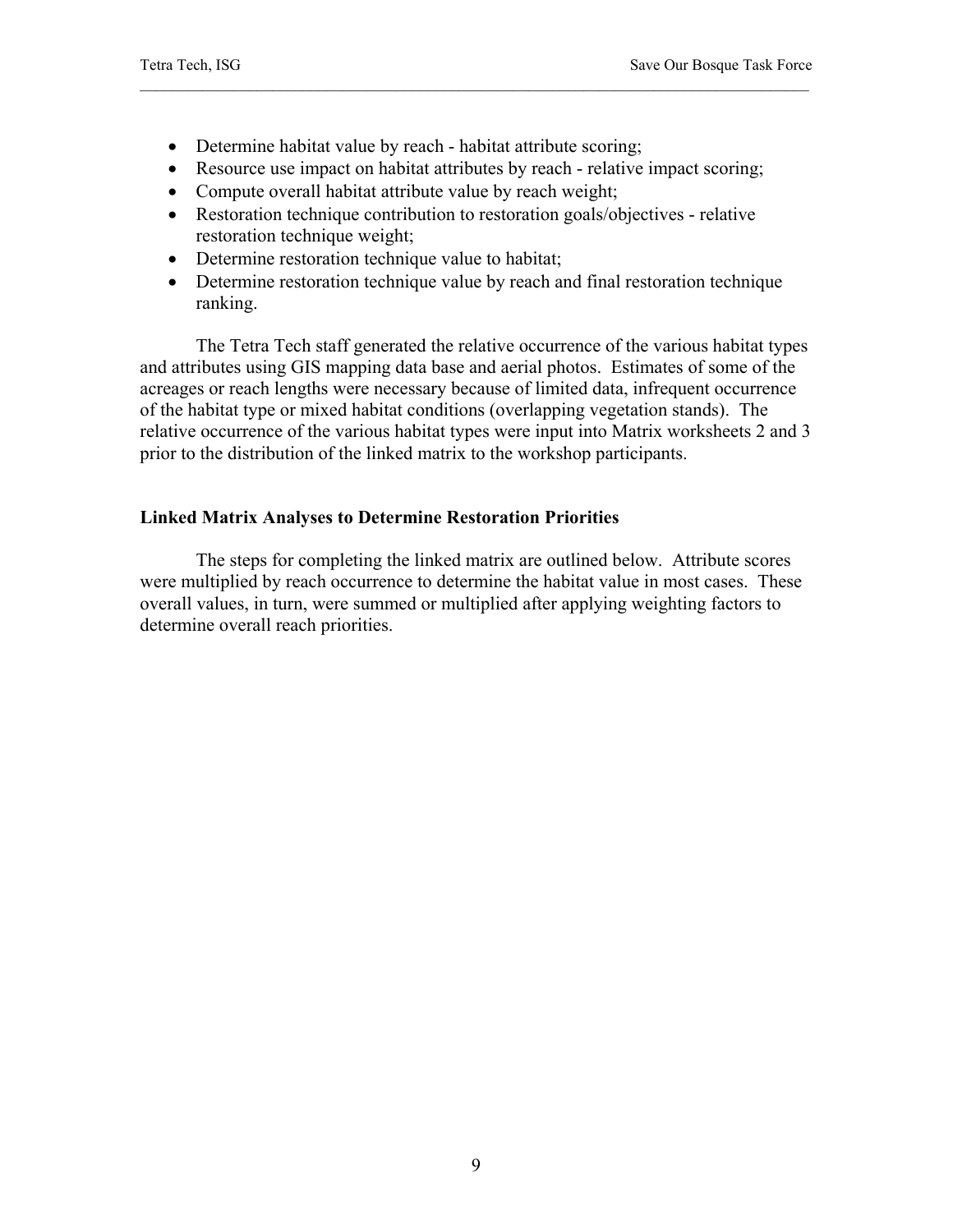#### Step-by-Step Matrix Outline

*Step 1. Determine Habitat Value By Reach* 



*Step 2. Evaluate Resource Use Impact on Habitat Attributes by Reach* 



*Step 3. Compute Overall Habitat Attribute Value by Reach* 



*Step 4. Restoration Technique Contribution to Restoration Goals/Objectives*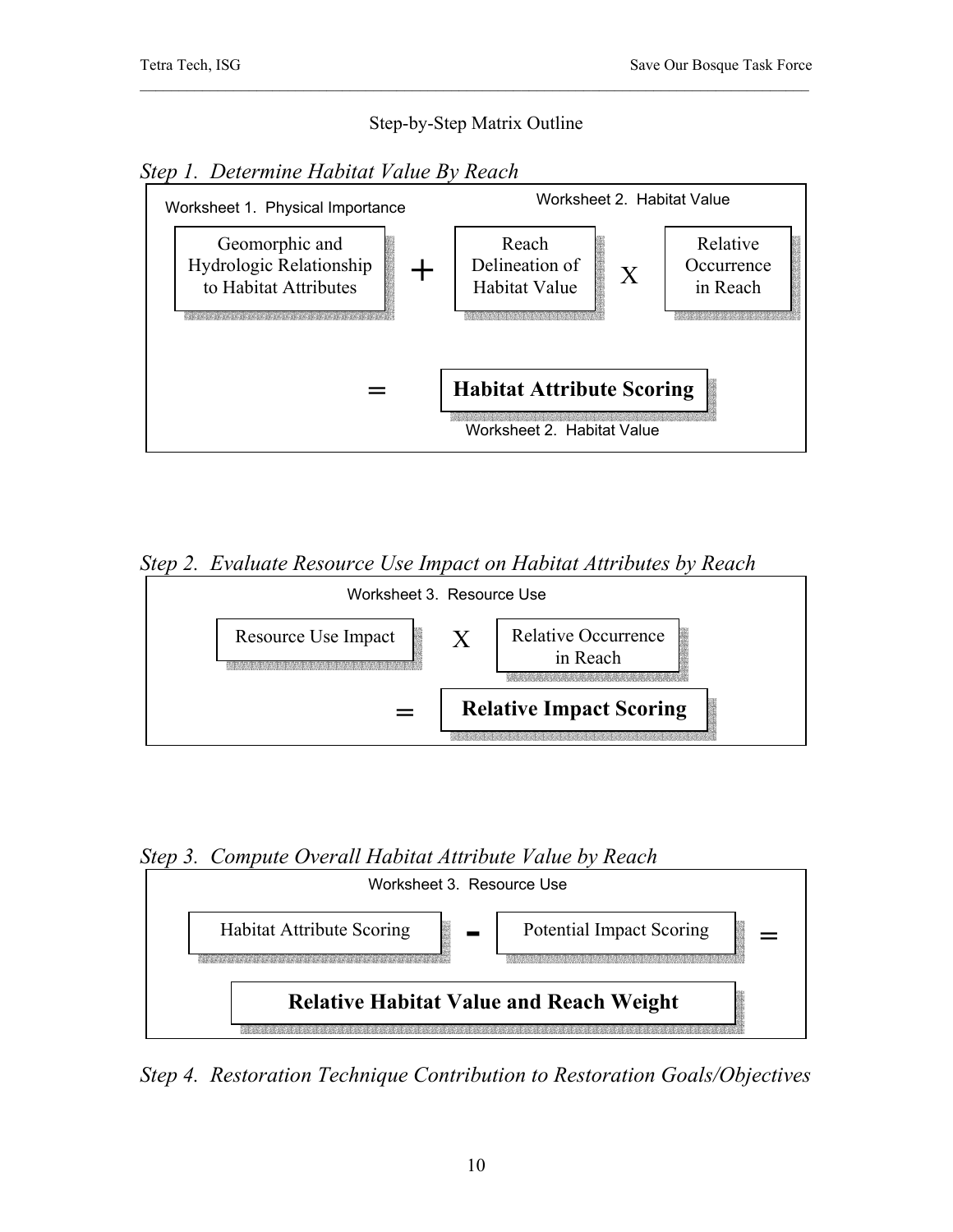

## *Step 5. Determine Restoration Technique Value to Habitat*



*Step 6. Determine Restoration Technique Value by Reach* 

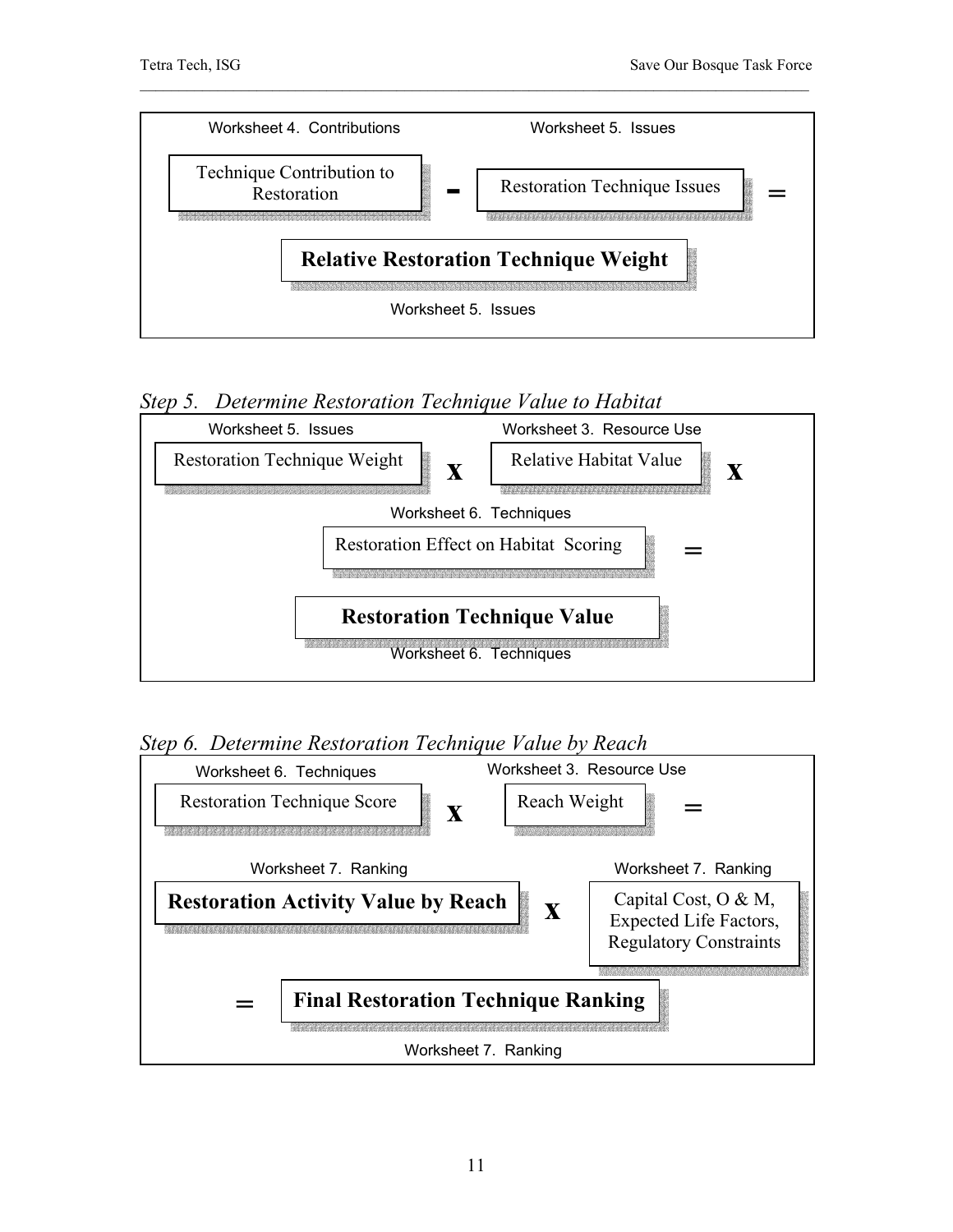The matrix spreadsheets were created to have variable scores such as 0.0, 0.2, 0.5, 1.0 or 0., 0.1, 0.2, 0.3 to represent relative importance of (1) dependencies between habitat characteristics and hydrologic and geomorphic parameters, (2) reach habitat value, (3) relative habitat occurrence within the reach, and (4) restoration activity value. Each of the four scores was assigned a ranking value of 1 to 4. The actual scores were hidden in the worksheet. The weighting factors were designed to permit flexibility in scoring. Different sets of weighting factors could be applied on different worksheets to illustrate the importance of a particular habitat value or restoration technique in the linked matrix sequence. This scoring system combines quantitative values (e.g., percentage of relative occurrence) with a qualitative scoring where adequate data are not consistently available for habitat types and values.

The basic steps to fill in the ranking matrix were:

- 1. Start with the first Matrix 'Physical Importance' and use the horizontal and vertical slides to adjust the matrix display to view the possible weighting factors at the top of the spreadsheet.
- 2. Select a Weighting Factor Method by inputting a value of 1 to 4 in the 'Selected Method' red highlighted box just above the matrix.
- 3. Assign weighting factors in one of the empty columns of the weighting factor table or change weighting factors one at time while completing any of the matrices. The weighting factors were only applicable to the spreadsheet matrix that was displayed. Each matrix had its own set of weighting factors.
- 4. Proceed to fill in the matrix by changing the value of '1' in the matrix cells (or leave '1' in the cell). A table of definitions for each of the listed habitat factors, impact or restoration techniques was provided along with a list of assumptions and other general information to assist in the matrix selection process.
- 5. Complete all the matrices by entering a value in all cells with a '1'.
- 6. Review the ranking and adjust any of the weighting factors.

#### **Matrix Assumptions and Definitions**

 The restoration matrix criteria required an understanding of how the restoration technique would benefit the restoration objectives of enhanced river function and increased habitat diversity. In addition, a separate worksheet focused on constraints, potential impacts and areal limitations on the restoration components. In this manner restoration activities that have severe constraints could receive the lowest priority matrix ranking.

#### Assumptions

 A number of assumptions were inherent to the matrix evaluation. These include assumptions regarding administrative and legal issues, hydrologic, geomorphic and hydraulic concerns, biological and ecological factors and specific assumptions related to the matrix construction.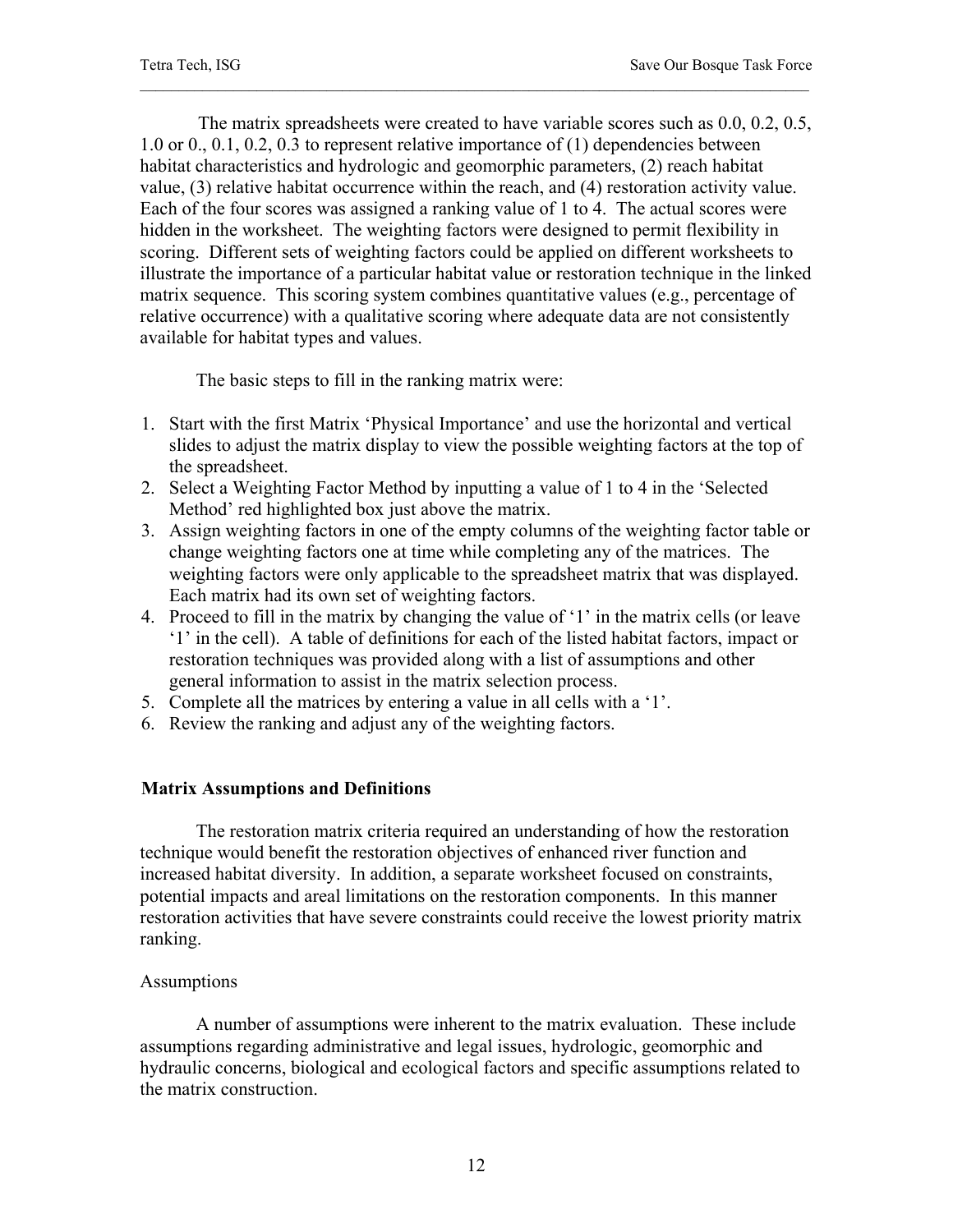#### General Assumptions

#### *Administrative/Legal:*

- Funding is not a consideration in the selection of restoration activities except where cost is identified as a factor in the matrix.
- Proposed restoration projects will not interfere with or be adversely impacted by other restoration projects.
- Private land ownership will not constrain the restoration activities except where identified as a factor in the matrix.
- Project management and coordination between the agencies is not a consideration.
- Restoration maintenance will be adequate for the life of the project except where noted as a factor in the matrix.

#### *Hydrologic*

- Water availability will not be consideration in the selection of restoration activities except where identified as a factor in the matrix.
- Groundwater hydrology will not limit the selection of restoration projects. The lack of groundwater data limits the opportunity to consider groundwater hydrology in more detail.
- Selection of habitat restoration projects assumes that water will be available to meet Rio Grande Compact deliveries.
- The inter-connectivity between the river and Low Flow Conveyance Channel (LFCC) is a concern with respect to project selection and should be considered in the matrix evaluation.

#### *Geomorphic/Hydraulic*

- The selection of restoration techniques should not be affected by the future disposition or operation of the LFCC.
- The final restoration plan selection will incorporate the Bureau of Reclamation's new pilot channel.
- Investigations related to the San Acacia diversion dam that could affect future restoration activities will not be considered in this matrix analysis.
- Levee rehabilitation in the San Acacia reach that could affect future restoration activities will not be considered in this matrix analysis.
- Potential future operations of the LFCC that could affect future restoration activities will not be considered in this matrix analysis.
- San Marcial Railroad Bridge conveyance capacity or possible relocation will not be considered in this matrix analysis.
- Investigations of the river relocation downstream of San Marcial will not be considered in the matrix analysis.
- Long term sediment supply concerns are an issue the matrix evaluation.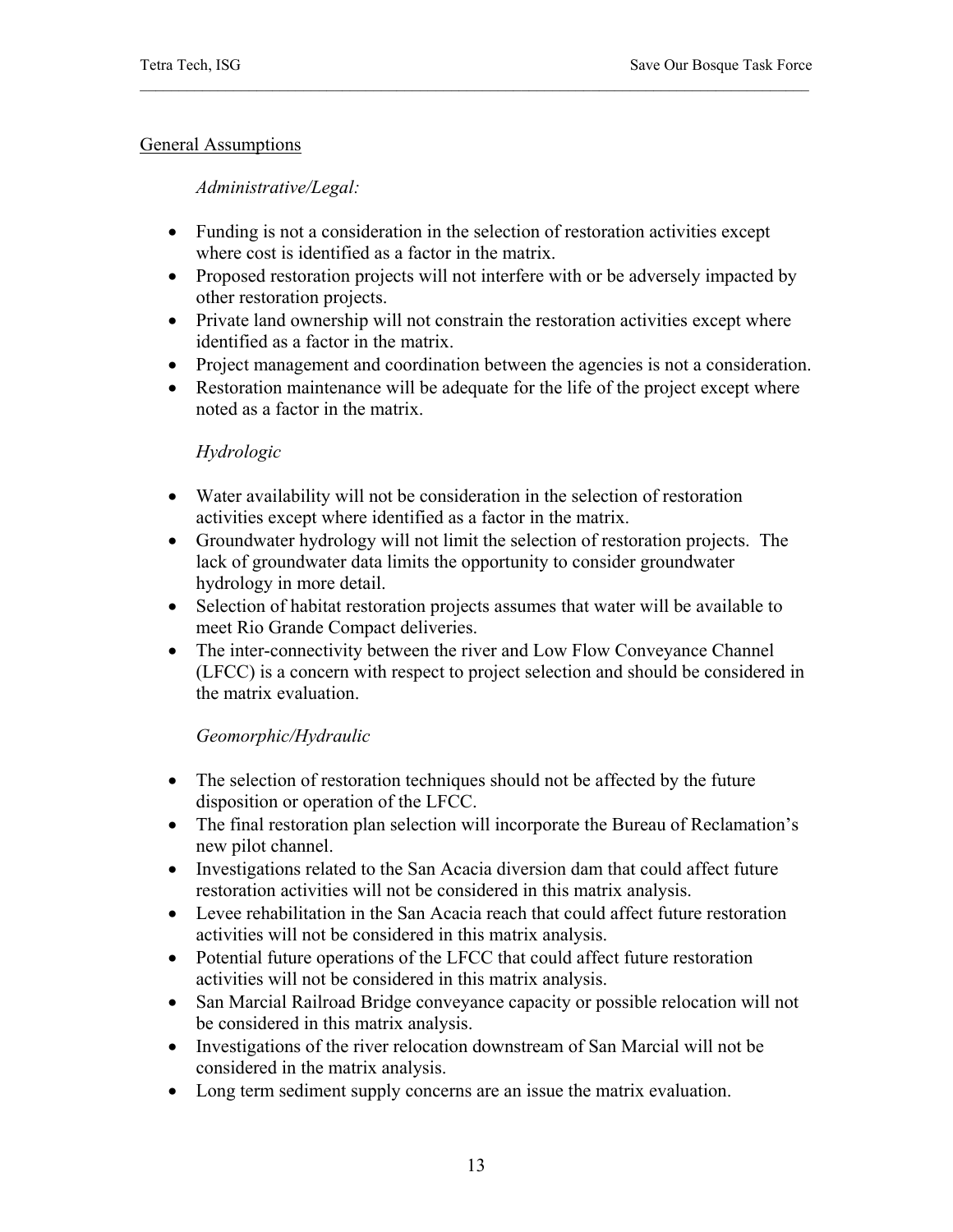#### *Biological and Ecological*

- All planned restoration projects would consider potential effects on endangered species habitat.
- Removal of exotic vegetation coupled with re-establishing native vegetation would be considered habitat enhancement for the southwestern willow flycatcher.
- None of the restoration components would result in a decrease in low flow habitat.
- A focus of the restoration project would be to reduce the stress on the agricultural community to provide suitable wildlife habitat.
- Fire management for old growth cottonwood/willow bosque would be considered in the restoration plan.

#### Specific Matrix Assumptions

 Not every hydrologic variable, habitat value, geomorphic trend, management issue or resource use impact could be folded into the matrix analysis. The intent was to address the major variables, values, trends, issues and impacts as well as the primary restoration activities such that the conceptual restoration plan would be focused and flexible. The goals and objectives of the restoration plan are represented in the matrix design. Several assumptions with the matrix construct are:

- Sediment bed material size in the San Acacia to San Marcial is relatively uniform and is not anticipated to change during the life of the project.
- Different scales of habitat values could be considered such as a geomorphic scales (reach wide slope variation), macro scales (sand bar habitat) or meso scales (backwater habitats). The user could consider the appropriate scale in applying the ranking values.
- Biological Opinion requirements could be considered when working through the matrix.
- Habitat enhancement objectives include habitat sustainability over the long term.
- Incidental impacts on other native or endangered species or habitat could be considered as an adverse effect.
- Private and agency land issues may include permitting and monitoring requirements.
- Supplemental water requirements such as pumping or groundwater extraction to mitigate project demands could be considered as a water loss.

Any habitat values, restoration activities, or impacts that were identified as critical to the restoration prioritization could be considered in the matrix evaluation.

 Each of the seven matrices (represented by a worksheet) in the Excel spreadsheet were designed to answer a specific question: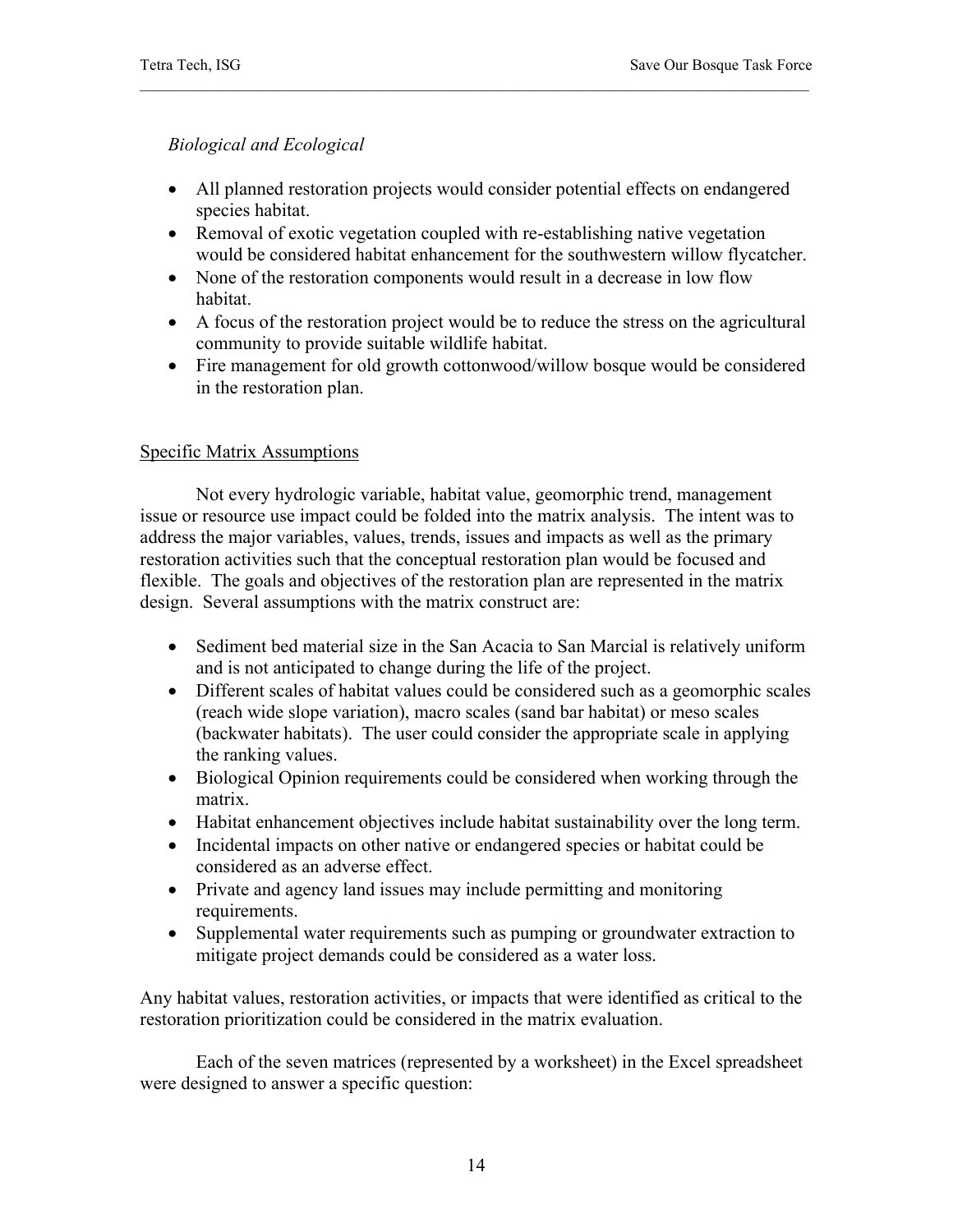Matrix M1. Physical Importance. 'What is the relative importance of the various geomorphic and hydrologic variables to habitat conditions, dynamics diversity and sustainability?'

Matrix M2. Habitat Value. 'What is the value of habitat features and attributes to endangered species and habitat diversity?'

Matrix M3. Resource Use. 'How do various resource uses adversely impact the habitat features.'

Matrix M4. Benefits. 'What is the benefit on the restoration techniques and activities to the restoration goals and objectives?'

Matrix M5. Adverse Impacts. 'What are the potential adverse impacts related to implementing the different restoration techniques and activities?'

Matrix M6. Techniques. 'How will the restoration techniques and activities enhance or impact the different channel and riparian habitats?'

Matrix M7. Ranking. 'What restoration techniques and activities should be considered as highest priority for planning purposes in the San Acacia to San Marcial reach of the Middle Rio Grande?'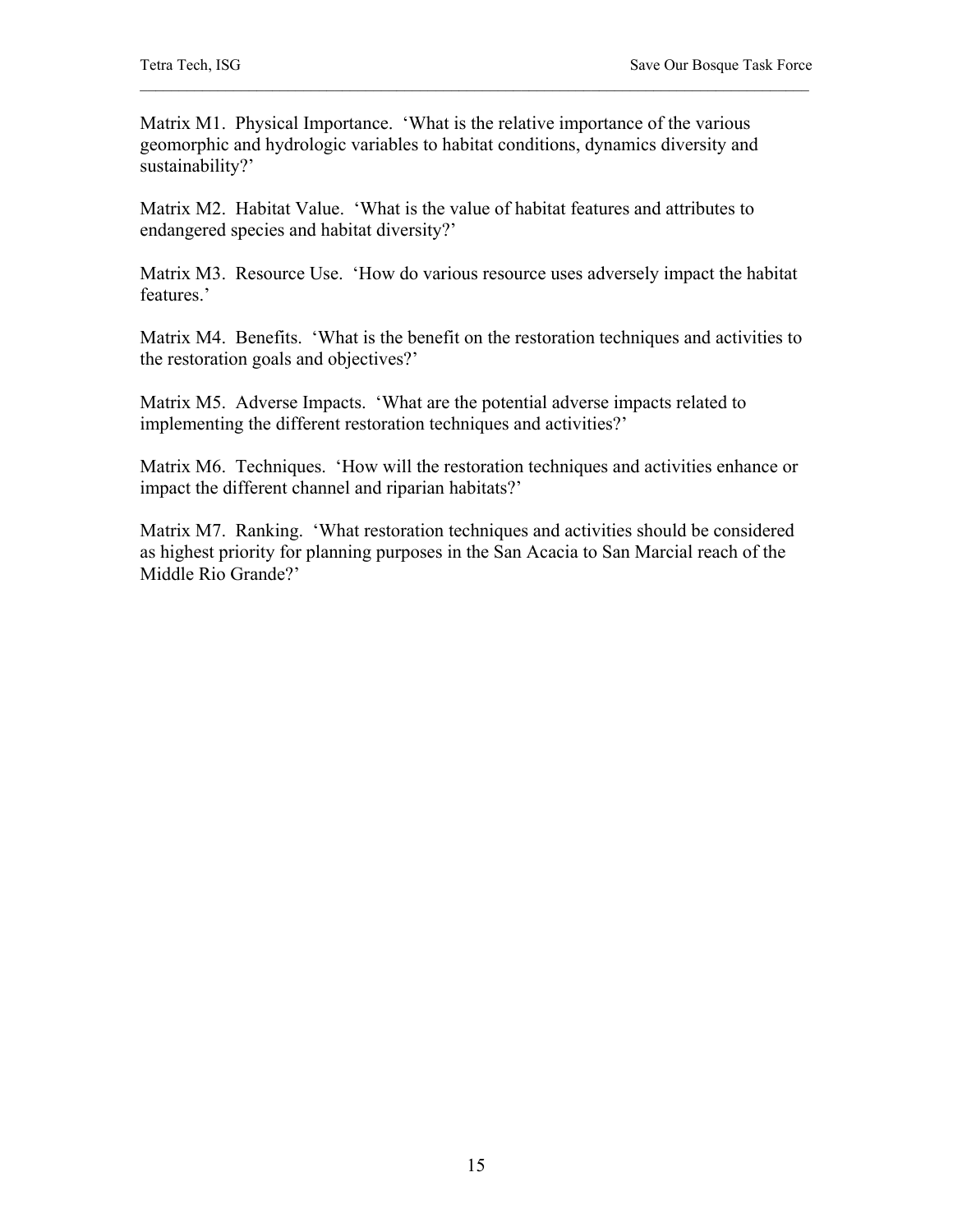#### **Definitions**

Definitions of the primary categories and variables in the matrices are presented in the following tables.

| <b>Habitat Features</b>                  |                                                                                                                                                                                                                                                                                                                   |  |
|------------------------------------------|-------------------------------------------------------------------------------------------------------------------------------------------------------------------------------------------------------------------------------------------------------------------------------------------------------------------|--|
| <b>Main Channel Features</b>             |                                                                                                                                                                                                                                                                                                                   |  |
| Single thread channel                    | A single channel when most of the channel bottom has been inundated. May have some exposed<br>sandbars. Evidence of a continuous single channel deep thalweg.                                                                                                                                                     |  |
| Multiple channel (braided at low flows)  | A number of exposed sandbars at moderate flows covering the channel bed. Appears braided at<br>a moderate or low flow condition.                                                                                                                                                                                  |  |
| <b>Channel Margin Features</b>           |                                                                                                                                                                                                                                                                                                                   |  |
| <b>Connected backwaters</b>              | Backwater channel with a blocked inlet at lower flows and connected outlet with the channel.                                                                                                                                                                                                                      |  |
| Secondary or multiple channels           | Split flow or braided channels within the main channel.                                                                                                                                                                                                                                                           |  |
| Shorelines (banks and sandbars)          | Shallow water habitat area along the channel or island margins, typically sand, roots or grass.<br>Includes the shoreline habitat associated with both banks and sandbars.                                                                                                                                        |  |
| <b>Off-Channel Features</b>              |                                                                                                                                                                                                                                                                                                                   |  |
| <b>Flooded bottomlands</b>               | Area on the river floodplain with standing water. May be a remnant channel feature, depression<br>or floodplain terrace.                                                                                                                                                                                          |  |
| Overbank side channels                   | Small, isolated channel on the floodplain that may reconnect with the channel downstream.                                                                                                                                                                                                                         |  |
| <b>Riparian Habitat Features</b>         |                                                                                                                                                                                                                                                                                                                   |  |
| Cottonwood bosque                        | Native woodlands characterized by an overstory of cottonwood and black willow with<br>understories of New Mexico olive, screwbean mesquite, and seepwillow. May include an<br>understory of either sparse or dense Russian olive and/or salt cedar.                                                               |  |
| <b>Willow forest</b>                     | Black willow trees with salt cedar understory. Occurs in only a small portion of the bosque $(-65)$<br>acres).                                                                                                                                                                                                    |  |
| <b>Mixed Stands</b>                      | A vegetation community with five sub-types, ranging from native communities of cottonwoods<br>and willows to dense nonnative species communities such as Russian olive.                                                                                                                                           |  |
| Monotypic salt cedar stands              | A vegetative community composed almost exclusively of introduced salt cedar.                                                                                                                                                                                                                                      |  |
| Young successional stands                | This community includes early stages of revegetation that may occur in areas previously<br>disturbed by fire, vegetation clearing and active sandbars. Some sandbars may have established<br>stands of cottonwood, coyote willow, salt cedar, and Russian olive. Includes grasslands,<br>savannahs, alkali scrub. |  |
| Wetlands (groundwater and surface water) | Includes marshes, wet meadows, and open water habitats that may be supported by either<br>groundwater or surface water. Wetlands were historically a significant part of the Middle Rio<br>Grande floodplain biological community commonly the result of flooding and channel migration.                          |  |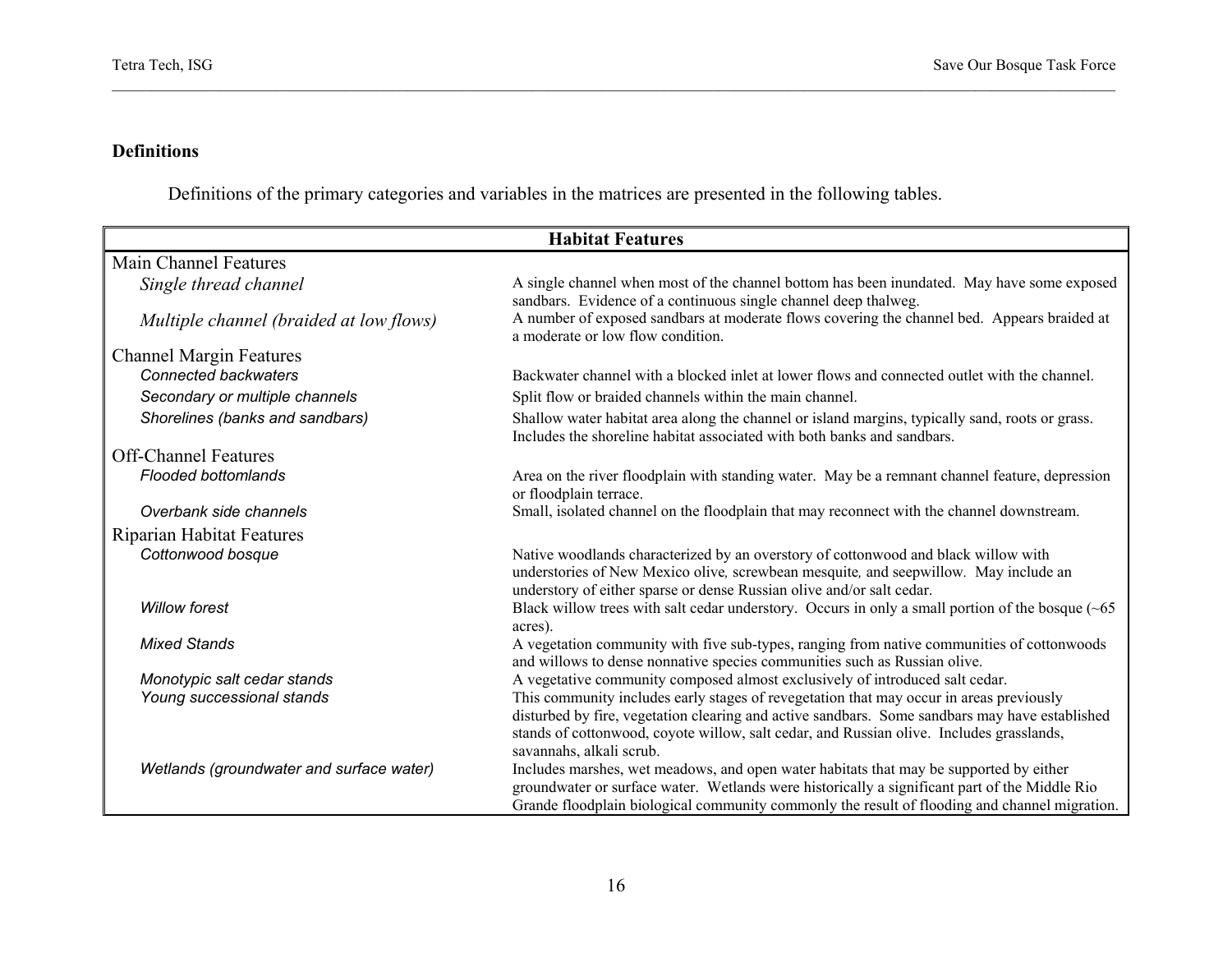÷

 $\blacksquare$ 

| <b>HABITAT DEPENDENCIES ON CHANNEL MORPHOLOGY AND RIVER HYDROLOGY</b> |                                                                                                                         |  |  |
|-----------------------------------------------------------------------|-------------------------------------------------------------------------------------------------------------------------|--|--|
| <b>Channel Morphology</b>                                             |                                                                                                                         |  |  |
| Width/depth                                                           | Channel width divided by the thalweg depth. In the MRG higher width/depth is favorable to restoring habitat.            |  |  |
| Slope                                                                 | River bed slope as measured by the thalweg. A mild slope, meandering river pattern is preferable in MRG.                |  |  |
| <b>Sinuosity</b>                                                      | Measure of river meandering; channel length divided by valley length. A higher sinuosity is preferable in the MRG.      |  |  |
| Arroyo Impact                                                         | Arroyos can effect channel planform and slope control. Arroyo confluences may enhance aquatic habitat in a reach.       |  |  |
| <b>Sediment Transport</b>                                             |                                                                                                                         |  |  |
| <b>Main Channel Supply</b>                                            | Long term sediment supply in the MRG from upstream sources; may control some channel morphology features.               |  |  |
| <b>Arroyo Supply</b>                                                  | Local sediment supply to a reach; may control local bed material size and channel slope.                                |  |  |
| <b>Bed Material Size</b>                                              | The dominant size of sediment in the bed; primarily fine to medium sand in this reach of the MRG.                       |  |  |
| <b>High Flow Hydrology</b>                                            |                                                                                                                         |  |  |
| <b>Peak Flow Magnitude</b>                                            | Highest discharge that occurs during spring runoff.                                                                     |  |  |
| <b>Peak Flow Duration</b>                                             | Spring-runoff period or the length of time above a threshold flow (e.g., bankfull flow).                                |  |  |
| <b>Peak Flow Frequency</b>                                            | Percentage of years that the annual peak flows exceed a given threshold flow.                                           |  |  |
| <b>Peak Flow Timing</b>                                               | Date of spring runoff peak discharge. Important for cottonwood seed dispersal and germination.                          |  |  |
| <b>Peak Flow Variability</b>                                          | Variation in peak-flow magnitude from year to year (inter-annual) or variation during runoff period (intra-annual).     |  |  |
| <b>Base Flow Hydrology</b>                                            |                                                                                                                         |  |  |
| <b>Base Flow Magnitude</b>                                            | Discharge level during the base-flow period.                                                                            |  |  |
| <b>Base Flow Duration</b>                                             | Length of time from the start of base flow in early summer and to the start of snowmelt runoff in the following spring. |  |  |
| <b>Base Flow Timing</b>                                               | Date of the onset of the base-flow period.                                                                              |  |  |
| <b>Base Flow Variability</b>                                          | Variation in base-flow magnitude from year to year (inter-annual), within years (intra-annual) and within-days.         |  |  |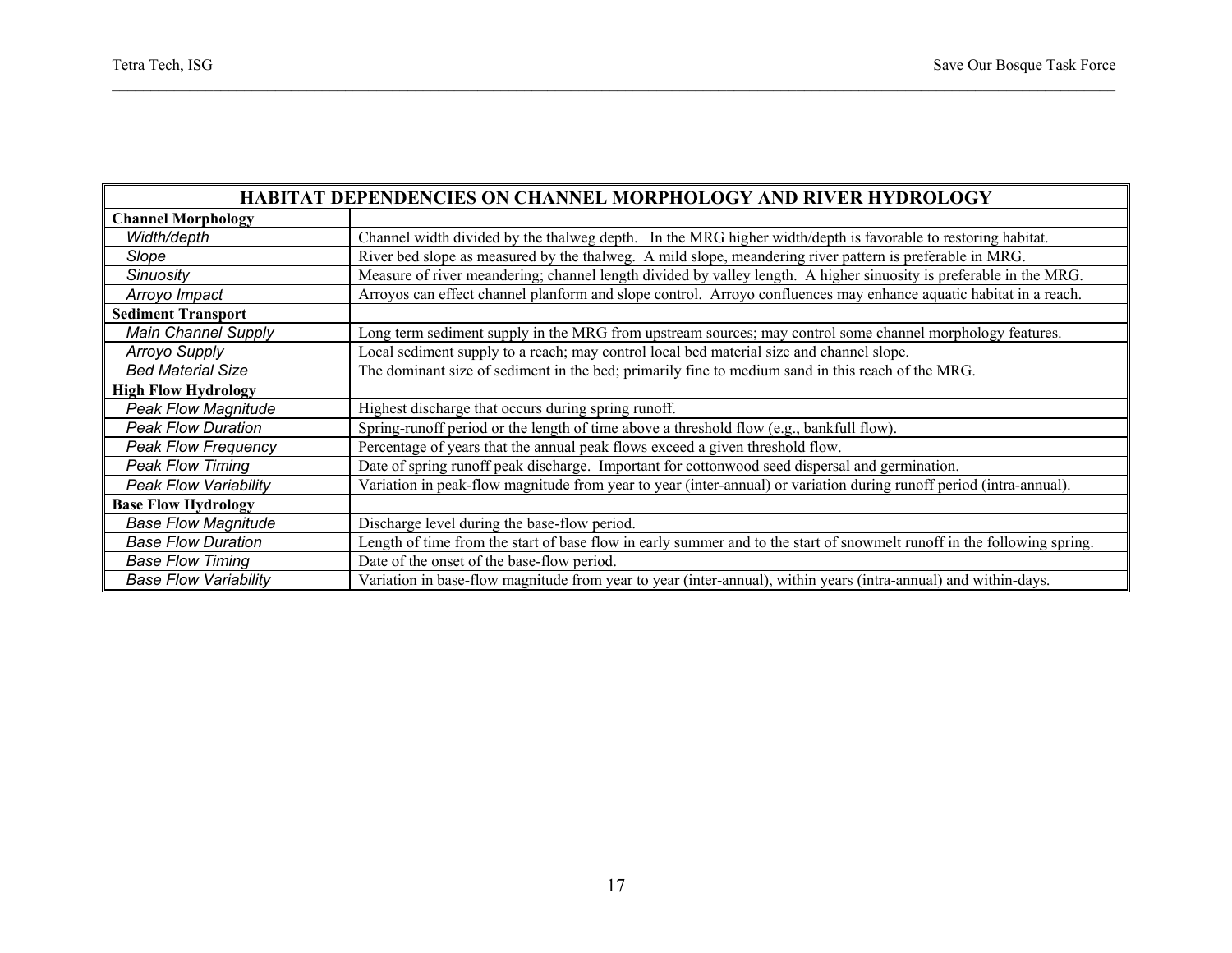| <b>HOW TO MEASURE VALUE OF HABITAT ATTRIBUTES</b> |                                                                                                                                                                                          |  |
|---------------------------------------------------|------------------------------------------------------------------------------------------------------------------------------------------------------------------------------------------|--|
| <b>Endangered Species</b>                         | Is the habitat attribute critical to the survival of endangered species? Does the habitat community provide endangered species<br>habitat? Can the endangered species use other habitat? |  |
| <b>Native Species</b>                             | How important is the habitat attribute to the overall biological diversity of habitat to all native species? Is this habitat attribute<br>unique in its use by native species?           |  |
| <b>Biological Diversity</b>                       | Is the habitat attribute an important component of biological diversity in a reach? Does the attribute fill a critical niche in the<br>biological diversity of a riparian area?          |  |
| <b>Habitat Regeneration</b>                       | Is the habitat attribute important to the regeneration of native species in the area?                                                                                                    |  |
| <b>Habitat Dynamics</b>                           | Does the habitat attribute play a role in the biological succession in a reach or area?                                                                                                  |  |
| <b>Habitat Sustainability</b>                     | Is the habitat attribute important to the long term biological integrity of a given reach?                                                                                               |  |

| <b>IMPORTANT HABITAT CHARACTERISTICS</b> |                                                                                                                                   |  |  |
|------------------------------------------|-----------------------------------------------------------------------------------------------------------------------------------|--|--|
| Size and Number                          | Provides an indication of the amount of habitat available in terms of individual size and number of available habitats.           |  |  |
| Connections                              | Related to river habitat such as pools. Are the pool or riffle habitats connected or isolated?                                    |  |  |
| Intra-annual Stability                   | Are the individual habitats stable through the year from high flow through low flow?                                              |  |  |
| Form - Braided                           | Riffles and runs through active, mobile channel sand bars.                                                                        |  |  |
| Inter-annual Availability                | Habitat availability from year to year.                                                                                           |  |  |
| Complexity                               | Variability in the habitats including sand substrate, flow depth and velocity, roots, vertical and overhanging banks, vegetation. |  |  |
| Daily Stability                          | Habitat variability throughout the day. Is the habitat dry or non-existent with diurnal variation?                                |  |  |
| <b>Bank Composition</b>                  | Habitat related to substrate, vegetation, roots.                                                                                  |  |  |
| <b>Ground Composition</b>                | Includes substrate, forest litter, sediment size.                                                                                 |  |  |
| Availability and Timing                  | Is the habitat available when required for lifestage or regeneration?                                                             |  |  |
| Connectivity                             | Refers to hydrological connectivity. Can the habitat be flooded?                                                                  |  |  |
| Size and Density                         | Identifies the vegetation age group and density.                                                                                  |  |  |
| Connectivity/floodability                | Refers to hydrologic connectivity and flood frequency.                                                                            |  |  |
| <b>Floor Litter</b>                      | Density of floor organic material within a given habitat group.                                                                   |  |  |
| <b>Understory Diversity</b>              | Density of the predominant understory vegetative community.                                                                       |  |  |
| Recruitment                              | Potential for habitat regeneration.                                                                                               |  |  |
| <b>Sediment Deposition</b>               | Overbank flooding results in sediment deposition.                                                                                 |  |  |
| <b>Habitat Availability</b>              | Provide fauna habitat.                                                                                                            |  |  |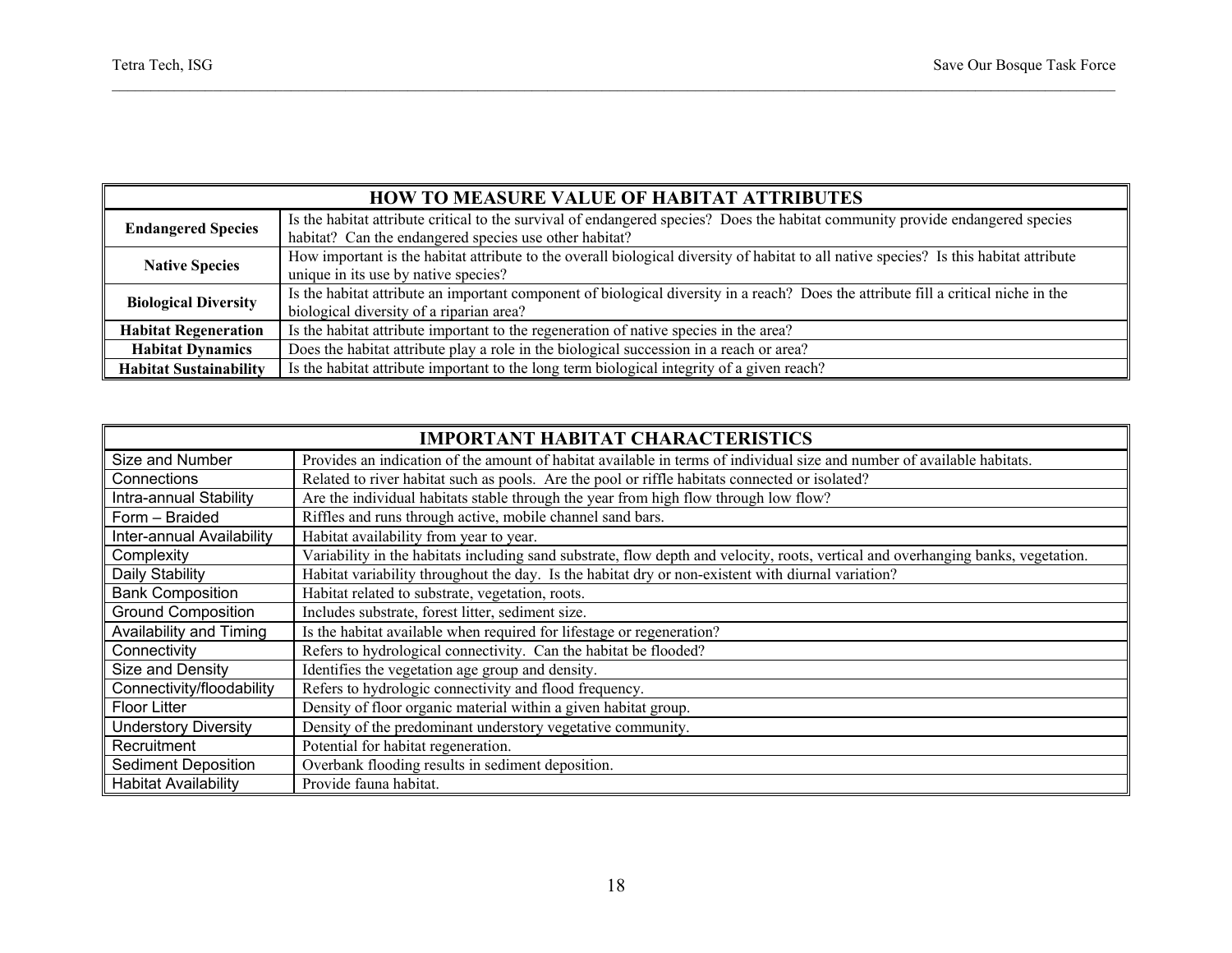|                            | <b>HOW TO MEASURE RESOURCE USE IMPACT ON HABITAT ATTRIBUTES</b>                                                              |
|----------------------------|------------------------------------------------------------------------------------------------------------------------------|
| <b>Land Ownership</b>      | How does landownership affect maximizing habitat availability or enhancement?                                                |
| <b>Water Diversion/Use</b> | Does water diversion for irrigation or domestic use impact habitat availability or enhancement?                              |
| <b>Levees</b>              | Do the levees restrict channel migration and thereby impact habitat availability? Do the levees result in a loss of habitat? |
| <b>Jack Lines</b>          | Do the jack lines fragment habitat or limit channel migration? Do jack inhibit accessibility for restoration?                |
| <b>Fire Hazard</b>         | Are the habitat communities subject to fire hazard because of management practices?                                          |
| <b>Water Loss</b>          | Is there potential for additional water loss in order to improve biological diversity of habitats?                           |
| <b>Resource Management</b> | How does resource management impact habitat availability or enhancement?                                                     |

| <b>Description of Restoration Techniques</b>       |                                                                                                                         |  |  |
|----------------------------------------------------|-------------------------------------------------------------------------------------------------------------------------|--|--|
| <b>Channel Activities</b>                          |                                                                                                                         |  |  |
| Disc and mow sand bar vegetation                   | Remove and eliminate vegetation on active sand bars in the river.                                                       |  |  |
| Plow and rake islands                              | Islands are stable features and have to be reworked to enable the river to absorb them.                                 |  |  |
| Remove bank vegetation (deformable bank lines)     | Stabilizing bank vegetation (particularly tamarisk and Russian olive) would be removed to enhance<br>channel migration. |  |  |
| Destabilize and lower banks (terrace lowering)     | Remove vegetation, lower terraces with plowing to increase flooding.                                                    |  |  |
| Channel widening (bank destabilization)            | Remove vegetation and rework channel banks into the channel to widen the river.                                         |  |  |
| Create high flow side channels                     | Secondary channels would be cut into the floodplain to enhance overbank flooding.                                       |  |  |
| Cut pilot channels (initiate channel avulsions)    | Pilot channels would be developed to encourage channel migration and initiate avulsions.                                |  |  |
| Channel realignment                                | This involves moving the river away from the LFCC to reduce channel seepage.                                            |  |  |
| Placement of large woody debris                    | The placement of large woody debris piles encourages bank instability and channel migration.                            |  |  |
| Reconnect oxbow and old channels                   | Relocating the channel to the east, enhance wetland connections and increase sinuosity.                                 |  |  |
| Training dikes/spurs/rock weirs                    | Features to enhance relocation or stabilize the location of newly constructed channels.                                 |  |  |
| Raise channel bed (grade restoration facilities)   | Improve overbank flooding, eliminate channel incision.                                                                  |  |  |
| Curve and bank shaping                             | Stabilize channel locations, improve bank configurations.                                                               |  |  |
| Sediment management (increase sediment loading)    | Enhance channel migration, increase width to depth ratio.                                                               |  |  |
| <b>Floodplain Activities</b>                       |                                                                                                                         |  |  |
| Remove exotic vegetation (selective and clear cut) | Open floodplain for regeneration and recruitment of native vegetation species.                                          |  |  |
| Plant and seed native vegetation                   | Encourage regrowth of native vegetation on reworked riparian floodplains.                                               |  |  |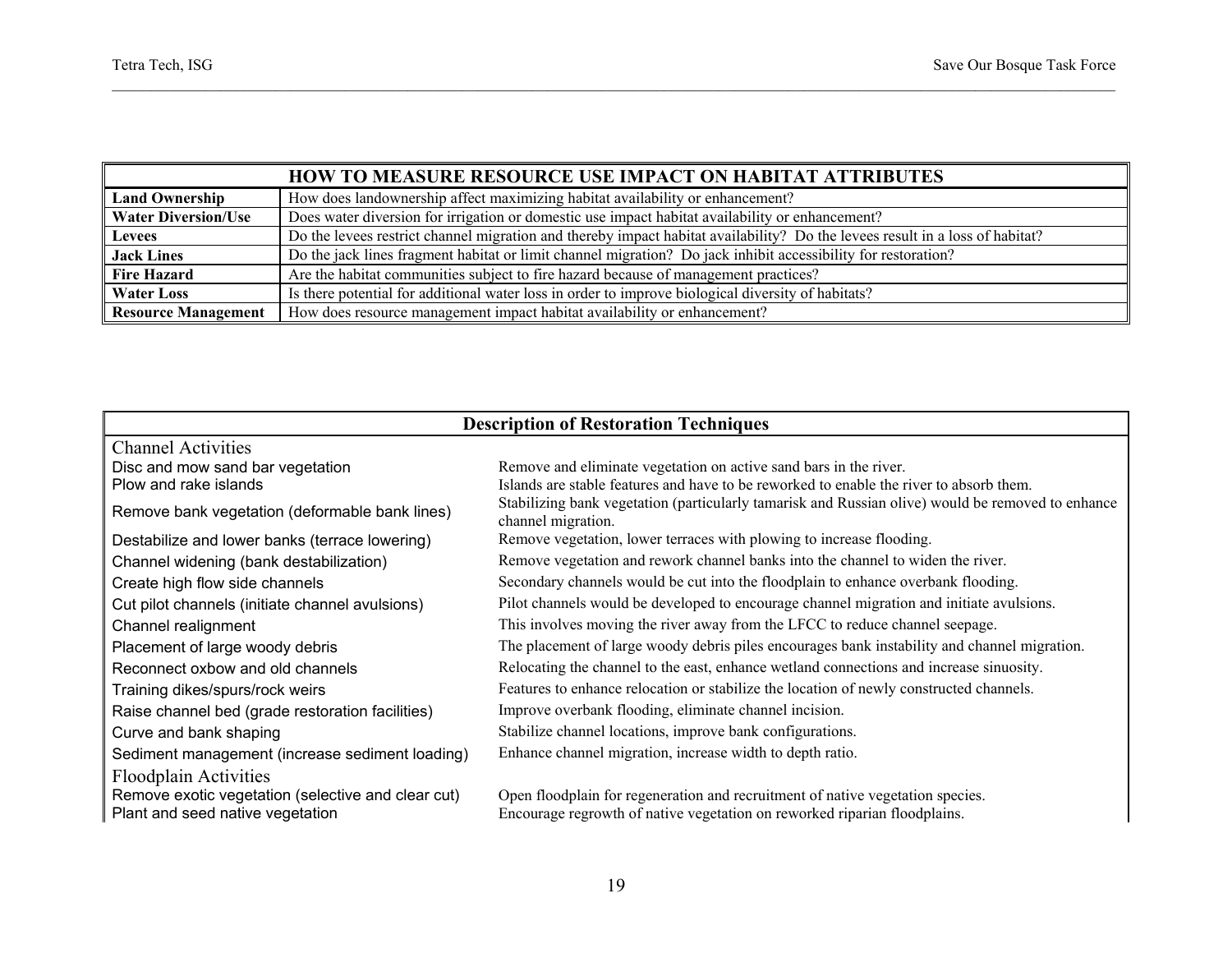$\mathbf \mathbf I$ 

| Create wetlands and marshes                          | Enhance overbank flooding in old meander bends and other floodplain depressions.                 |
|------------------------------------------------------|--------------------------------------------------------------------------------------------------|
| Variable floodplain topography                       | Rework floodplain terraces to enhance overbank floodplain and create floodplain diversity.       |
| Create flooded bottomlands                           | Create and enhance channel/floodplain hydrologic connectivity.                                   |
| Enhance groundwater storage and interaction          | Channel relocations/overbank flooding can improve groundwater storage and wetland creation.      |
| Woody debris removal (mechanical)                    | Reduce fire hazard by eliminating dense woody debris and down timber.                            |
| Remove jetty jacks                                   | Increase channel mobility, improve floodplain habitat by reducing fragmentation.                 |
| Manage livestock grazing                             | Improve native vegetation distribution.                                                          |
| Create larger floodplain corridor - stabilize levees | Reduce the potential adverse impact of enhancing channel migration.                              |
| Eliminate structural limitations on flooding         | Remove structures that limit the prescribed peak discharges from reservoir releases.             |
| Manage future development                            | Keep development off the active floodplain to avoid flood impacts (e.g. conservation easements). |
| Water Management                                     |                                                                                                  |
| Spring flushing flows                                | Enhance the magnitude, duration, frequency, timing and variability of spring flushing flows.     |
| Fall maintenance flows                               | Management of fall flows to enhance reworking the active channel and sand bars.                  |
| LFCC low flow return to channel                      | Increase and optimize LFCC return flows to the river channel during low flow conditions.         |
| Increase frequency/duration of flooding              | Manage Cochiti releases (and other reservoirs) to improve flood frequency and duration.          |
| Time flood with seed dispersal                       | Manage reservoir spring releases to coincide with cottonwood seed dispersal.                     |
| Increase groundwater storage on east side            | Raise groundwater levels with overbank flooding on the east side of the river.                   |

#### **ANALYZING POTENTIAL RESTORATION ADVERSE IMPACTS**

| <b>Reduce Channel Dynamics</b>                                                                                                                                      | Does a restoration activity reduce channel activity (e.g. channelization or bank stabilization)?                                            |  |
|---------------------------------------------------------------------------------------------------------------------------------------------------------------------|---------------------------------------------------------------------------------------------------------------------------------------------|--|
| <b>Increase Flood Impacts</b>                                                                                                                                       | Does increased peak flow frequency, duration or magnitude impact structures or infrastructure?                                              |  |
| Will the restoration activity result more frequent or longer duration low flows or dry channels or effect<br><b>Increase Drought Effects</b><br>floodplain habitat? |                                                                                                                                             |  |
| <b>Levee Stability Issues</b>                                                                                                                                       | Does the restoration activity increase potential to migrate and erode levees?                                                               |  |
| <b>Potential Channel Incision</b>                                                                                                                                   | Is channel incision a potential ramification of the restoration activity?                                                                   |  |
| <b>Increase in Water Loss</b>                                                                                                                                       | Is increased water loss through ET or surface water evaporation a possibility?                                                              |  |
| <b>Channel Narrowing/Vegetation Encroachment</b>                                                                                                                    | As a result of the restoration activity, is the channel likely to have increase vegetation encroachment and<br>potential channel narrowing? |  |
| <b>Private Land/Grazing Issues</b>                                                                                                                                  | Will the restoration activity negatively affect private land or grazing?                                                                    |  |
| <b>Impact on Aquatic Habitat</b>                                                                                                                                    | Is the restoration activity likely to have any negative effects on aquatic habitat (e.g. decreased low flows)?                              |  |
| <b>Increase Exotic Herbaceous Species</b>                                                                                                                           | Will restoration increase proliferation of exotics such as perennial pepperweed or Russian knapweed?                                        |  |
| <b>Fire Hazard Issues</b>                                                                                                                                           | Will the restoration activity increase the potential fire hazard (e.g. increase bosque litter)?                                             |  |
| <b>Negative Impact on Endangered Species</b>                                                                                                                        | Are any adverse impacts on endangered species expected?                                                                                     |  |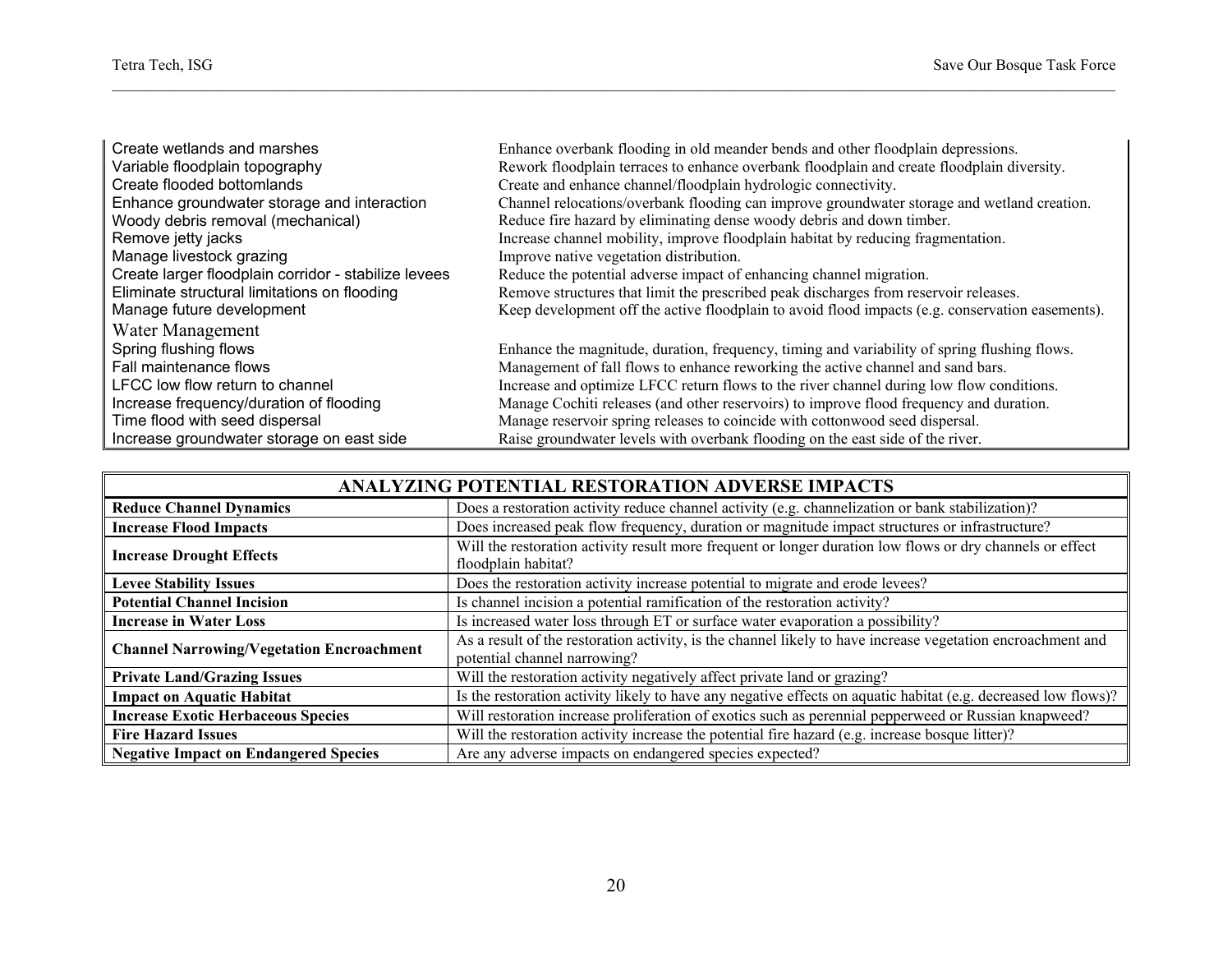#### **Matrix Results**

 A total of fourteen completed matrices were submitted by the various agency personnel, private citizens and researchers. To compare the various matrix results, the scoring for the individual matrix results were totaled and the percentage scoring assessed. By reducing the scores to a scalar percentage, all the individual scores could be compared. The following table rankings constitute an average percentage of the total score for each submitted matrix.

 The conceptual restoration plan will incorporate opportunities for enhancing habitat diversity in all subreaches. The implementation of a specific restoration activity in a given subreach may based on the subreach ranking. The three subreaches were ranked or weighted based on habitat attributes. The ranking score was derived from the last column in Matrix Worksheet 3 that reflected the habitat value minus the potential resource impacts. The results are shown in the following table:

|             | <b>Subreach Ranking</b> |           |
|-------------|-------------------------|-----------|
|             | average                 | std. dev. |
| Escondida   | 27.8                    | 8.44      |
| San Antonio | 34.9                    | 6.50      |
| Refuge      | 37.3                    | 8.18      |

The Refuge subreach ranks as having the highest habitat value but the San Antonio reach had the most consistent scoring based on the standard deviation. The scoring between these two reaches is not significantly different. The Escondida subreach was ranked substantially lower in habitat value. These results indicate that certain preferred restoration activities should be focused on the San Antonio and Refuge subreaches. This subreach ranking was generally expected based on the incised channel and hydrologically disconnected floodplain of the Escondida subreach.

 The habitat value by subreach and habitat type is displayed in the Subreach Habitat Value table. This table reveals habitat ranking of the various habitat type existing conditions. The San Antonio and Refuge main channel habitats along with the San Antonio wetlands and marshes scored significantly higher than the other habitat types. Some habitat types scored low because there was little or no frequency of occurrence in a given subreach not because the habitat was not preferred. The habitat ranking shown in this table is embedded in the restoration technique scoring. It is important to note that the Escondida subreach habitat types scored consistently at the bottom of the table reflecting the subreach ranking in the previous table.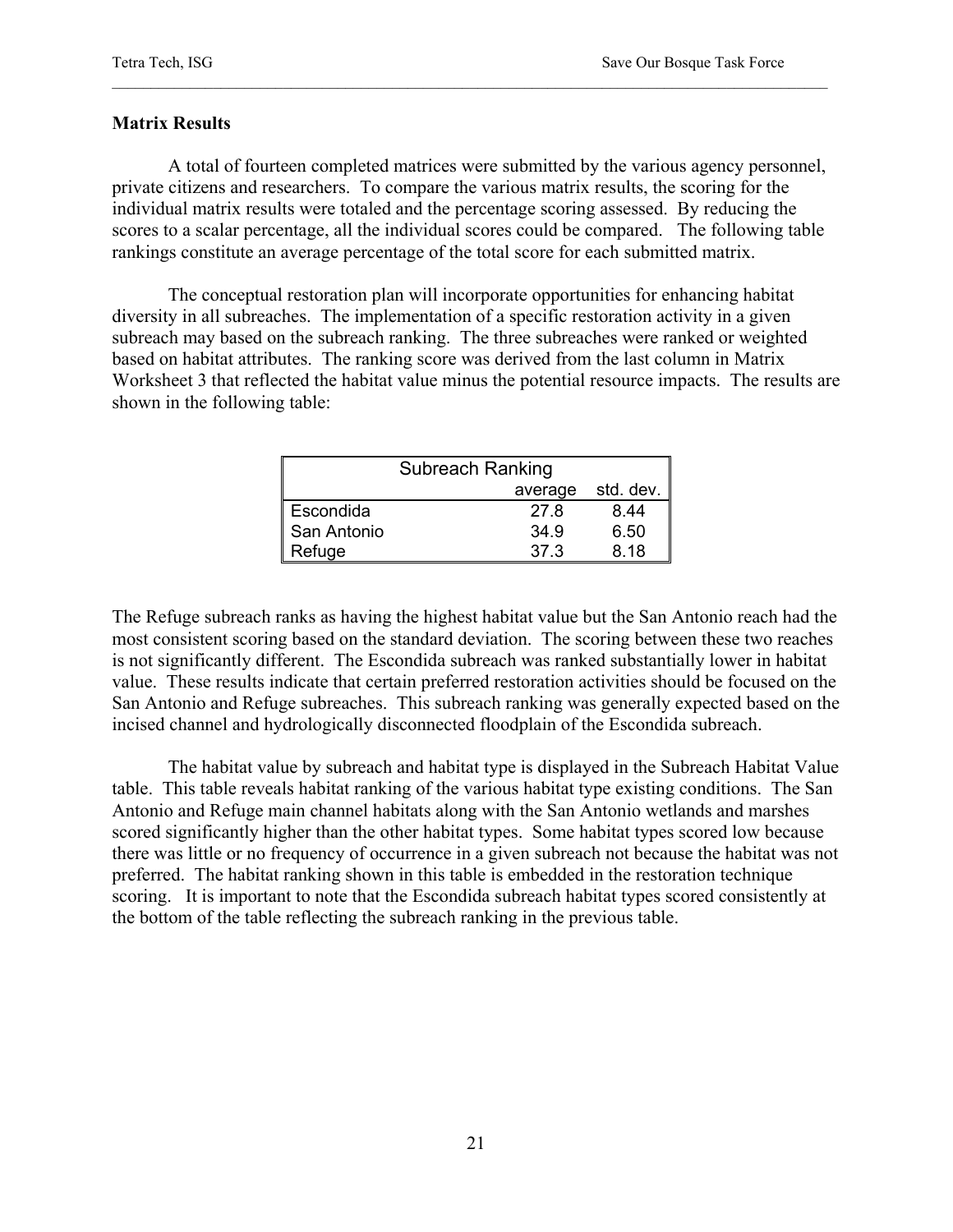| <b>Subreach Habitat Value</b> |                                 |                                                 |              |
|-------------------------------|---------------------------------|-------------------------------------------------|--------------|
| <b>Subreach</b>               | <b>Habitat Type</b>             | <b>Habitat Attributes</b>                       | <b>Score</b> |
| San Antonio                   | Main channel habitats           | Multiple thread channels (braided at low flows) | 8.19         |
| San Antonio                   | Wetlands                        | Marshes, wet meadows                            | 7.27         |
| Refuge                        | Main channel habitats           | Multiple thread channels (braided at low flows) | 7.24         |
| Escondida                     | Young successional stage stands | Fire, vegetation clearing, sandbars             | 5.87         |
| Refuge                        | Main channel habitats           | Single thread channels                          | 5.65         |
| Refuge                        | Young successional stage stands | Fire, vegetation clearing, sandbars             | 5.43         |
| San Antonio                   | Young successional stage stands | Fire, vegetation clearing, sandbars             | 5.39         |
| Escondida                     | Cottonwood bosque               | New Mexico olive, seepwillow understory         | 4.99         |
| Escondida                     | Main channel habitats           | Multiple thread channels (braided at low flows) | 4.92         |
| Escondida                     | Main channel habitats           | Single thread channels                          | 4.64         |
| Refuge                        | Wetlands                        | Marshes, wet meadows                            | 3.83         |
| San Antonio                   | Cottonwood bosque               | New Mexico olive, seepwillow understory         | 3.68         |
| San Antonio                   | Main channel habitats           | Single thread channels                          | 3.62         |
| Escondida                     | Wetlands                        | Marshes, wet meadows                            | 3.46         |
| Refuge                        | Cottonwood bosque               | New Mexico olive, seepwillow understory         | 3.17         |
| Refuge                        | Monotypic salt cedar stands     |                                                 | 2.21         |
| Refuge                        | Off channel habitats            | Flooded bottomlands                             | 2.13         |
| Refuge                        | Channel margin habitats         | Secondary or multiple channels                  | 2.07         |
| Refuge                        | Off channel habitats            | Overbank side channels                          | 1.91         |
| San Antonio                   | <b>Mixed Stands</b>             | Five sub-types                                  | 1.70         |
| Escondida                     | <b>Mixed Stands</b>             | Five sub-types                                  | 1.49         |
| Refuge                        | <b>Mixed Stands</b>             | Five sub-types                                  | 1.47         |
| Refuge                        | Channel margin habitats         | Connected backwaters                            | 1.18         |
| San Antonio                   | Off channel habitats            | <b>Flooded bottomlands</b>                      | 0.95         |
| San Antonio                   | Monotypic salt cedar stands     |                                                 | 0.95         |
| San Antonio                   | Off channel habitats            | Overbank side channels                          | 0.90         |
| San Antonio                   | Channel margin habitats         | Shorelines (banks and sandbars)                 | 0.89         |
| Escondida                     | Channel margin habitats         | Secondary or multiple channels                  | 0.85         |
| San Antonio                   | Channel margin habitats         | Secondary or multiple channels                  | 0.74         |
| Refuge                        | Channel margin habitats         | Shorelines (banks and sandbars)                 | 0.73         |
| Escondida                     | Monotypic salt cedar stands     |                                                 | 0.72         |
| Escondida                     | Channel margin habitats         | Shorelines (banks and sandbars)                 | 0.55         |
| San Antonio                   | Channel margin habitats         | Connected backwaters                            | 0.55         |
| Escondida                     | Channel margin habitats         | Connected backwaters                            | 0.41         |
| Refuge                        | <b>Willow forest</b>            | Mature black willow w/salt cedar understory     | 0.25         |
| Escondida                     | Off channel habitats            | Flooded bottomlands                             | 0.00         |
| Escondida                     | Off channel habitats            | Overbank side channels                          | 0.00         |
| Escondida                     | <b>Willow forest</b>            | Mature black willow w/salt cedar understory     | 0.00         |
| San Antonio                   | <b>Willow forest</b>            | Mature black willow w/salt cedar understory     | 0.00         |

 The restoration technique ranking considers habitat values, reach weight, habitat value benefits and impacts. The ranking for all restoration activities in all subreaches is shown in the following table. The average score (or ranking) is based on a percentage of the total restoration technique score submitted on each completed matrix. The sum of the scores for each individual matrix and for the combined average scores in the following table is equal to 100%. The standard deviations associated with each restoration technique and the 95% confidence intervals are also displayed.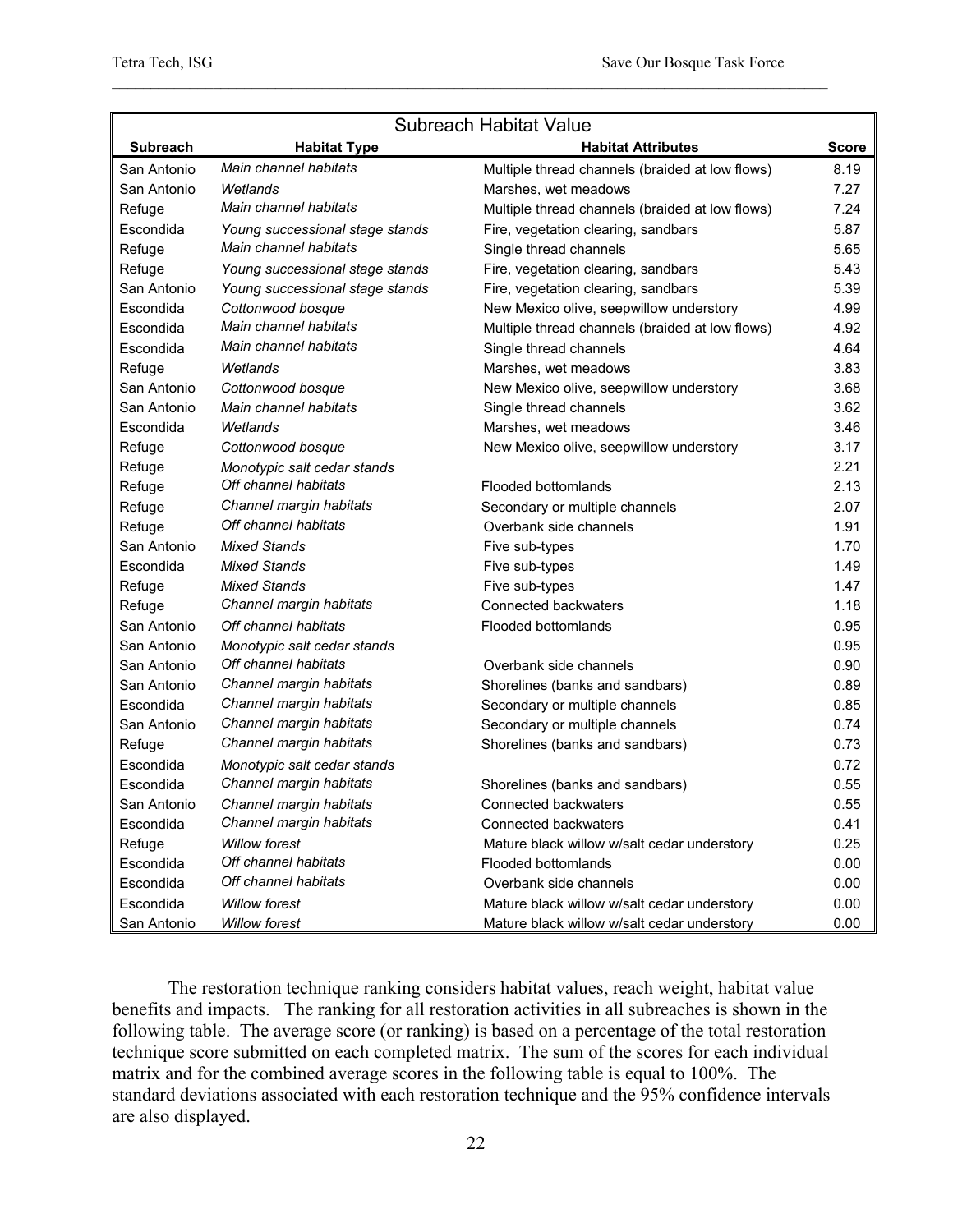| Restoration Technique Ranking - All Subreaches           |             |                  |                       |                            |       |
|----------------------------------------------------------|-------------|------------------|-----------------------|----------------------------|-------|
| <b>Restoration Technique</b>                             | Subreach    | Average<br>Score | Standard<br>Deviation | 95% Confidence<br>Interval |       |
| Spring flushing flows<br>1.                              | Refuge      | 2.78             | 1.13                  | 2.188                      | 3.372 |
| 2.<br>Spring flushing flows                              | San Antonio | 2.74             | 1.12                  | 2.153                      | 3.327 |
| 3.<br>Eliminate structural limitations on flooding       | Refuge      | 2.60             | 1.69                  | 1.715                      | 3.485 |
| Manage future development<br>4.                          | Refuge      | 2.40             | 1.82                  | 1.446                      | 3.354 |
| Eliminate structural limitations on flooding<br>5.       | San Antonio | 2.31             | 1.23                  | 1.666                      | 2.954 |
| Increase frequency/duration of flooding<br>6.            | San Antonio | 2.30             | 1.23                  | 1.656                      | 2.944 |
| Remove exotic vegetation (selective and clear cut)<br>7. | San Antonio | 2.25             | 1.73                  | 1.343                      | 3.156 |
| Increase frequency/duration of flooding<br>8.            | Refuge      | 2.24             | 0.91                  | 1.763                      | 2.717 |
| Spring flushing flows<br>9.                              | Escondida   | 2.22             | 1.24                  | 1.570                      | 2.870 |
| 10. Remove exotic vegetation (selective and clear cut)   | Refuge      | 2.22             | 1.32                  | 1.528                      | 2.912 |
| 11 Manage future development                             | San Antonio | 2.13             | 1.11                  | 1.548                      | 2.712 |
| 12. Increase frequency/duration of flooding              | Escondida   | 1.87             | 0.90                  | 1.398                      | 2.342 |
| 13. Eliminate structural limitations on flooding         | Escondida   | 1.85             | 1.31                  | 1.164                      | 2.536 |
| 14. Remove exotic vegetation (selective and clear cut)   | Escondida   | 1.75             | 1.55                  | 0.938                      | 2.562 |
| 15. Create wetlands and marshes                          | Refuge      | 1.71             | 1.12                  | 1.123                      | 2.297 |
| 16. Create wetlands and marshes                          | San Antonio | 1.67             | 1.20                  | 1.041                      | 2.299 |
| 17. Manage future development                            | Escondida   | 1.66             | 1.11                  | 1.078                      | 2.242 |
| 18. Enhance groundwater storage and interaction          | Refuge      | 1.56             | 1.68                  | 0.680                      | 2.440 |
| 19. Plant and seed native vegetation                     | San Antonio | 1.55             | 1.75                  | 0.633                      | 2.467 |
| 20. Create flooded bottomlands                           | Refuge      | 1.51             | 0.94                  | 1.017                      | 2.003 |
| 21. Plant and seed native vegetation                     | Refuge      | 1.48             | 1.40                  | 0.747                      | 2.214 |
| 22. Create flooded bottomlands                           | San Antonio | 1.46             | 1.09                  | 0.889                      | 2.031 |
| 23. Variable floodplain topography                       | Refuge      | 1.46             | 1.02                  | 0.926                      | 1.994 |
| 24. Reconnect oxbow and old channels                     | San Antonio | 1.39             | 0.73                  | 1.008                      | 1.773 |
| 25. Channel widening                                     | Refuge      | 1.36             | 1.10                  | 0.784                      | 1.936 |
| 26. Increase groundwater storage on east side            | Refuge      | 1.35             | 1.30                  | 0.669                      | 2.031 |
| 27. Reconnect oxbow and old channels                     | Refuge      | 1.35             | 0.54                  | 1.067                      | 1.633 |
| 28. Destabilize and lower banks (terrace lowering)       | Refuge      | 1.33             | 0.94                  | 0.838                      | 1.823 |
| 29. Plant and seed native vegetation                     | Escondida   | 1.31             | 1.74                  | 0.398                      | 2.222 |
| 30. Create wetlands and marshes                          | Escondida   | 1.30             | 1.00                  | 0.776                      | 1.824 |
| 31. Channel widening                                     | San Antonio | 1.27             | 1.08                  | 0.704                      | 1.836 |
| 32. Fall maintenance flows                               | San Antonio | 1.27             | 1.03                  | 0.730                      | 1.810 |
| 33. Destabilize and lower banks (terrace lowering)       | San Antonio | 1.25             | 0.99                  | 0.731                      | 1.769 |
| 34. Time flood with seed dispersal                       | San Antonio | 1.25             | 0.90                  | 0.779                      | 1.722 |
| 35. Variable floodplain topography                       | San Antonio | 1.23             | 0.54                  | 0.947                      | 1.513 |
| 36. Increase groundwater storage on east side            | San Antonio | 1.21             | 1.00                  | 0.686                      | 1.734 |
| 37. Enhance groundwater storage and interaction          | San Antonio | 1.21             | 0.87                  | 0.754                      | 1.666 |
| 38. Fall maintenance flows                               | Refuge      | 1.20             | 0.92                  | 0.718                      | 1.682 |
| 39. Time flood with seed dispersal                       | Refuge      | 1.17             | 0.65                  | 0.829                      | 1.511 |
| 40. Reconnect oxbow and old channels                     | Escondida   | 1.16             | 0.82                  | 0.730                      | 1.590 |
| 41. Fall maintenance flows                               | Escondida   | 1.05             | 1.03                  | 0.510                      | 1.590 |
| 42. Create flooded bottomlands                           | Escondida   | 1.04             | 0.65                  | 0.699                      | 1.381 |
| 43. Time flood with seed dispersal                       | Escondida   | 1.04             | 0.93                  | 0.553                      | 1.527 |
| 44. Create high flow side channels                       | Refuge      | 1.01             | 0.78                  | 0.601                      | 1.419 |
| 45. Variable floodplain topography                       | Escondida   | 1.00             | 0.60                  | 0.686                      | 1.314 |
| 46. Destabilize and lower banks (terrace lowering)       | Escondida   | 1.00             | 0.97                  | 0.492                      | 1.508 |
| 47. Create high flow side channels                       | San Antonio | 0.96             | 0.84                  | 0.520                      | 1.400 |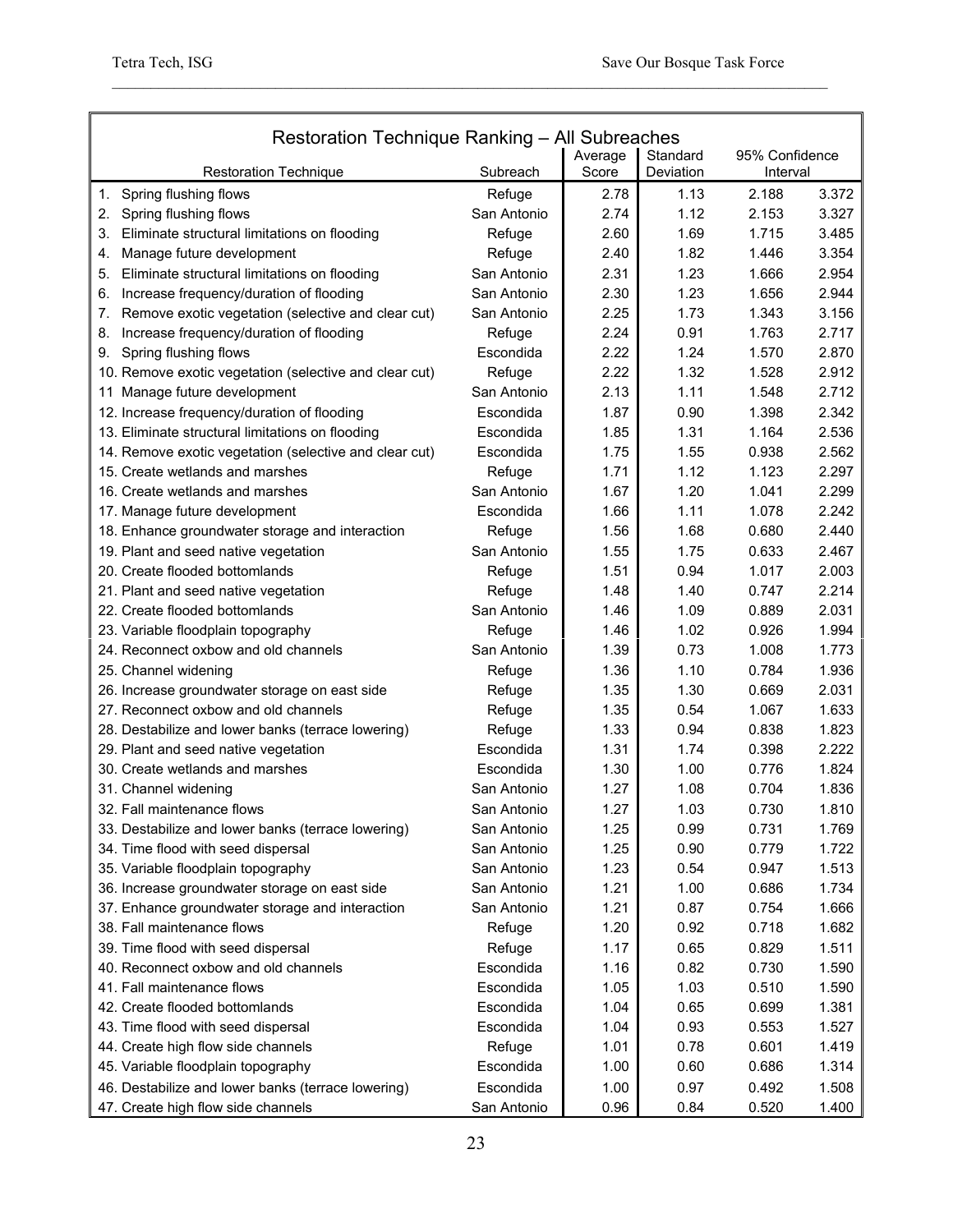| 48. Remove bank vegetation (deformable banklines)        | Refuge      | 0.95   | 0.99 | 0.431    | 1.469 |
|----------------------------------------------------------|-------------|--------|------|----------|-------|
| 49. Increase groundwater storage on east side            | Escondida   | 0.94   | 0.95 | 0.442    | 1.438 |
| 50. Enhance groundwater storage and interaction          | Escondida   | 0.94   | 0.71 | 0.568    | 1.312 |
| 51. Channel widening                                     | Escondida   | 0.93   | 0.96 | 0.427    | 1.433 |
| 52. Sediment management (increase sediment loading)      | Refuge      | 0.85   | 0.75 | 0.457    | 1.243 |
| 53. Remove bank vegetation (deformable banklines)        | San Antonio | 0.85   | 0.83 | 0.415    | 1.285 |
| 54. Sediment management (increase sediment loading)      | San Antonio | 0.85   | 0.73 | 0.468    | 1.233 |
| 55. Raise channel bed (grade restoration facilities)     | Refuge      | 0.82   | 0.81 | 0.396    | 1.244 |
| 56. Create larger floodplain corridor - stabilize levees | Refuge      | 0.80   | 0.77 | 0.397    | 1.203 |
| 57. Create larger floodplain corridor - stabilize levees | San Antonio | 0.78   | 0.61 | 0.460    | 1.100 |
| 58. Create high flow side channels                       | Escondida   | 0.78   | 0.77 | 0.377    | 1.183 |
| 59. Sediment management (increase sediment loading)      | Escondida   | 0.77   | 0.74 | 0.382    | 1.158 |
| 60. Cut pilot channels (initiate channel avulsions)      | Refuge      | 0.77   | 0.83 | 0.335    | 1.205 |
| 61. Create larger floodplain corridor - stabilize levees | Escondida   | 0.73   | 0.62 | 0.405    | 1.055 |
| 62. Raise channel bed (grade restoration facilities)     | San Antonio | 0.69   | 0.67 | 0.339    | 1.041 |
| 63. Cut pilot channels (initiate channel avulsions)      | San Antonio | 0.68   | 1.02 | 0.146    | 1.214 |
| 64. Manage livestock grazing                             | Refuge      | 0.65   | 0.65 | 0.309    | 0.991 |
| 65. Raise channel bed (grade restoration facilities)     | Escondida   | 0.62   | 0.73 | 0.238    | 1.003 |
| 66. LFCC low flow return to channel                      | Refuge      | 0.59   | 0.70 | 0.223    | 0.957 |
| 67. Manage livestock grazing                             | San Antonio | 0.59   | 0.62 | 0.265    | 0.915 |
| 68. Remove jetty jacks                                   | Refuge      | 0.59   | 0.67 | 0.239    | 0.941 |
| 69. LFCC low flow return to channel                      | San Antonio | 0.58   | 0.70 | 0.213    | 0.947 |
| 70. Remove bank vegetation (deformable banklines)        | Escondida   | 0.57   | 0.63 | 0.240    | 0.900 |
| 71. Cut pilot channels (initiate channel avulsions)      | Escondida   | 0.56   | 0.95 | 0.062    | 1.058 |
| 72. Remove jetty jacks                                   | San Antonio | 0.55   | 0.61 | 0.230    | 0.870 |
| 73. Manage livestock grazing                             | Escondida   | 0.53   | 0.59 | 0.221    | 0.839 |
| 74. LFCC low flow return to channel                      | Escondida   | 0.52   | 0.65 | 0.179    | 0.861 |
| 75. Remove jetty jacks                                   | Escondida   | 0.49   | 0.65 | 0.149    | 0.831 |
| 76. Woody debris removal (mechanical)                    | Refuge      | 0.47   | 0.69 | 0.109    | 0.832 |
| 77. Woody debris removal (mechanical)                    | San Antonio | 0.43   | 0.59 | 0.121    | 0.739 |
| 78. Disc and mow sand bar vegetation                     | San Antonio | 0.37   | 0.82 | $-0.060$ | 0.800 |
| 79. Plow and rake islands                                | San Antonio | 0.36   | 0.49 | 0.103    | 0.617 |
| 80. Disc and mow sand bar vegetation                     | Refuge      | 0.34   | 0.66 | $-0.006$ | 0.686 |
| 81. Channel realignment                                  | Refuge      | 0.32   | 0.75 | $-0.730$ | 0.713 |
| 82. Placement of large woody debris                      | San Antonio | 0.32   | 0.55 | 0.032    | 0.608 |
| 83. Plow and rake islands                                | Refuge      | 0.32   | 0.38 | 0.121    | 0.519 |
| 84. Woody debris removal (mechanical)                    | Escondida   | 0.31   | 0.50 | 0.048    | 0.572 |
| 85. Channel realignment                                  | San Antonio | 0.27   | 0.91 | $-0.207$ | 0.747 |
| 86. Curve and bank shaping                               | Refuge      | 0.27   | 0.37 | 0.076    | 0.464 |
| 87. Placement of large woody debris                      | Escondida   | 0.27   | 0.50 | 0.008    | 0.532 |
| 88. Placement of large woody debris                      | Refuge      | 0.26   | 0.42 | 0.040    | 0.480 |
| 89. Plow and rake islands                                | Escondida   | 0.23   | 0.30 | 0.073    | 0.387 |
| 90. Curve and bank shaping                               | San Antonio | 0.22   | 0.26 | 0.084    | 0.356 |
| 91. Disc and mow sand bar vegetation                     | Escondida   | 0.22   | 0.68 | $-0.136$ | 0.576 |
| 92. Channel realignment                                  | Escondida   | 0.19   | 0.87 | $-0.266$ | 0.646 |
| 93. Curve and bank shaping                               | Escondida   | 0.16   | 0.24 | 0.034    | 0.286 |
| 94. Training dikes/spurs/rock weirs                      | Refuge      | 0.10   | 0.22 | $-0.015$ | 0.216 |
| 95. Training dikes/spurs/rock weirs                      | San Antonio | 0.09   | 0.20 | $-0.015$ | 0.195 |
| 96. Training dikes/spurs/rock weirs                      | Escondida   | 0.08   | 0.18 | $-0.014$ | 0.174 |
|                                                          | average     | 1.04   | 0.86 |          |       |
|                                                          | sum         | 100.00 |      |          |       |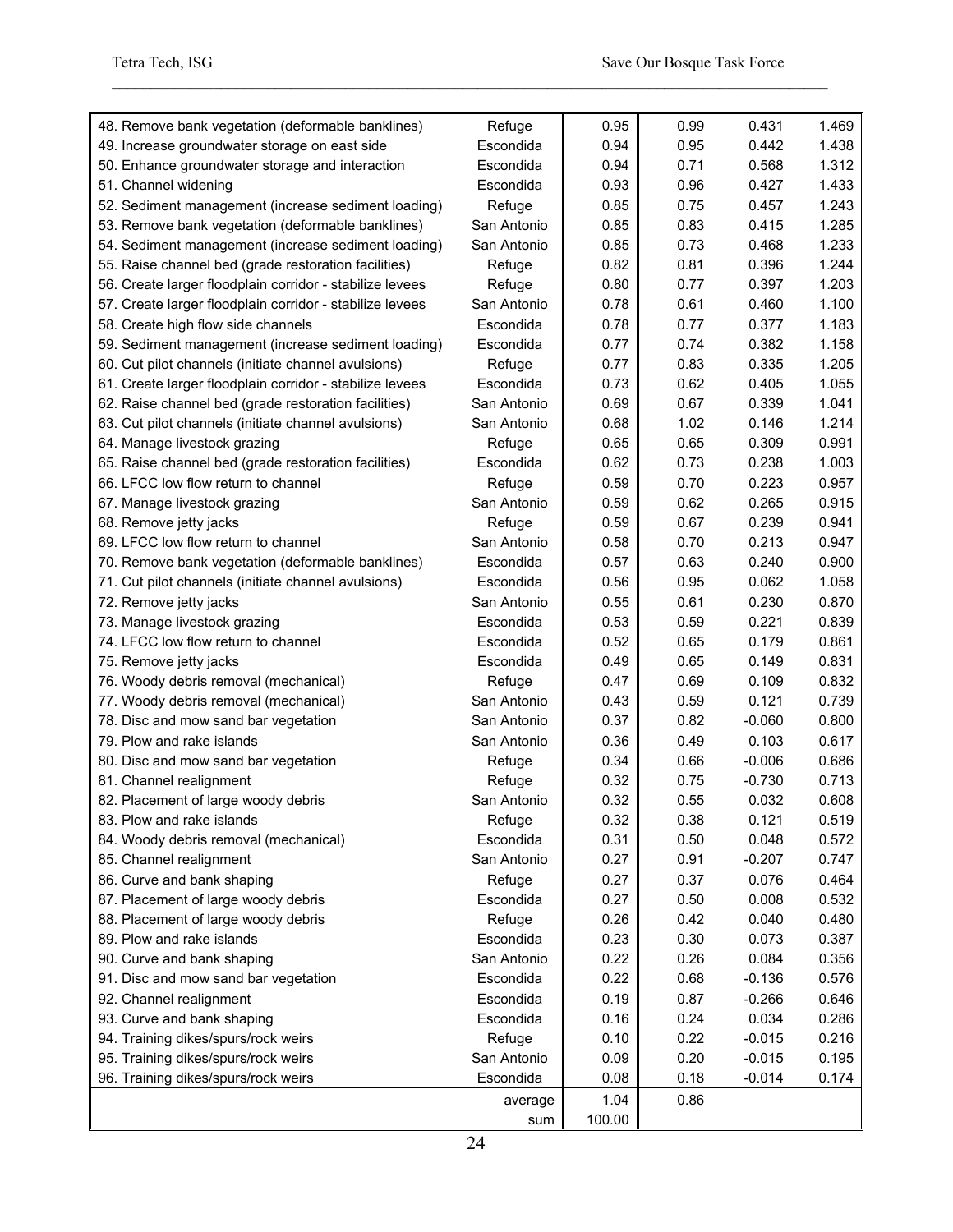The six highest ranked restoration techniques in the fourteen completed matrices are nonmechanical restoration activities including:

- Providing spring flushing flows;
- Eliminating structural constraints on flooding;
- Managing future development on the floodplain in the San Antonio and Refuge reaches.

The median score is approximately 1.0. Those restoration activities ranked in the top 50% have the highest potential for implementation. Based on the above table, the conventional river training activities such as dikes, spurs and rock weirs that have been typically used for river maintenance were ranked at the very bottom of the table. This represents a departure from the type of river maintenance activities that have been applied to the Middle Rio Grande in the past. The Escondida subreach dominates the bottom portion of the restoration techniques ranking table.

 The restoration activities independent of the three subreaches were ranked and displayed in the following table. The restorations activities that would most likely be integrated into a restoration plan were ranked in the top fifty percent. Some activities that require little funding or resources may be recommended on the basis that they would support overall restoration goals or objectives. The last three ranked restoration techniques: channel realignment, curve and bank shaping and training dikes/spurs/rock weirs should be considered as having limited restoration value.

 The top five restoration activities involving some construction or mechanical application are:

- Removal of exotic vegetation from the floodplain;
- Creation of wetlands and marshes;
- Planting and seeding native vegetation
- Creation of flooded bottomlands:
- Reconnecting oxbows and old channels.

The last restoration technique is a channel activity. The other four were related to the floodplain enhancement.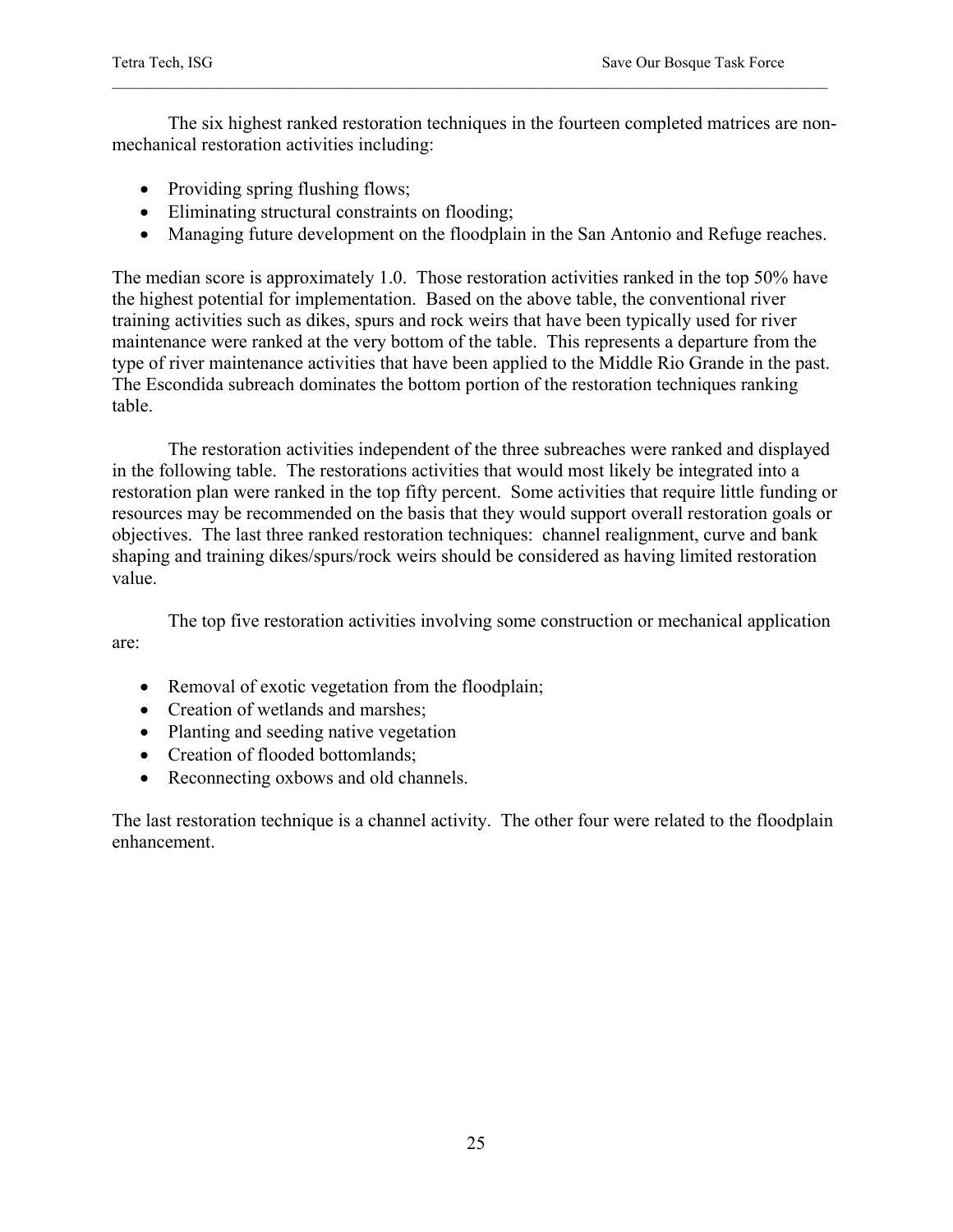| <b>Restoration Activity Ranking</b>                  |            |         |  |
|------------------------------------------------------|------------|---------|--|
| <b>Restoration Technique</b>                         | Type       | Ranking |  |
| Spring flushing flows                                | Water      | 7.74    |  |
| Eliminate structural limitations on flooding         | Floodplain | 6.76    |  |
| Increase frequency/duration of flooding              | Water      | 6.41    |  |
| Remove exotic vegetation (selective and clear cut)   | Floodplain | 6.21    |  |
| Manage future development                            | Floodplain | 6.19    |  |
| Create wetlands and marshes                          | Floodplain | 4.67    |  |
| Plant and seed native vegetation                     | Floodplain | 4.34    |  |
| Create flooded bottomlands                           | Floodplain | 4.02    |  |
| Reconnect oxbow and old channels                     | Channel    | 3.90    |  |
| Enhance groundwater storage and interaction          | Floodplain | 3.71    |  |
| Variable floodplain topography                       | Floodplain | 3.69    |  |
| Destabilize and lower banks (terrace lowering)       | Channel    | 3.58    |  |
| Channel widening                                     | Channel    | 3.56    |  |
| Fall maintenance flows                               | Water      | 3.52    |  |
| Increase groundwater storage on east side            | Water      | 3.50    |  |
| Time flood with seed dispersal                       | Water      | 3.46    |  |
| Create high flow side channels                       | Channel    | 2.75    |  |
| Sediment management (increase sediment loading)      | Channel    | 2.48    |  |
| Remove bank vegetation (deformable banklines)        | Channel    | 2.37    |  |
| Create larger floodplain corridor - stabilize levees | Floodplain | 2.31    |  |
| Raise channel bed (grade restoration facilities)     | Channel    | 2.13    |  |
| Cut pilot channels (initiate channel avulsions)      | Channel    | 2.02    |  |
| Manage livestock grazing                             | Floodplain | 1.77    |  |
| LFCC low flow return to channel                      | Water      | 1.69    |  |
| Remove jetty jacks                                   | Floodplain | 1.63    |  |
| Woody debris removal (mechanical)                    | Floodplain | 1.21    |  |
| Disc and mow sand bar vegetation                     | Channel    | 0.93    |  |
| Plow and rake islands                                | Channel    | 0.91    |  |
| Placement of large woody debris                      | Channel    | 0.84    |  |
| Channel realignment                                  | Channel    | 0.79    |  |
| Curve and bank shaping                               | Channel    | 0.65    |  |
| Training dikes/spurs/rock weirs                      | Channel    | 0.27    |  |

The following table lists the benefits of the restoration techniques to the two restoration objectives, enhancing river function and increasing habitat diversity. This ranking is derived from Matrix Worksheet M4, 'Benefits'. This matrix ranking closely follows the scores for the individual subreaches and includes the categories: enhance channel dynamics, promote overbank flooding, increase groundwater storage, and expand marshes and wet meadows. The habitat diversity categories included: create water salvage, expand native riparian habitat, improve aquatic habitat, promote cottonwood/willow regeneration and support endangered species.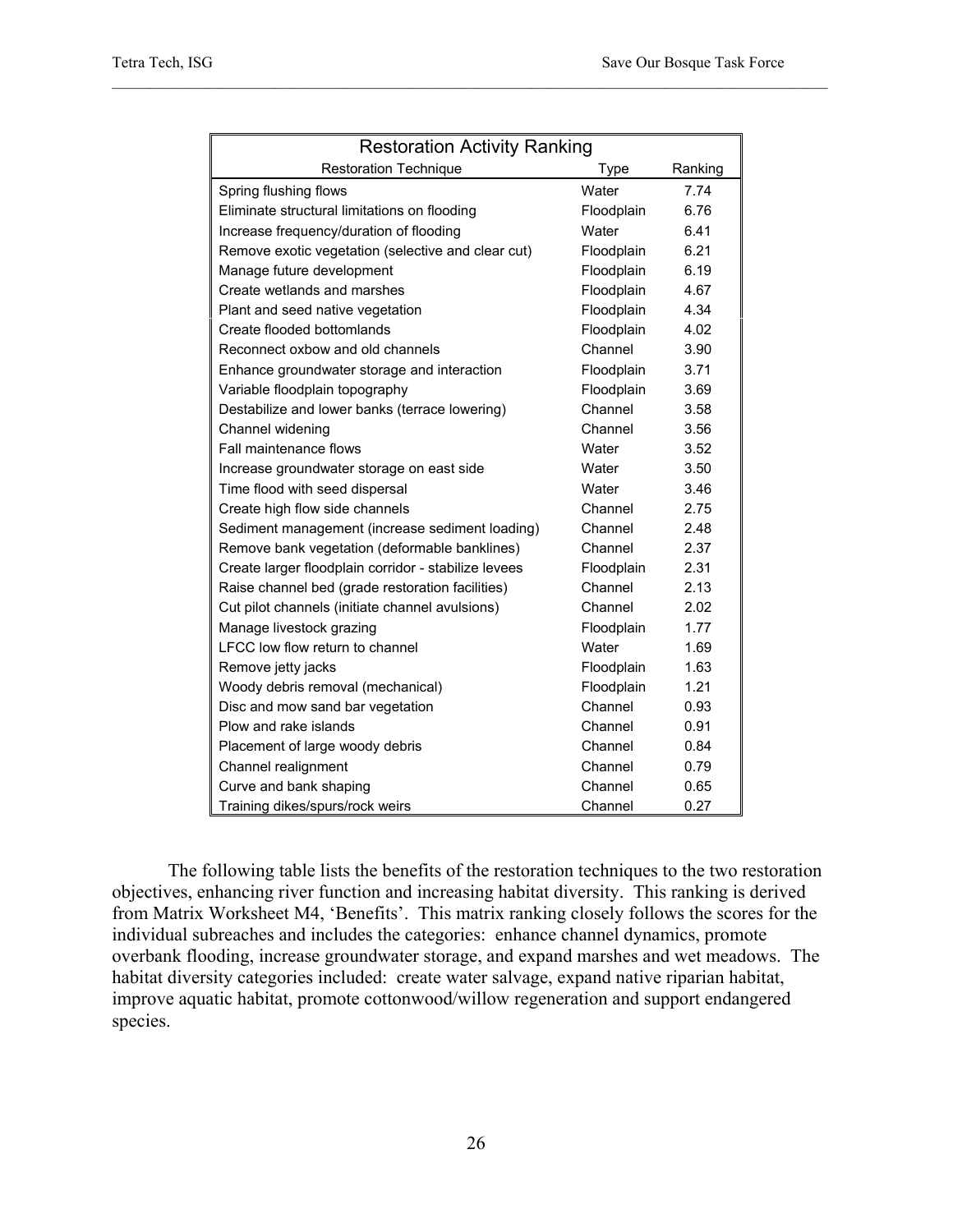| <b>Restoration Activity Benefits</b>                 |            |         |  |
|------------------------------------------------------|------------|---------|--|
| <b>Restoration Technique</b>                         | Type       | Ranking |  |
| Spring flushing flows                                | Water      | 5.30    |  |
| Increase frequency/duration of flooding              | Water      | 4.89    |  |
| Eliminate structural limitations on flooding         | Floodplain | 4.73    |  |
| Manage future development                            | Floodplain | 4.71    |  |
| Remove exotic vegetation (selective and clear cut)   | Floodplain | 3.92    |  |
| Reconnect oxbow and old channels                     | Channel    | 3.91    |  |
| Channel widening                                     | Channel    | 3.78    |  |
| Create flooded bottomlands                           | Floodplain | 3.77    |  |
| Create wetlands and marshes                          | Floodplain | 3.76    |  |
| Increase groundwater storage on east side            | Water      | 3.64    |  |
| Destabilize and lower banks (terrace lowering)       | Channel    | 3.63    |  |
| Sediment management (increase sediment loading)      | Channel    | 3.60    |  |
| Create high flow side channels                       | Channel    | 3.46    |  |
| Variable floodplain topography                       | Floodplain | 3.42    |  |
| Enhance groundwater storage and interaction          | Floodplain | 3.30    |  |
| Fall maintenance flows                               | Water      | 3.22    |  |
| Time flood with seed dispersal                       | Water      | 3.14    |  |
| Cut pilot channels (initiate channel avulsions)      | Channel    | 3.07    |  |
| Plant and seed native vegetation                     | Floodplain | 3.05    |  |
| Raise channel bed (grade restoration facilities)     | Channel    | 3.00    |  |
| Create larger floodplain corridor - stabilize levees | Floodplain | 2.93    |  |
| Remove bank vegetation (deformable banklines)        | Channel    | 2.92    |  |
| LFCC low flow return to channel                      | Water      | 2.37    |  |
| Channel realignment                                  | Channel    | 2.28    |  |
| Remove jetty jacks                                   | Floodplain | 2.25    |  |
| Manage livestock grazing                             | Floodplain | 2.03    |  |
| Plow and rake islands                                | Channel    | 1.94    |  |
| Disc and mow sand bar vegetation                     | Channel    | 1.86    |  |
| Placement of large woody debris                      | Channel    | 1.79    |  |
| Woody debris removal (mechanical)                    | Floodplain | 1.46    |  |
| Curve and bank shaping                               | Channel    | 1.43    |  |
| Training dikes/spurs/rock weirs                      | Channel    | 1.43    |  |

 A similar restoration activity ranking was developed to assess potential impacts of the proposed restoration techniques including reducing channel dynamics, potential flood impacts, levee stability issues, potential channel incision, potential increase in water loss, channel narrowing/vegetation encroachment, private land and grazing issues, impacts on aquatic habitat, accessibility, fire hazard issues and negative impact on endangered species. The restoration activities that will have the greatest impact are listed at the top of the table. This table is essentially the inverse of the previous table.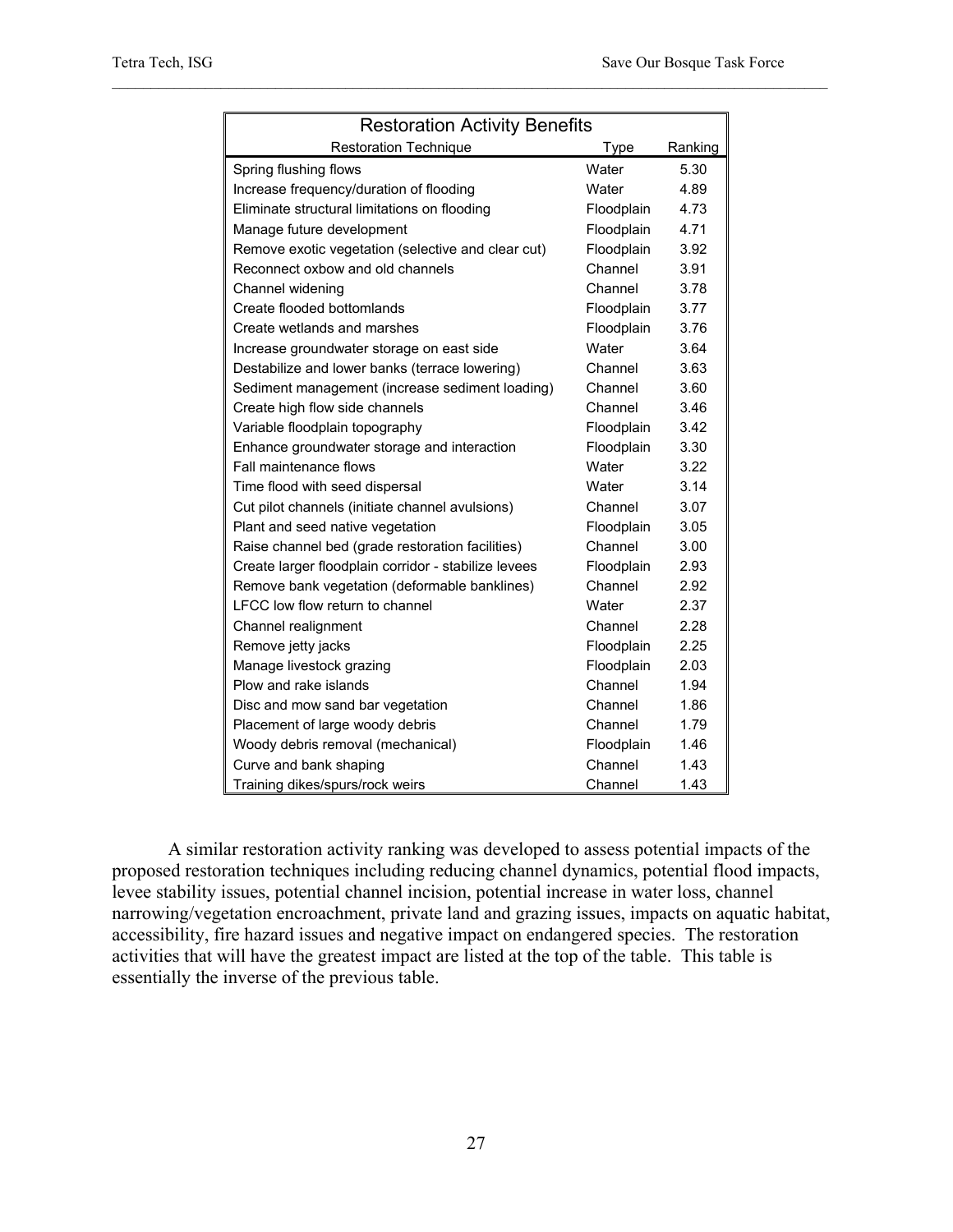| <b>Restoration Activity Potential Impacts</b>        |            |         |
|------------------------------------------------------|------------|---------|
| <b>Restoration Technique</b>                         | Type       | Ranking |
| Training dikes/spurs/rock weirs                      | Channel    | 6.88    |
| Channel widening                                     | Channel    | 6.62    |
| Channel realignment                                  | Channel    | 5.70    |
| Create high flow side channels                       | Channel    | 5.07    |
| Increase frequency/duration of flooding              | Water      | 4.80    |
| Destabilize and lower banks (terrace lowering)       | Channel    | 4.66    |
| Raise channel bed (grade restoration facilities)     | Channel    | 4.52    |
| Cut pilot channels (initiate channel avulsions)      | Channel    | 4.43    |
| Remove jetty jacks                                   | Floodplain | 4.39    |
| Sediment management (increase sediment loading)      | Channel    | 4.39    |
| Curve and bank shaping                               | Channel    | 4.09    |
| Spring flushing flows                                | Water      | 4.07    |
| Create flooded bottomlands                           | Floodplain | 4.04    |
| Remove bank vegetation (deformable banklines)        | Channel    | 3.78    |
| Eliminate structural limitations on flooding         | Floodplain | 3.26    |
| Create larger floodplain corridor - stabilize levees | Floodplain | 3.18    |
| Create wetlands and marshes                          | Floodplain | 3.02    |
| Placement of large woody debris                      | Channel    | 2.94    |
| Reconnect oxbow and old channels                     | Channel    | 2.81    |
| Woody debris removal (mechanical)                    | Floodplain | 2.42    |
| Disc and mow sand bar vegetation                     | Channel    | 2.06    |
| Manage livestock grazing                             | Floodplain | 1.91    |
| Plow and rake islands                                | Channel    | 1.76    |
| LFCC low flow return to channel                      | Water      | 1.38    |
| Variable floodplain topography                       | Floodplain | 1.32    |
| Plant and seed native vegetation                     | Floodplain | 1.32    |
| Remove exotic vegetation (selective and clear cut)   | Floodplain | 1.30    |
| Manage future development                            | Floodplain | 1.01    |
| Enhance groundwater storage and interaction          | Floodplain | 0.97    |
| Fall maintenance flows                               | Water      | 0.75    |
| Increase groundwater storage on east side            | Water      | 0.69    |
| Time flood with seed dispersal                       | Water      | 0.45    |

Approximately 40 different people attended the first planning workshop and the combined biology and geomorphology workshops. Fourteen individuals submitted completed matrices. The standard deviation and confidence interval were relatively high as a result of the small number of completed matrix. While the number of completed matrices responses was less than expected, it unlikely that the overall results would be appreciably different if a larger number of matrices were completed. This is because of the significant number of computations were necessary to derive the final rankings. To reduce the confidence interval by 50%, 56 completed matrices would be required.

 The restoration technique rankings were essentially what were anticipated for the overall scoring. The highest rank was assigned to non-structural, resource management activities and the results were consistent from reach to reach. In general, floodplain activities were preferred over channel restoration activities. One surprising result was that channel maintenance activities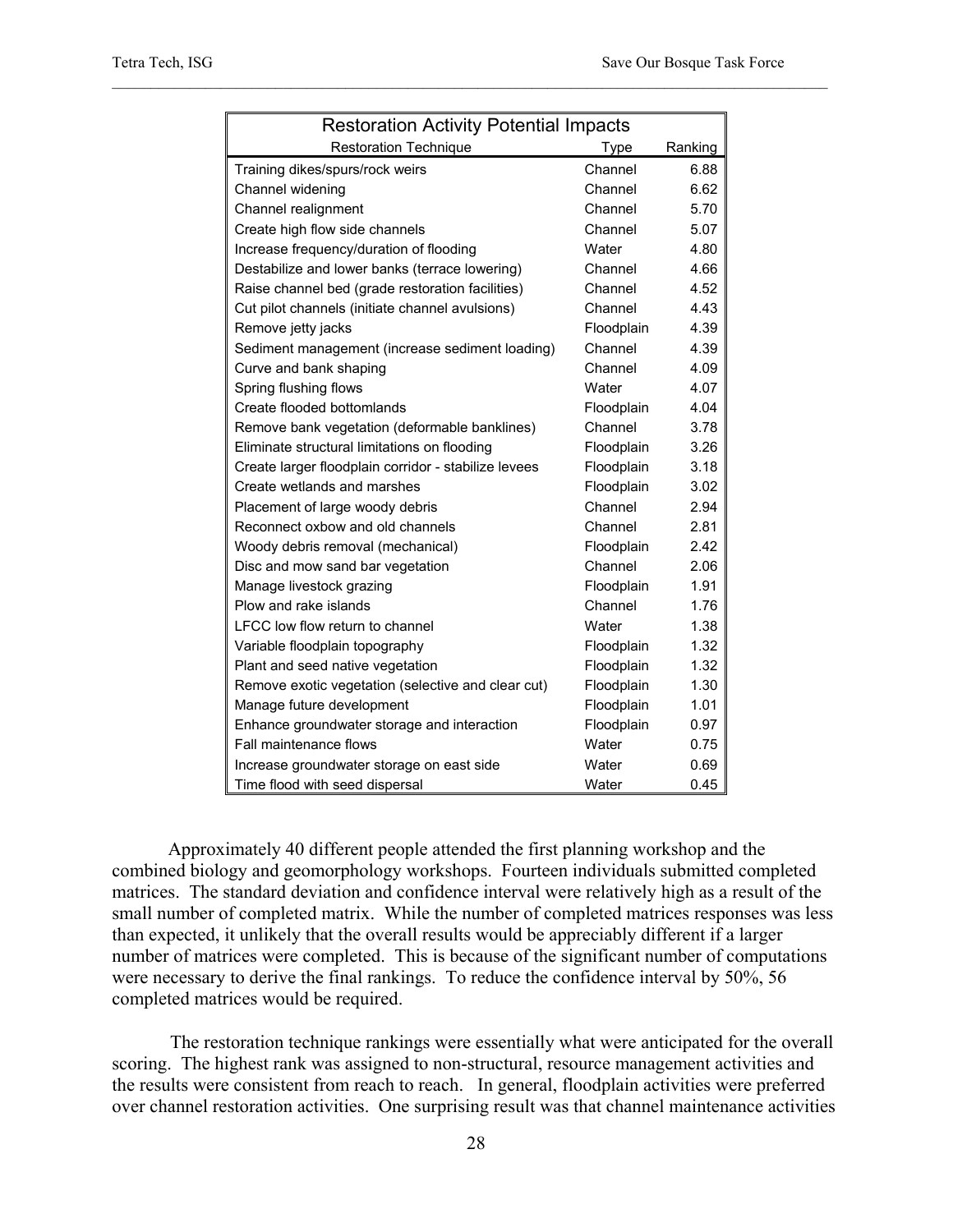such as disking and mowing open channel sand bars covered with vegetation scored low (in the bottom five of the restoration techniques). This particular channel maintenance activity may be required to limit the vegetation encroachment in the channel during successive dry years and may be a cornerstone of a channel adaptive management strategy.

Only about half the submitted matrices had completed sections on the cost, maintenance, expected life and regulatory constraints. Of those matrices with this section completed, at least two matrices had misrepresented the relationship of the weighting factors associated with restoration component cost. The results from this section were widely varying and essentially constituted a guess of these factors. For these reasons, the cost, maintenance, expected life and regulatory constraints will be revisited in the Phase IV formulation of the conceptual restoration plan. During this phase, the Tetra Tech staff will evaluate the potential capital cost, maintenance costs, expected project component life and any regulatory limitations on the proposed project restoration activity. These factors will be quantitatively evaluated on the basis of project component site, areal extent and estimated construction costs.

#### **Selection of Restoration Activities**

The ranking of restoration techniques will help guide the formulation of a conceptual restoration plan for the San Acacia to San Marcial reach. The ranking process will inform water resource management agencies of the potential value of implementing various restoration techniques in prioritized project areas. While some of the restoration activities may have scored low for improving habitat diversity or restoring river function, their value to a given restoration site or floodplain area should not be dismissed. For example, mowing and disking vegetated sand bars in the river channel may be identified during a monitoring and adaptive management program as a critical component to sustaining an active channel during a drought period. In addition, some restoration activities that had a low overall priority will have more importance when considered in conjunction with other components in a conceptual restoration plan. The ranking was not intended to limit restoration to only a few prescribed activities.

 In formulating the conceptual restoration plan, each technique will be considered in how it supports the objective functions for enhancing river functions or increasing riparian/aquatic habitat diversity in each subreach. Those objective river functions include enhancing channel dynamics, promoting overbank flooding, increasing groundwater storage, and expanding marshes/wet meadows. To expand the riparian habitat diversity, the objectives will include reestablishment of a mosaic of native riparian habitat including cottonwood and willow forest and improving aquatic habitat. Each subreach or project area will have specific issues or needs that will have to be addressed in more detail. Specific river issues such as potential water salvage and supporting endangered species will be considered in the individual project component designs and the overall plan implementation. It may be necessary to consult the individual objective matrix scoring (as opposed to the ranking) to design restoration components that compliment each other. For example, the following technique scoring was compiled for enhancing channel dynamics. These are the raw scores resulting from summing the individual scores on each completed matrix rather than the percent ranking.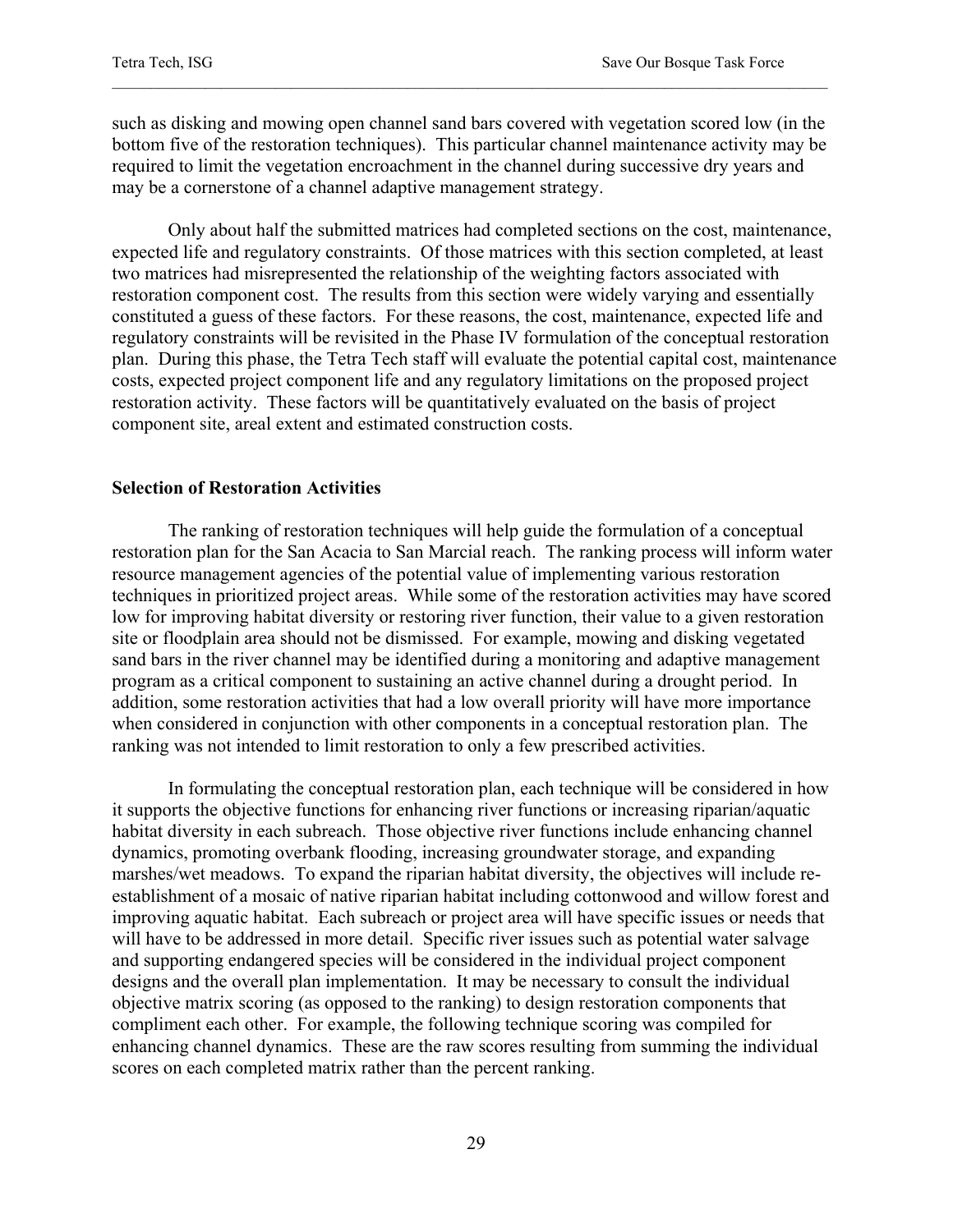| <b>Enhance Channel Dynamics</b>                                            |             |       |  |
|----------------------------------------------------------------------------|-------------|-------|--|
| <b>Restoration Technique</b>                                               | <b>Type</b> | Score |  |
| Spring flushing flows                                                      | Water       | 8.40  |  |
| Eliminate structural limitations on flooding                               | Floodplain  | 8.20  |  |
| Increase frequency/duration of flooding                                    | Water       | 7.90  |  |
| Manage future development                                                  | Floodplain  | 6.60  |  |
| Destabilize and lower banks (terrace lowering)                             | Channel     | 6.50  |  |
| Sediment management (increase sediment loading)                            | Channel     | 6.50  |  |
| Channel widening (bank destabilization and removal of lateral confinement) | Channel     | 6.40  |  |
| Fall maintenance flows                                                     | Water       | 6.10  |  |
| Disc and mow sand bar vegetation                                           | Channel     | 5.80  |  |
| Plow and rake islands                                                      | Channel     | 5.80  |  |
| Cut pilot channels (initiate channel avulsions)                            | Channel     | 5.40  |  |
| Remove bank vegetation (deformable banklines)                              | Channel     | 5.10  |  |
| Channel realignment                                                        | Channel     | 4.90  |  |
| Reconnect oxbow and old channels                                           | Channel     | 4.80  |  |
| Raise channel bed (grade restoration facilities)                           | Channel     | 4.80  |  |
| Create larger floodplain corridor - stabilize levees                       | Floodplain  | 4.70  |  |
| Remove jetty jacks                                                         | Floodplain  | 4.50  |  |
| Create high flow side channels                                             | Channel     | 4.00  |  |
| LFCC low flow return to channel                                            | Water       | 4.00  |  |
| Create flooded bottomlands                                                 | Floodplain  | 3.30  |  |
| Training dikes/spurs/rock weirs                                            | Channel     | 3.20  |  |
| Create wetlands and marshes                                                | Floodplain  | 3.00  |  |
| Time flood with seed dispersal                                             | Water       | 3.00  |  |
| Variable floodplain topography                                             | Floodplain  | 2.90  |  |
| Remove exotic vegetation (selective and clear cut)                         | Floodplain  | 2.80  |  |
| Enhance groundwater storage and interaction                                | Floodplain  | 2.70  |  |
| Placement of large woody debris                                            | Channel     | 1.90  |  |
| Increase groundwater storage on east side                                  | Water       | 1.90  |  |
| Curve and bank shaping                                                     | Channel     | 1.80  |  |
| Woody debris removal (mechanical)                                          | Floodplain  | 1.80  |  |
| Manage livestock grazing                                                   | Floodplain  | 1.60  |  |
| Plant and seed native vegetation                                           | Floodplain  | 1.50  |  |

This table illustrates the consistency of the scoring related to the active channel. Those restoration techniques uniquely suited to the channel scored high and those related to floodplain activities scored low for enhancing channel dynamics. This table could be useful in planning the restoration in the Escondida reach. For the comparable floodplain restoration activities, consulting the scoring for expanding the native riparian habitat would be appropriate. The following table illustrates the consistency of results related to floodplain restoration for this objective. In this case, the channel restoration techniques were scored low because they did not contribute to floodplain restoration. These two examples how the other objective scoring for each subreach could be applied.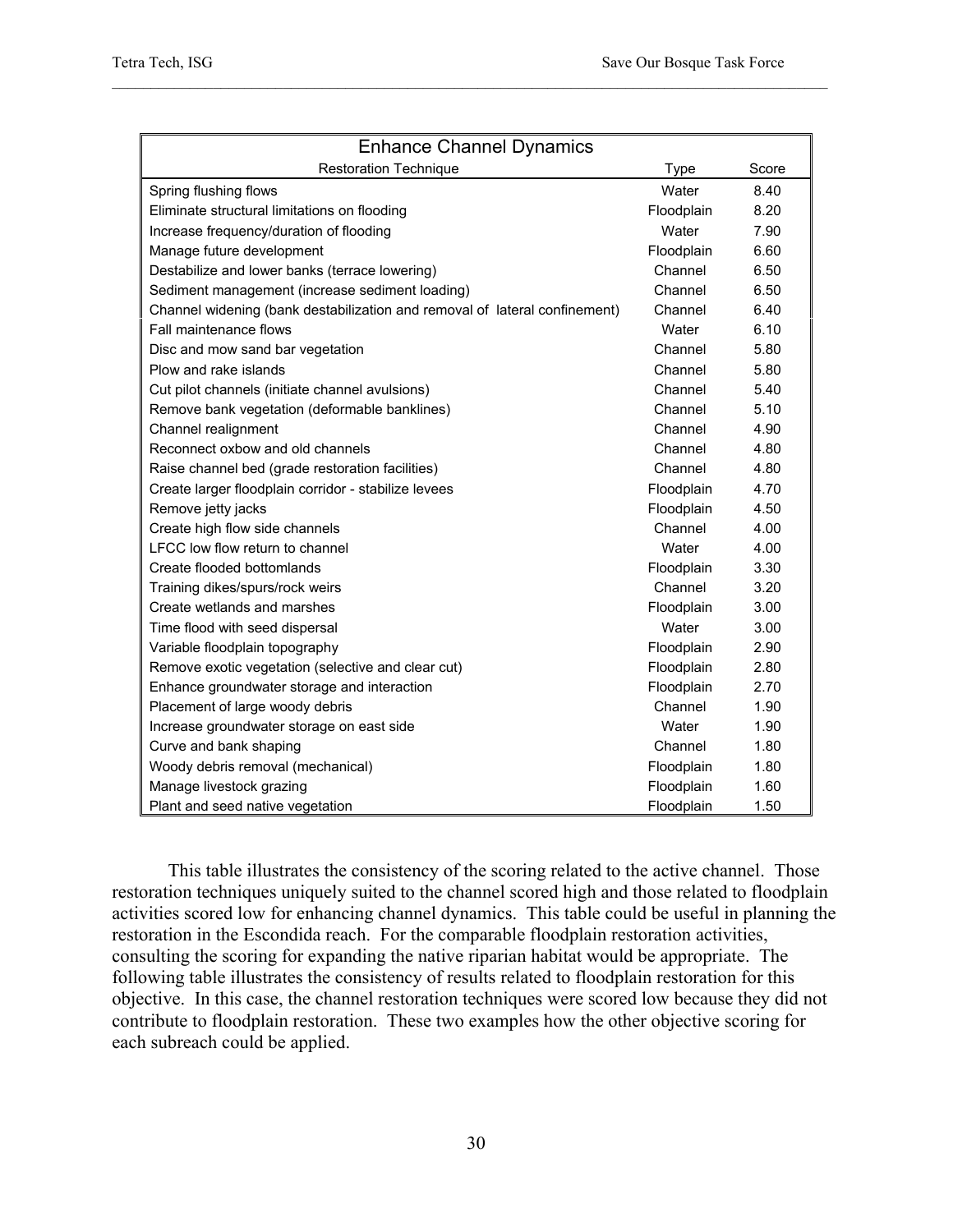| <b>Expand Native Riparian Habitat</b>                                      |            |       |  |
|----------------------------------------------------------------------------|------------|-------|--|
| <b>Restoration Technique</b>                                               | Type       | Score |  |
| Remove exotic vegetation (selective and clear cut)                         | Floodplain | 8.40  |  |
| Plant and seed native vegetation                                           | Floodplain | 8.40  |  |
| Spring flushing flows                                                      | Water      | 7.80  |  |
| Time flood with seed dispersal                                             | Water      | 7.70  |  |
| Eliminate structural limitations on flooding                               | Floodplain | 7.30  |  |
| Manage future development                                                  | Floodplain | 7.30  |  |
| Reconnect oxbow and old channels                                           | Channel    | 7.20  |  |
| Increase frequency/duration of flooding                                    | Water      | 6.90  |  |
| Destabilize and lower banks (terrace lowering)                             | Channel    | 6.50  |  |
| Channel widening (bank destabilization and removal of lateral confinement) | Channel    | 6.50  |  |
| Create flooded bottomlands                                                 | Floodplain | 6.40  |  |
| Create wetlands and marshes                                                | Floodplain | 6.10  |  |
| Create high flow side channels                                             | Channel    | 5.80  |  |
| Manage livestock grazing                                                   | Floodplain | 5.80  |  |
| Sediment management (increase sediment loading)                            | Channel    | 5.70  |  |
| Variable floodplain topography                                             | Floodplain | 5.60  |  |
| Create larger floodplain corridor - stabilize levees                       | Floodplain | 5.50  |  |
| Enhance groundwater storage and interaction                                | Floodplain | 5.00  |  |
| Remove jetty jacks                                                         | Floodplain | 5.00  |  |
| Fall maintenance flows                                                     | Water      | 5.00  |  |
| Cut pilot channels (initiate channel avulsions)                            | Channel    | 4.80  |  |
| Increase groundwater storage on east side                                  | Water      | 4.50  |  |
| Raise channel bed (grade restoration facilities)                           | Channel    | 4.20  |  |
| Remove bank vegetation (deformable banklines)                              | Channel    | 3.80  |  |
| Woody debris removal (mechanical)                                          | Floodplain | 3.80  |  |
| Channel realignment                                                        | Channel    | 2.70  |  |
| LFCC low flow return to channel                                            | Water      | 2.40  |  |
| Curve and bank shaping                                                     | Channel    | 1.70  |  |
| Disc and mow sand bar vegetation                                           | Channel    | 1.60  |  |
| Placement of large woody debris                                            | Channel    | 1.60  |  |
| Plow and rake islands                                                      | Channel    | 1.30  |  |
| Training dikes/spurs/rock weirs                                            | Channel    | 1.30  |  |

Based on the matrix Restoration Technique Ranking for all subreaches (pages 23-24), a concerted effort to organize and recommend spring flushing flows of an appropriate magnitude, frequency and duration should be coordinated with the federal agencies. Spring flushing flows were ranked 1,2 and 9 for the Refuge, San Antonio, and Escondida reaches respectively. Increasing the frequency and duration of flooding were ranked number 6 and 8. The spring flows should be approximately bankfull discharge (channel forming flow) at least 4 out of every 10 years with no more than 2 consecutively years without bankfull discharge to avoid vegetation encroachment within the active channel. In concert with the spring flushing flows, eliminating structural floodplain limitations on flooding and management of future development on the floodplain will remove constraints on flood magnitude and duration. Eight of out the top ten ranked restoration activities were related to enhancing the channel-floodplain hydrologic connection.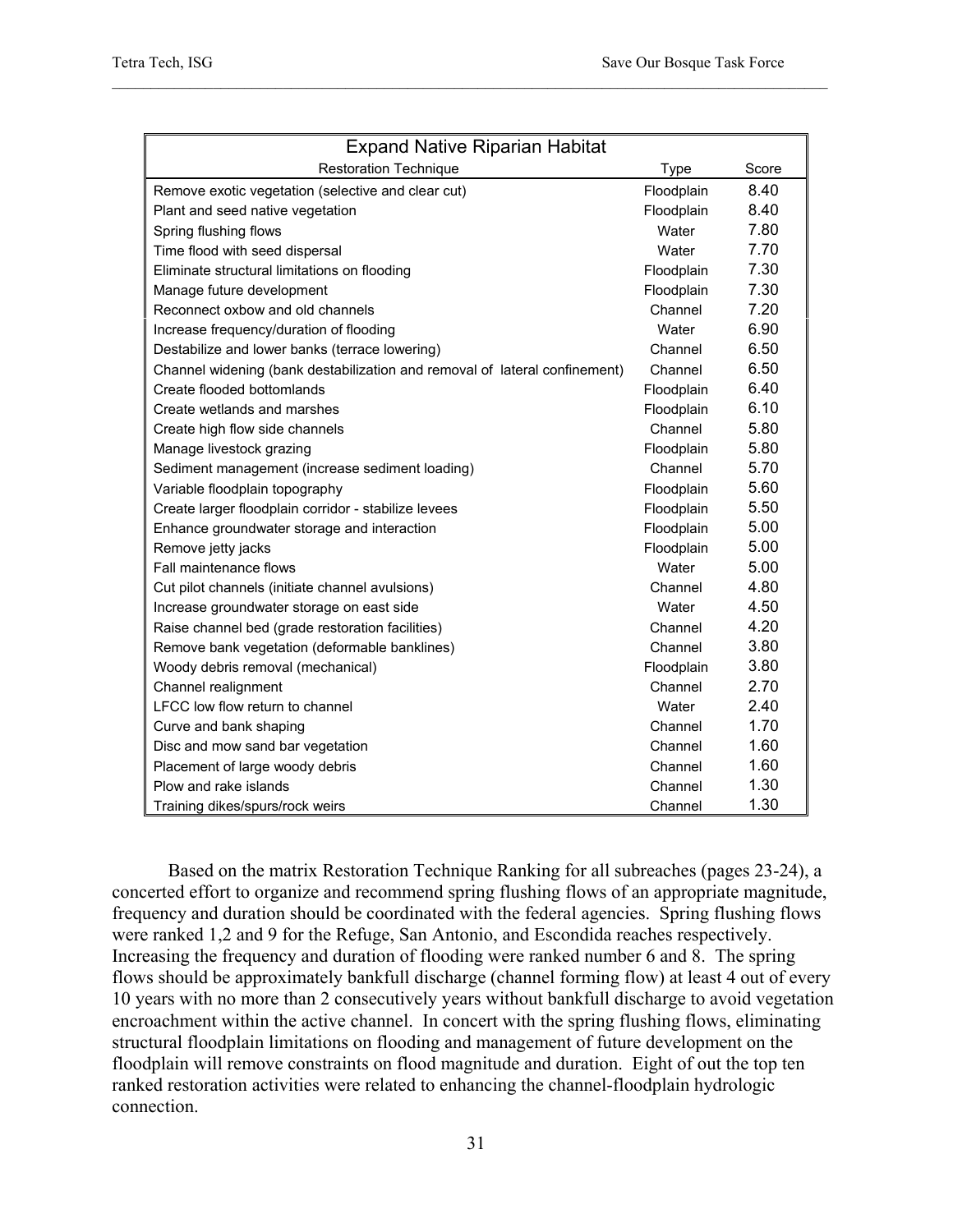Increased flood magnitude, duration and frequency are non-structural restoration activities that would be accomplished by coordinating water resource management with the federal and state agencies. The goal is to increase water resource option from upstream reservoirs including flushing flow releases that would support the active channel. This may require institutional changes in the storage and release authority and patterns in upstream reservoirs, particularly Cochiti Reservoir, for spring flows or storm inflows. The structural restoration activities would be supported by channel forming flows and overbank flooding. As part of the conceptual restoration plan, the opportunities for increased high spring flows will be further examined in Phase IV. High springs flushing flows will be an important component of the conceptual restoration plan. Bankfull discharge and overbank flood magnitude, frequency and duration will be established to sustain the channel restoration activities and active channel.

 The only structural restoration activity in the top ten ranking (7 and 10) is the removal of exotic floodplain vegetation from the San Antonio and Refuge subreaches. Exotic vegetation removal is a current restoration activity in these reaches. Creating wetlands and marshes in the San Antonio and Refuge subreaches were the highest ranked new structural restoration activities. A list of the preferred structural restoration techniques was created by eliminating the water or landuse management activities. The first four structural restoration techniques are floodplain based activities. Reconnecting oxbows and old channels is the highest ranked channel restoration activity.

| <b>Structural Restoration Activity Ranking</b>       |            |         |  |
|------------------------------------------------------|------------|---------|--|
| <b>Restoration Technique</b>                         | Type       | Ranking |  |
| Remove exotic vegetation (selective and clear cut)   | Floodplain | 6.21    |  |
| Create wetlands and marshes                          | Floodplain | 4.67    |  |
| Plant and seed native vegetation                     | Floodplain | 4.34    |  |
| Create flooded bottomlands                           | Floodplain | 4.02    |  |
| Reconnect oxbow and old channels                     | Channel    | 3.90    |  |
| Variable floodplain topography                       | Floodplain | 3.69    |  |
| Destabilize and lower banks (terrace lowering)       | Channel    | 3.58    |  |
| Channel widening                                     | Channel    | 3.56    |  |
| Create high flow side channels                       | Channel    | 2.75    |  |
| Remove bank vegetation (deformable banklines)        | Channel    | 2.37    |  |
| Create larger floodplain corridor - stabilize levees | Floodplain | 2.31    |  |
| Raise channel bed (grade restoration facilities)     | Channel    | 2.13    |  |
| Cut pilot channels (initiate channel avulsions)      | Channel    | 2.02    |  |
| Remove jetty jacks                                   | Floodplain | 1.63    |  |
| Woody debris removal (mechanical)                    | Floodplain | 1.21    |  |
| Disc and mow sand bar vegetation                     | Channel    | 0.93    |  |
| Plow and rake islands                                | Channel    | 0.91    |  |
| Placement of large woody debris                      | Channel    | 0.84    |  |
| Channel realignment                                  | Channel    | 0.79    |  |
| Curve and bank shaping                               | Channel    | 0.65    |  |
| Training dikes/spurs/rock weirs                      | Channel    | 0.27    |  |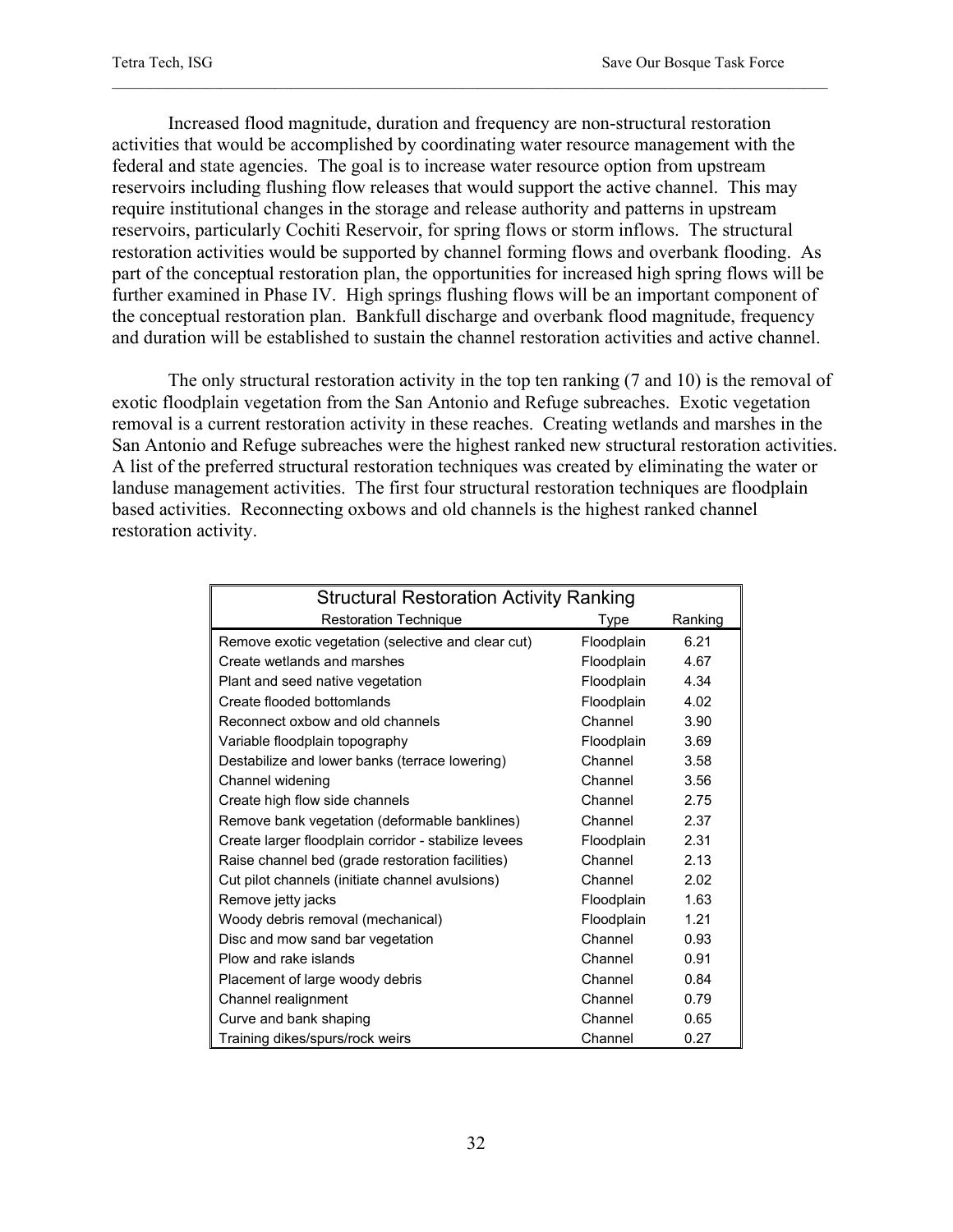#### **Conceptual Restoration Plan Formulation**

The conceptual restoration plan will be formulated in Phase IV of the SOB project. It will include applying the selected restoration techniques to project areas within the subreaches using cost and feasibility criteria for site evaluation. The potential application of the various restoration activities will vary according to subreach where the ranking indicated a preferred subreach restoration component. The restoration plan components will be designed and linked based on consistency of functionality, environmental compatibility, likelihood of success, consistency with restoration activities in other subreaches, cost, construction feasibility, environmental contribution, long term sustainability, adaptive management response, potential water salvage, and potential conflicts.

 In a drought cycle, it may be prudent to focus on those restoration activities that would be best suited for a drier river condition that might include several years without high spring flows and possible reaches of dry channel during the summer or fall low flow conditions. In terms of structural restoration activities that may be beneficial during with a dry series of years, the following list is suggested.

| Drought Related Structural Restoration Activity Ranking |            |         |  |
|---------------------------------------------------------|------------|---------|--|
| <b>Restoration Technique</b>                            | Type       | Ranking |  |
| Remove exotic vegetation (selective and clear cut)      | Floodplain | 6.21    |  |
| Variable floodplain topography                          | Floodplain | 3.69    |  |
| Destabilize and lower banks (terrace lowering)          | Channel    | 3.58    |  |
| Remove bank vegetation (deformable banklines)           | Channel    | 2.37    |  |
| Create larger floodplain corridor - stabilize levees    | Floodplain | 2.31    |  |
| Remove jetty jacks                                      | Floodplain | 1.63    |  |
| Woody debris removal (mechanical)                       | Floodplain | 1.21    |  |
| Disc and mow sand bar vegetation                        | Channel    | 0.93    |  |
| Plow and rake islands                                   | Channel    | 0.91    |  |

 In this list, the channel expansion activities have been removed and the focus has been placed on the floodplain activities. Creating new side channels or reconnecting old meander bends during a period when there may not be overbank flows for several years would not be prudent and may require additional maintenance until high flows were capable of sustaining the restoration construction. Through monitoring and adaptive management, it may be observed that fall maintenance of the active channel may be required (mow and disc encroaching channel vegetation). The theme of drought related restoration can be further explored in the development of the conceptual restoration plan in Phase IV.

In Phase IV, the selected restoration activities will evolve into an overall restoration strategy based on the phased implementation of project components. The restoration plan will attempt to match those preferred restoration components in subreach project areas to address the best opportunities habitat diversity and natural channel functions. The actual selection of the components will include supporting background data and information in Phase I and the analyses of issues and restoration constraints in Phase II. In addition, the restoration plan will be tested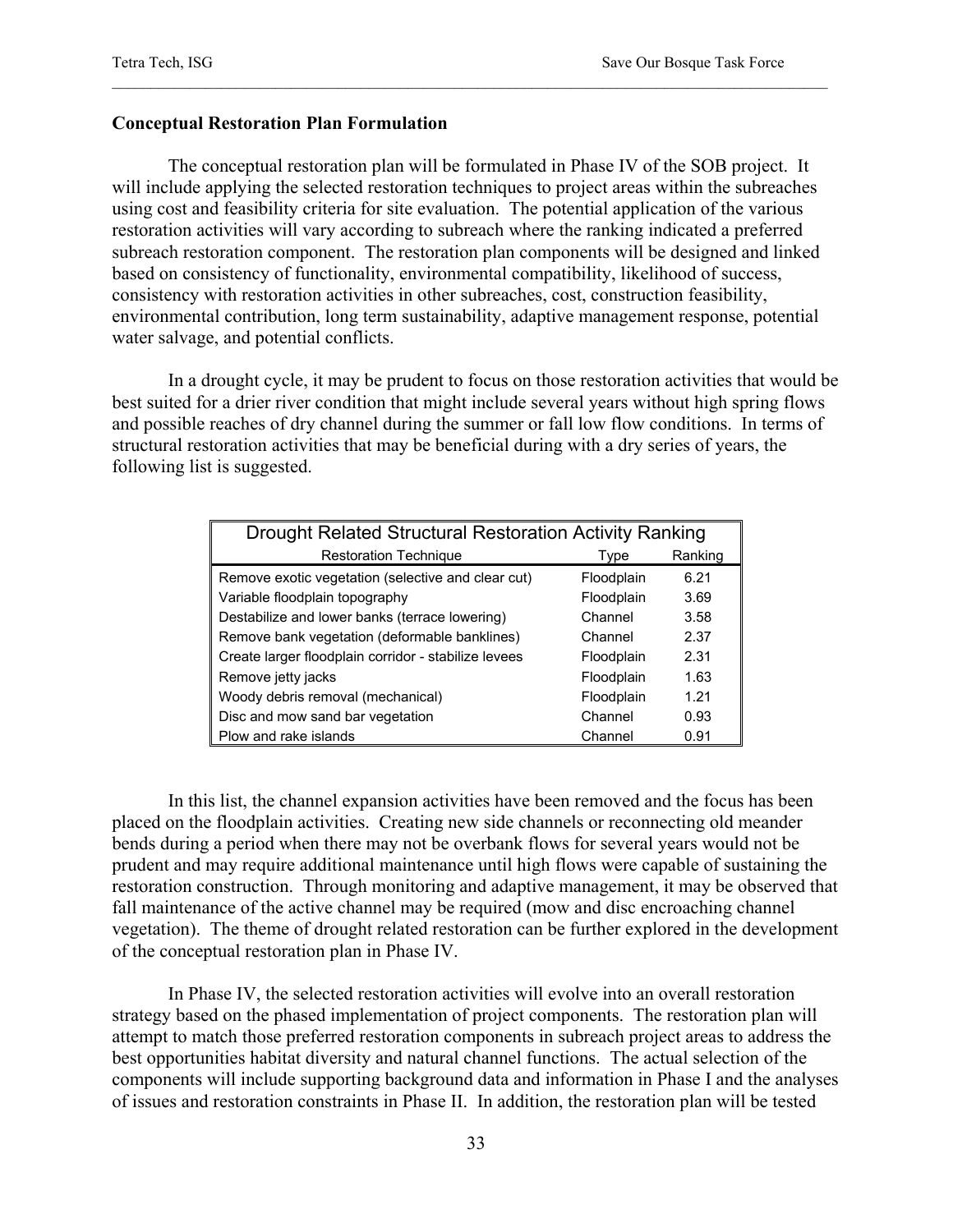using the FLO-2D model to predict the potential response of the restoration components to high flows and to identify any possible impacts on the flood protection levee system. The actual design and preparation of the conceptual restoration plan and draft report will also be formulated on the research and investigation of site specific restoration details. Understanding the restoration details will help to identify the additional data needed to bring the conceptual restoration plan to a feasibility level design. An adaptive management and monitoring plan will be prepared in Phase IV and channel maintenance flows will be proposed.

#### **Summary**

 The selection and ranking of preferred restoration activities was accomplished in this phase of the Save Our Bosque Conceptual Restoration Plan. The concept of "restoration" is the enhancement of the natural river function and riparian system by creating or expanding desirable habitat communities that function over the long term under current physical and institution constraints. Returning river subreaches to 'historic conditions' is recognized to be infeasible. At some sites, the selected restoration activities may be limited to minimizing negative impacts to contiguous subreaches.

 The project restoration components and subreaches were ranked and prioritized according to their contribution to restoration objectives. The concept of selecting restoration activities in the Save Our Bosque Task Force proposal was to create an evaluation matrix to quantify and rank proposed restoration. The linked matrix approach was developed by Tetra Tech for this project with the knowledge that the Save Our Bosque Task Force was interested in an inclusive selection process. The matrix worksheets were designed so that they could be completed by Rio Grande researchers, agency personnel and private citizens. Three workshops were organized to assist the participants in filling out the matrices. A considerable effort was expended in developing background material and information to support the matrix development. Videos of a Rio Grande flyover of the study area were distributed to the workshop participants. Definitions of all the habitat attributes were developed and disseminated to assist in the matrix completion.

The linked matrix approach was developed through research of various planning matrices methods and types. Workshops on developing a matrix evaluation approach for selecting geomorphology research priorities for endangered fishes in the upper Colorado River basin were attended by the Tetra Tech staff. Carefully consideration went into preparing the matrix components, individual worksheets and variable weighting factor approach. The matrix internal linkages required extensive mathematical design and testing,

The Phase III product was a selection of restoration activities and proposed project areas as shown in the table on pages 23-24. The ranking of restoration techniques was accomplished in the linked matrix approach by the workshop participants. The final ranking was based on averaging or combining the results of all the completed matrices. The Refuge and San Antonio subreaches were selected as preferred subreaches, but all subreaches will be included in the plan. The restoration priorities with the highest ranking were:

- Spring flushing flows
- Eliminate structural limitations on flooding